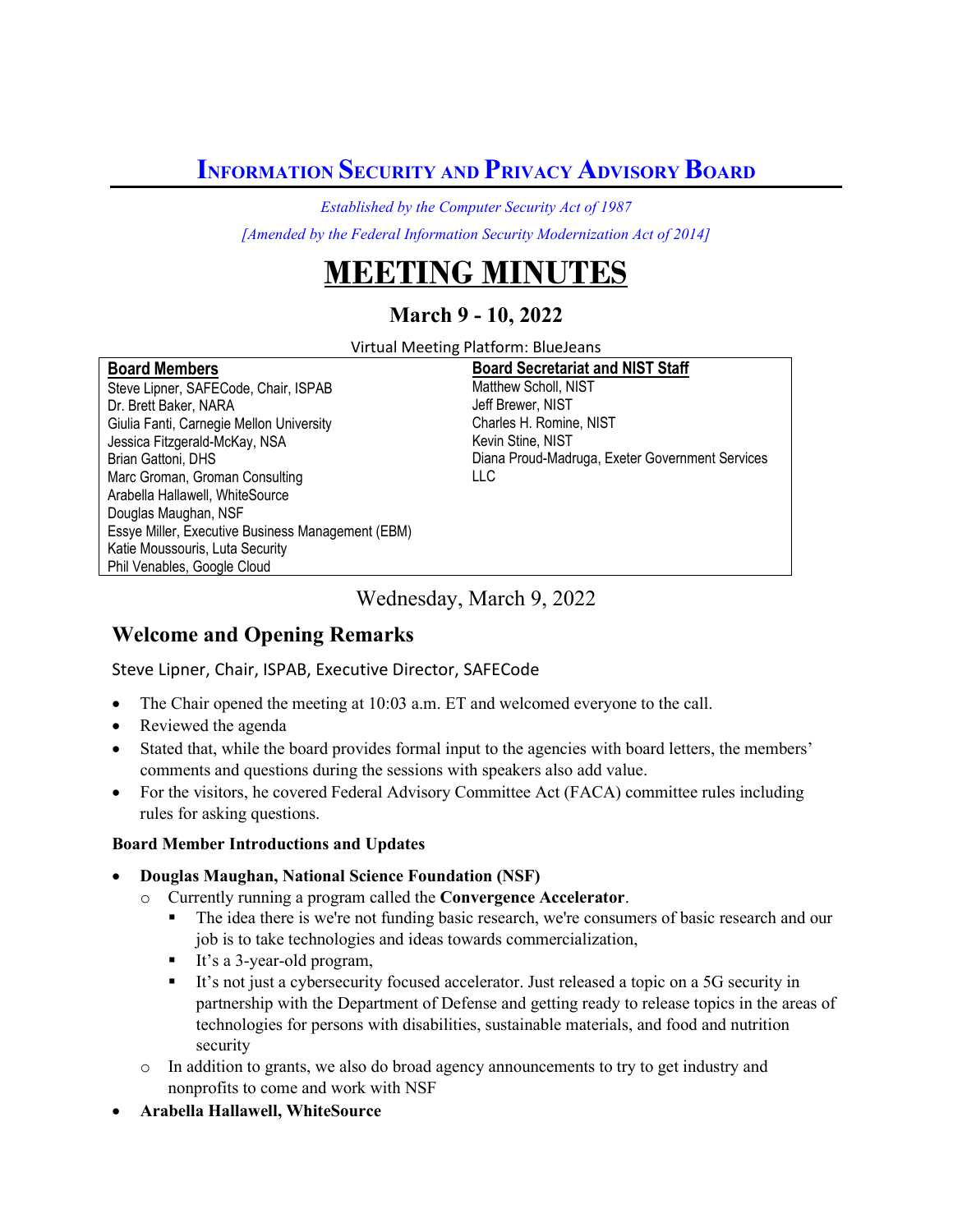- o Based in California
- o I've had a pretty long career on the cybersecurity side
	- A decade with Gartner as one of the first information security practice team members
	- Then with the Oracle vendor side and worked with a variety of vendors.
	- Now with WhiteSource that focuses on helping organizations fix open-source security issues and application security issues.
- o Interested in figuring out progress and implementation to help organizations struggling with application security issues around open source,
- o I'm interested in how we're helping governments and organizations with best practices and to become ready and resilient in the face of possible attacks?
- o Also interested in supply chain security as I think this is still an issue

## • **Dr. Brett Baker, National Archives and Records Administration (NARA)**

- o Changes and challenges in the IG community and with FISMA:
	- **Smaller time window:**
		- Time frame is usually from March/April through October to do our testing and come up with a reasonable conclusion on whether security is in good shape for an agency.
		- Now our cyber-scape reporting needs to be posted in July, so we're getting less time to look at the site's cybersecurity and ID security position.
	- **Metrics:** 
		- We don't have the core metrics nailed down for the July report
		- Still waiting on final guidance.
	- **Resources:**
		- Frequently use contractors so our contracts have to be adjusted to accommodate the changes
	- **Testing:**
		- Testing, including PEN testing and vulnerability scanning, allows us to understand what is coming into the agency
		- Lack of core metrics and the shorter timeframe presents a challenge to completing testing the 75 shops that do this in the IG community.
		- Next year, if we're going to be aiming at July, we'll just start sooner.

## • **Essye Miller, Executive Business Management (EBM)**

- o Approaching my second year of retirement but using that time to contribute where I can on the advisory and consulting side
- o US Cyber Challenge and Cyber Start America
	- **These are two major nonprofit programs to identify cyber talent across the country,** particularly in underrepresented communities.
	- Working with the Center for Internet Security and National Cyber Scholarship Foundation to make sure we get word out about those programs.

## • **Phil Venables, Google Cloud**

- o SW Supply chain
	- Heavily focused on software supply chain security with advancing and putting it in the community
- o White House Open-Source Security
	- We were a big part of the White House's open-source security summit
	- Focused on driving the work with the Open-Source Security Foundation to improve all the tooling and to drive investment in ensuring the key open-source projects are properly secured and managed.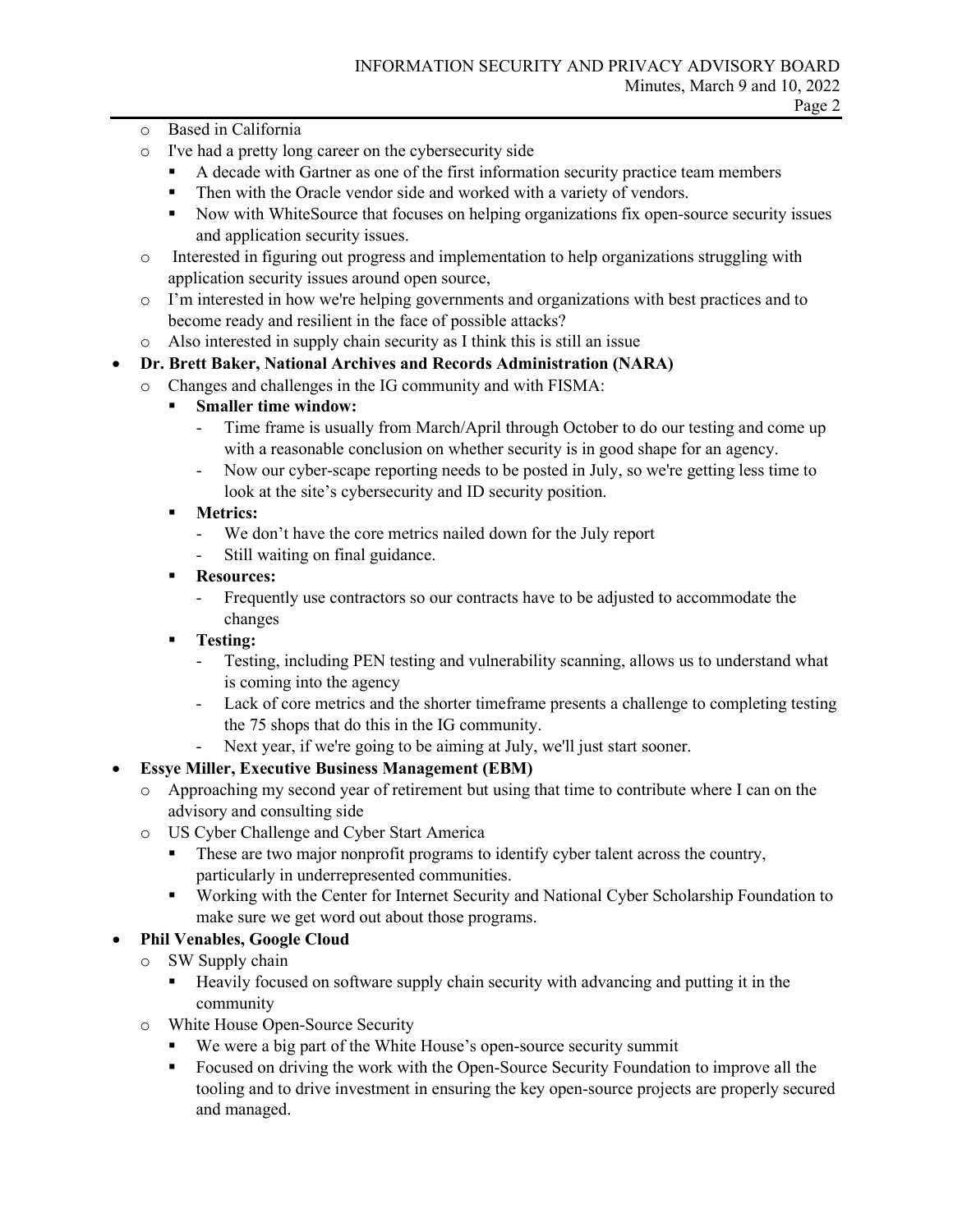- o Advancing the notion that physical separation can be replaced by cryptographic controls
	- We're talking about this in the context of FedRAMP
	- This will help improve security and give government more flexibility in adopting services formerly restricted by physical isolation requirements
- o Implementation of post-quantum cryptography
	- We're trialing a lot of the NIST candidate algorithms in big parts of our infrastructure
	- Starting work with some corporations, helping them with their crypto agility planning
- o Working with standards
	- We've been heavily engaged with a lot of the other standards bodies
	- For example, recently working with the 6G standards group to make sure the 6G standards are crypto agile.

## • **Brian Gattoni, Department of Homeland Security (DHS)**

- o Chief Technology Officer of Cybersecurity Infrastructure Security Agency (CISA)
- o Future Technologies:
	- **Looks at the future technology opportunities and how they influence CISA's mission, either** as adopters or identifying how we remain good partners with stakeholders adopting the technologies.
	- **Managing the changes to risk for adopting those new technologies,**
	- Keeping an eye on our adversaries' potential use of that same technology,
		- Doing move-countermove analysis to optimize our position to work with our stakeholders, protect national interests, and deny our adversaries their goals.
- o Shields Up Campaign:
	- Working with critical infrastructure to understand how important it is to be vigilant at this time with political tensions,
		- To be ready to work as one partnership to ensure preparedness and domestic response here at the homeland, and
		- Make sure that we're safe from cyberattacks from abroad
	- Standing up our joint cybersecurity defense collective, building relationships, sharing information in every direction that's helpful to parties, as well as participating in technology conversations.

## • **Giulia Fanti, Carnegie Mellon University**

- o Assistant professor at Carnegie Mellon in electrical and computer engineering
- o Studies the privacy and security of distributed systems and data sharing
- o I am particularly interested in the upcoming EO on digital assets.
- o Works on blockchains and distributed ledgers and understanding how that will relate to any potential efforts to build central bank digital currencies.

## • **Jessica Fitzgerald-McKay, National Security Agency (NSA)**

- o I'm the lead for NSA Center for Cyber Security Standards (CCSS)
- o CCSS has purview over NSA standards coordinating and engagement, ensuring standards exist for a National Security System
- o Our main technology focus areas are:
	- Insecure protocols particularly preparing for post quantum transition
	- 5G security, with a view towards what's happening in 6G or next G
	- Cloud security standards including traditional network security standards
- o Since our last meeting, one focus area has been on coordinating international standards with other allied governments and positions in standards,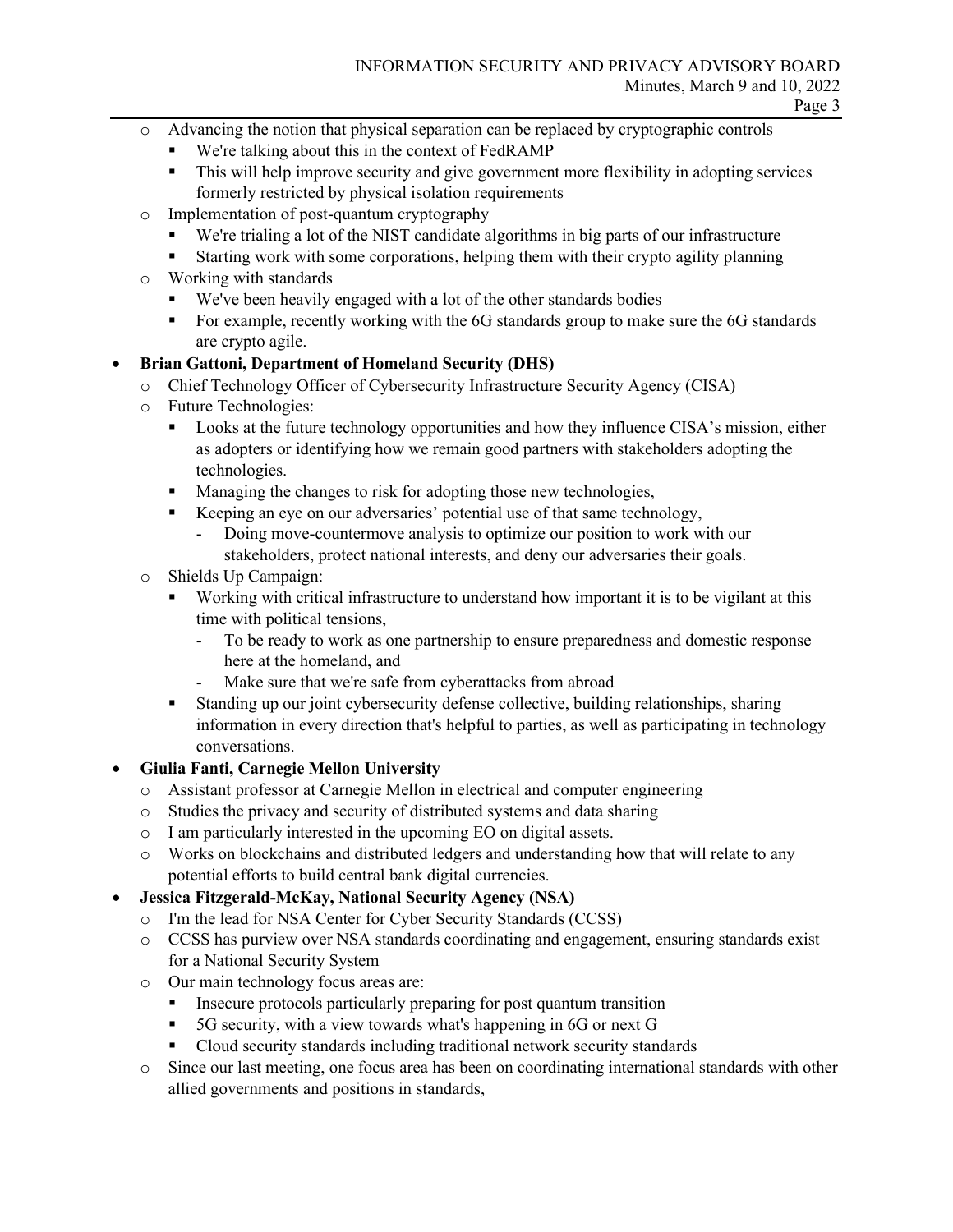We're seeing a lot of influence by foreign governments that don't align with the US government (USG) position on letting commercial industry lead in these standards engagements, so we've been coordinating between ourselves, within the USG, and with allied governments, particularly on 5G standards, in understanding where our norms are not being adopted into the standard bodies and coming up with a strategy for how to deal with that.

## • **Marc Groman, Groman Consulting**

- o Served as a senior adviser for privacy in the Obama White House for his second term
- o Prior to that, served as Privacy Counsel on the House Energy and Commerce Committee
- o First Chief Privacy Officer for the Federal Trade Commission
- $\circ$  I am an attorney so that brings a whole separate set of issues to our discussions
- o Teaches incident response at Georgetown law school
- o Consults with organizations and companies on data protection and international data flows
- o Serves on the Privacy and Civil Liberties Oversight Board at NSA
	- Concerned about how we effectively implement and execute our intelligence mission in a way that works with privacy and civil liberties.
	- Recent events have put pressure on those issues.

## • **Katie Moussouris, Luta Security**

- o Also based on the West Coast.
- o Serves on three boards or councils for the federal government:
	- **ISPAB**
	- **ISTAC for Commerce** 
		- Asked to join because of her previous role in helping the US State Department led effort to renegotiate our arrangement around export control of intrusion software and intrusion software technology
	- The new DHS Cyber Safety Review Board (CSRB)
		- Brand new board modeled after the National Transportation Safety Board (NTSB)
		- Per the executive order, we have less than 90 days to produce a report that is examining the incident and the disclosure and all the events around log4j
- o Questions about Vulnerability Lists
	- There's been disparate guidance coming from different federal agencies on dealing with vulnerabilities
	- CISA has started a living list of vulnerabilities that are under active exploitation, and they seem to be adding to this list
	- $\blacksquare$  Ouestion How sustainable is this?
		- we've had lists of vulnerabilities before and not gotten a straight answer on how to deal with the eventual fatigue
		- I'm interested in what this board and others think about that living list
	- Why are some vulnerabilities (the ones that are more recent) given a two-week deadline by CISA to apply a fix and then others (some as old as a decade or coming up on a decade) given six months to patch?
		- [https://www.ftc.gov/news-events/blogs/techftc/2022/01/ftc-warns-companies-remediate](https://www.ftc.gov/news-events/blogs/techftc/2022/01/ftc-warns-companies-remediate-log4j-security-vulnerability)[log4j-security-vulnerability](https://www.ftc.gov/news-events/blogs/techftc/2022/01/ftc-warns-companies-remediate-log4j-security-vulnerability)
		- If we want private companies to follow CISA's guidance, the deadlines need more congruity and need to make sense.
- **Steve Lipner, SAFECode, Chair, ISPAB**
	- o Executive director of SAFECode, a nonprofit focused on software security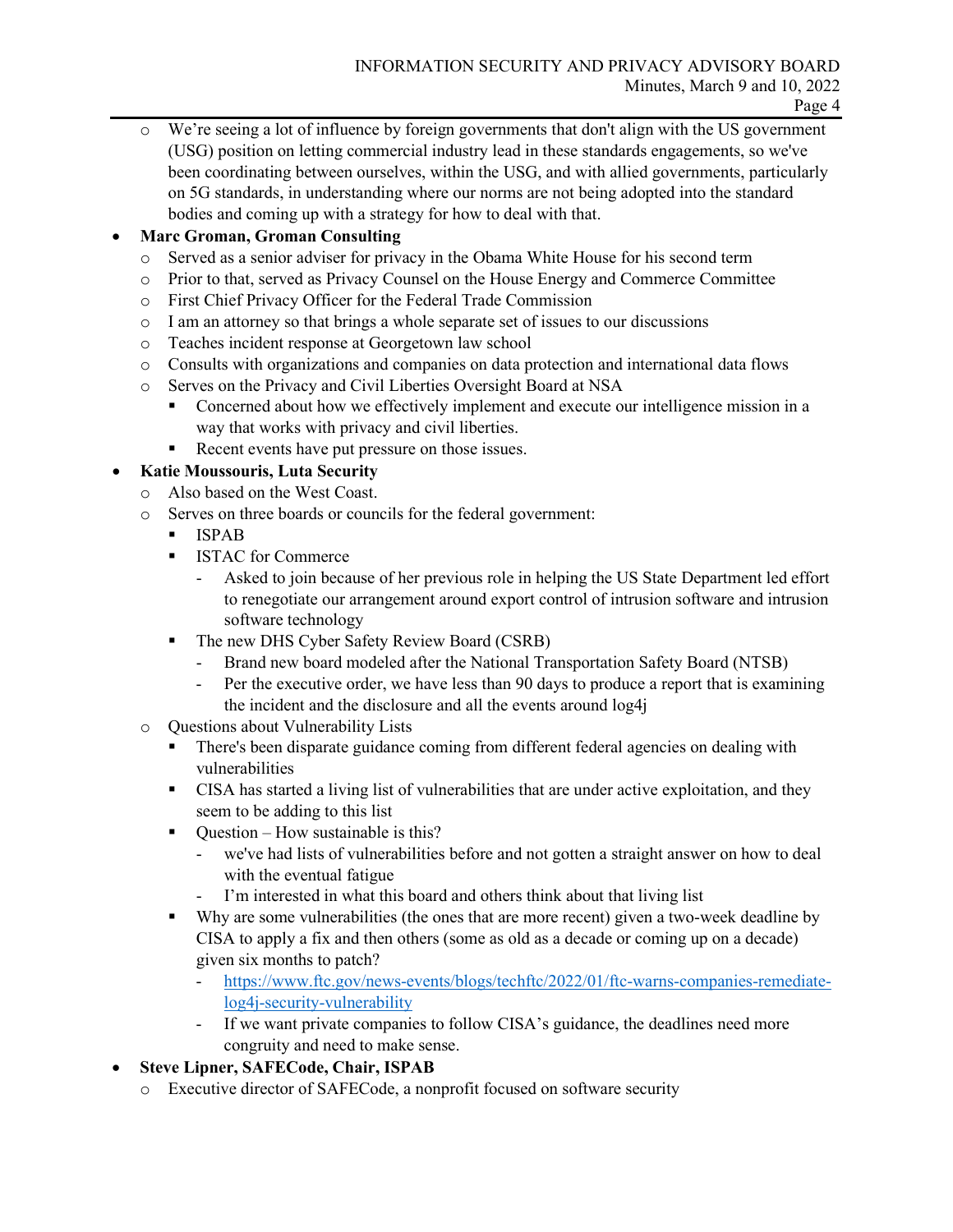- **Spending time providing feedback to NIST on their guidance on the executive order and** participating in assorted workshops and forums that they've hosted.
- We are a founding member of Nonprofit Cyber, an informal alliance of nonprofit organizations focused on providing advice, tools, and assistance in cyber security for the community at large.
- **Wrapping up role as chair of a National Academies Committee on the Future of Encryption**

## **ITL Update**

Charles H. Romine, Director, ITL, NIST

## • **Purpose of ITL: Cultivating trust in IT metrology**

- o Cultivating trust in information technology and metrology.
	- Trust allows ITL to work closely with the private sector and academia in a partnership model
- o **Quality People:**
	- Charles Romine said, "I'm fiercely proud of the quality of people that we have in ITL. They do an amazing job. They change the world every day…"

## • **From Innovation to Adoption**

- o ITL needs to maintain the balance between fundamental research and adoption of their work.
	- Fundamental research drives applied research and their standards
	- Activities that drive adoption ensure ITL has impact
- **NIST Leadership**
	- o Dr. Laurie Locascio has been nominated for the Under Secretary of Commerce for Standards and Technology, NIST Director.
		- She was a longstanding member of NIST before she retired several years ago to take the vice president for research position at the University of Maryland College Park in Baltimore.
		- The Commerce Committee has referred her nomination to the full Senate and hopefully NIST will have a permanent new director soon.
		- **Thanks to Jim Olthoff who is the current acting director of NIST and has been executing that** function brilliantly.

## • **The National Academy of Science, Engineering and Medicine (NASEM) Review**

- o NASEM conducts reviews of the various laboratories at NIST on a rotating basis
- o ITL was reviewed last fiscal year, about eight or nine months ago.
- o Because the scope of ITL is so large, NASEM reviews half of the laboratory each cycle so that they could do a deeper dive.
- o They were excited about the work that we were doing in these divisions that they reviewed
- o Recommendations:
	- Focus on recruitment, retention, and development of staff.
		- Many staff are either nearing or have crossed the retirement age
		- ITL needs to replenish the ranks of folks to maintain this extraordinary asset.
	- Democratize access to guidance documents
		- ITL guidance documents that are enormously beneficial and very technically detailed
		- Need to come up with a way to democratize access to our guidance documents and make them a little more digestible.
		- Maybe a bigger emphasis on some plain language or perhaps companion documents that do the job of explicating some of the details.
		- Would like to reach out to the board here for some advice on how we can best accomplish those things.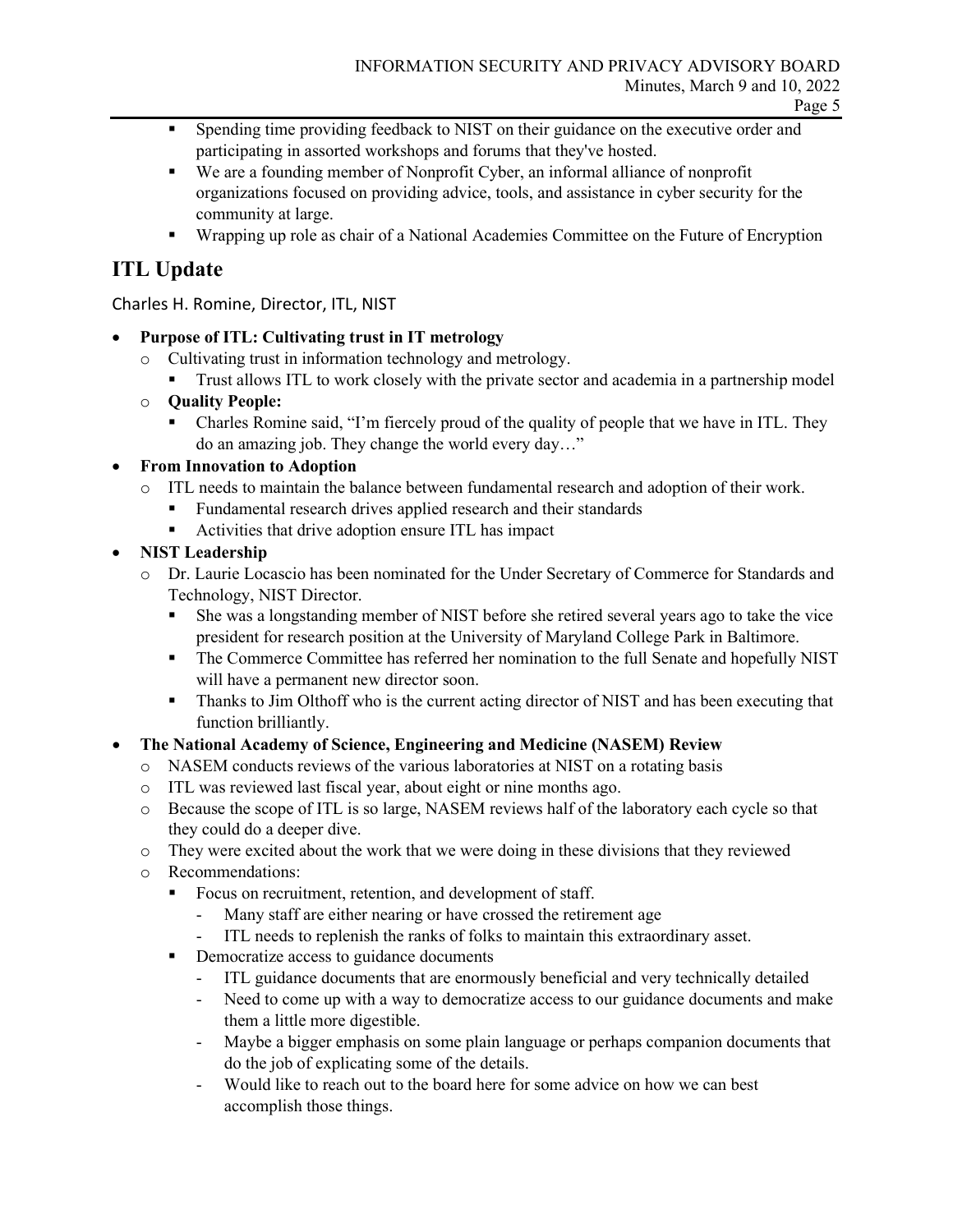#### • **Noteworthy Mentions**

- o Election Security
	- Recently we had some significant advancements in our efforts in election security.
	- Example: the release of the voluntary voting system guidelines 2.0.
- o National AI Research Resource Task Force
	- This is a collection of national leaders in AI
	- The lead for our artificial intelligence research program on trustworthy AI, Elham Tabassi, is now serving on this task force
- o Internet of Things Advisory Committee
	- ITL has stood up an Internet of Things federal working group and an associated advisory committee for the Internet of Things.
	- A federal advisory committee is under development in partnership with the Communications Technology Laboratory at NIST.
- o Genomic Data Cybersecurity and Privacy
	- ITL was asked by Congress to initiate a genomic data cyber security and privacy program
	- Doing this in partnership with the NIST Material Measurement Laboratory
	- Activity also at the National Cybersecurity Center of Excellence
- o Updated Federal PIV Standard
	- **ITL updated the federal PIV standard**
	- Wanted to add flexibility and permit things beyond physical ID cards to include electronic tokens and one-time passwords
- o Trade and Technology Council
	- Heavily involved in the areas of standards and particularly artificial intelligence
	- This is in partnership with the International Trade Administration in the Department of Commerce
	- **Meet regularly with the European Union counterparts**
	- Working on things such as:
		- An early warning mechanism for international standards between the US and the EU
		- Ongoing cooperation in artificial intelligence
- o Quadrilateral Security Dialogue Standards Sub-Group (Quad)
	- Have a standards subgroup co-led by NIST and the Department of State
	- Reported out on the first meeting of the artificial intelligence contact group and reached an agreement to establish a similar group on advanced communications
	- Is a partnership for strategic security dialogue among the US, India, Japan, and Australia
	- Also collaborating with NIST standards coordination office

## • **Cybersecurity and Privacy**

- o Quantum Resistant Encryption Algorithms
	- In the final stages of announcing our selections
- o Cybersecurity Labeling for Consumers: IoT and Software per EO 14028
	- There is a lot of work under the Executive Order on cybersecurity labeling for consumers of both IoT and software
- o Updated the Secure Software Development Framework per EO 14028
- o Cyber Security Framework and Supply Chain RFI on Feb 22, 2022
	- **Announced our intention to update the cyber security framework** 
		- Will be many upcoming workshops
	- Working on supply chain issues and supply chain security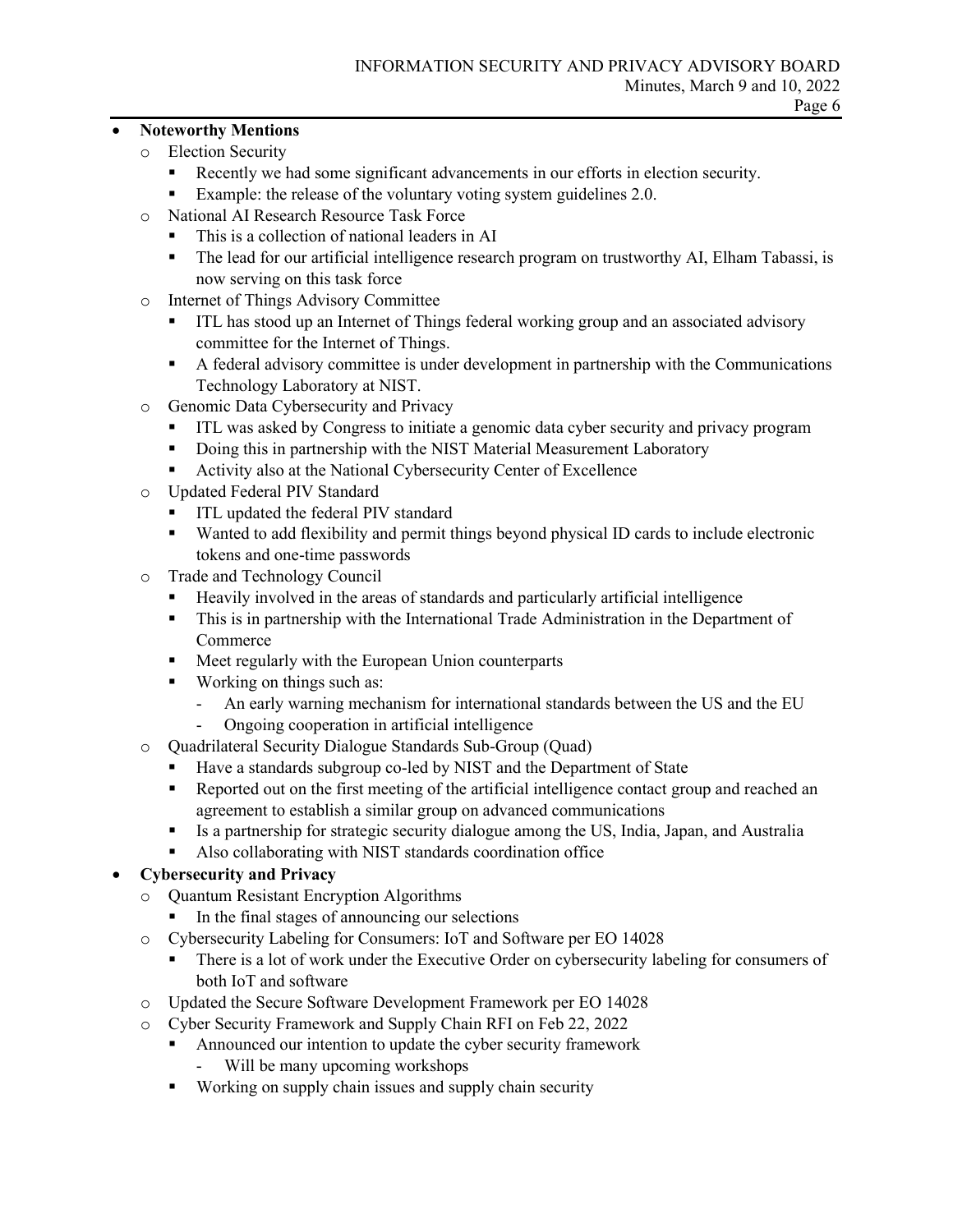- o Undertook a strategic planning exercise for our entire cybersecurity program and identified some key areas
	- Suggest this as a topic for a future meeting

## • **Artificial Intelligence**

- o Goal is cultivating trust in the design, development, use, and governance of AI technologies and systems.
- o Development of AI Risk Management
	- Developing an AI risk management framework
		- Concern that if we don't address the trustworthiness and responsible use of AI, we could see a backlash or a lack of adoption
	- **Establishing National AI Advisory Committee** 
		- Took the lead on establishing the National AI Advisory Committee
		- Preparing to announce the full committee members
	- **AI Standards and Evaluation** 
		- Heavily engaged in AI standards and evaluation
		- Elham Tabassi is the federal government AI standards lead

## • **Physics World 2021 Breakthrough of the Year**

- o More on ITL's role in cultivating trust in metrology using artificial intelligence to improve metrology.
	- **Physics World in 2021 announced the number one breakthrough of the year was the quantum** entanglement paper from a team at NIST.
	- 5 of the 12 co-authors came from the Applied and Computational Mathematics Division in ITL.
	- Brilliant breakthrough that shows entangling of macroscopic entities rather than just entangling of qubits or quantum bits.
- **Awards**
	- o Dr. Romine shared a slide with many awards that people in ITL have received within the last year illustrating the breadth, scope, and talent in ITL.
- **ITL Milestones**
	- o In 2022, celebrating:
		- 75 years of applied mathematics and statistics
		- 50 years of Cybersecurity research
	- o In 2023, ITL will be celebrating 60 years of Biometrics research
- **Discussion**
- Essye Miller asked if ITL plans to give the board a bit more insight on what you're doing with the cyber security framework.
- Kevin Stine replied that they are planning to talk in a little bit more depth about that tomorrow. He mentioned they issued an RFI within the last couple of weeks that's open through end of April. They want to encourage and amplify awareness of that and encourage feedback from this community to help inform what the next steps will look like.
- Essye Miller also asked the same question for the AI framework and indicated that may be worth a deep dive with the with the group at some point.
- The Chair asked for other questions and added the same request for an update about the supply chain security strategic plan.

The Chair recessed the meeting for a 15-minute break.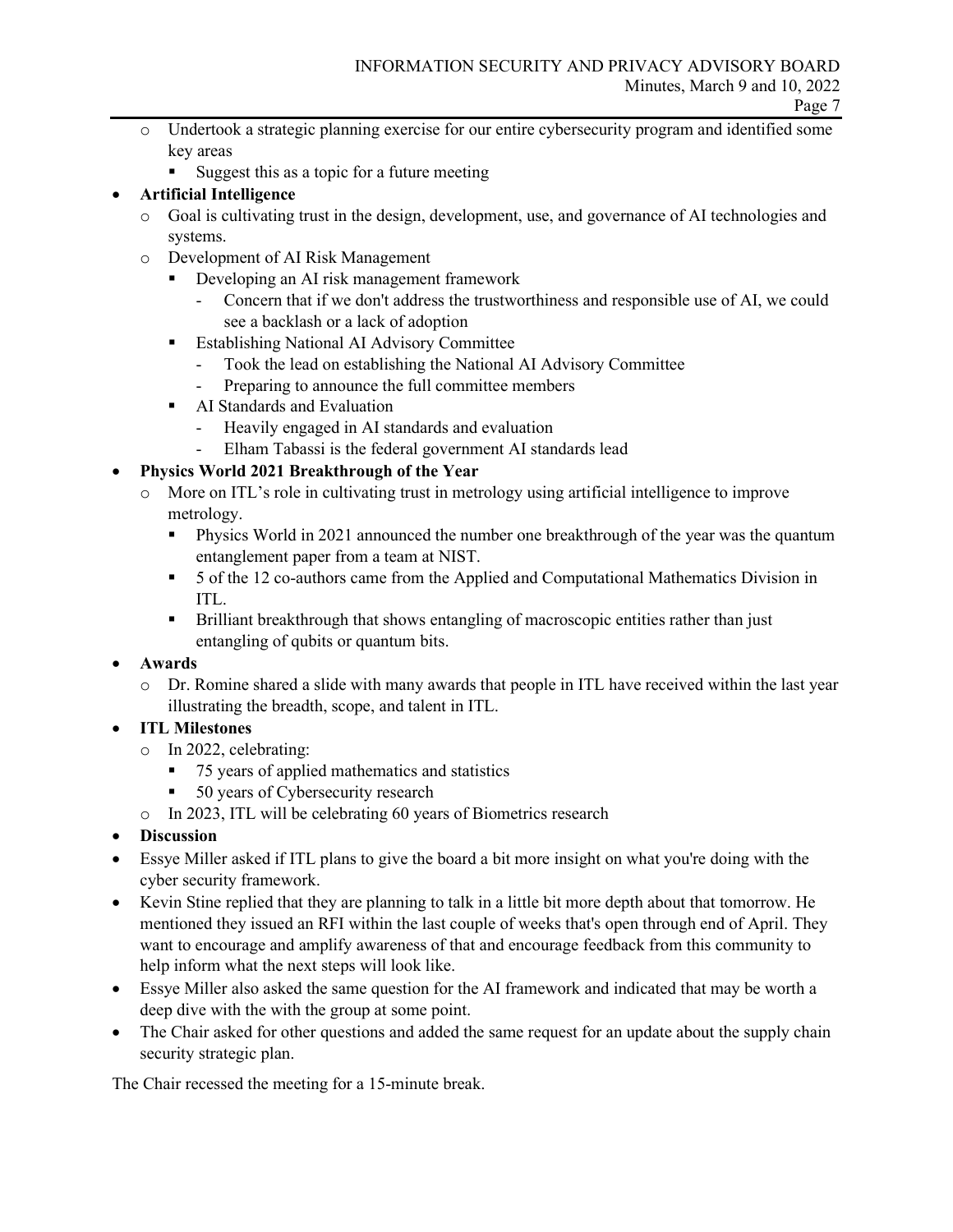## **Office of the National Cyber Director Introduction and Update**

Chris Inglis, Director, Office of National Cyber Director (ONCD)

## **What is the Office of the National Cyber Director (ONCD)?**

- It's the newest agency within the federal government
- Typically designated as an office but legally an agency within the Executive Office of the President
- Created January 2021 by the National Defense Authorization Act of 2021,
	- o Inspired by the [Cyberspace] Solarium Commission that had made some recommendations on how the US could make its cyber strategy more resilient and robust.
- Chris Inglis was nominated to fill the job in April 2021 and confirmed in June 2021
- Funding showed up November 2021
- Staffing is projected to be between 75 and 85 people. It is currently at 30.
- Two documents:
	- o Statement of intent, written October 2021, essentially says the job of the office of the national cyber director is to:
		- Add context, coherence, to drive public-private collaboration, and to add leverage to the existing parts in this space.
		- Make it such that the sum of the parts exceeds its whole
	- o We're going to focus on four different areas
		- Coherence both within the federal enterprise and as the federal enterprise engages the private sector from the federal enterprise
			- Understanding who is accountable for what activities under what circumstances
			- Being proactive about pushing those resources to the private sector which increasingly is the supported organization in the realm of cybersecurity
		- Driving collaboration private-public collaboration, not just collaboration with any given sector. The only viable way forward is to affect a collaboration where the transgressor has to beat all of us to beat one of us.
		- Future Resilience we're good at responding to crises but that's not a strategy that will work at scale.
			- Need to build in resilient cyberspace technology, roles, responsibilities, and people so we're less likely to encounter these events.
		- Performance Assessment In the statute, Congress levied an account for cyber dollars, but we'd like to broaden that remit to have assessments of:
			- Do we have the right roles and responsibilities?
			- Are the cyber dollars expended with the right time, attention, and priorities?
			- If they're not sufficient, how can they be made more sufficient?
			- How can we optimize the resources that we bring to bear in this space?
			- How can we make sure that we have the right people strategy beyond those folks who have cyber or IT in their job titles?

## **What are some of the connections ONCD has to other entities already in this space?**

- Those four functions are already being executed by many others within the federal government:
	- o CISA, at the Department of Homeland Security, is our "on the field quarterback"
	- o NIST
	- o Department of Commerce
	- o Other activities within the Department of Homeland security, and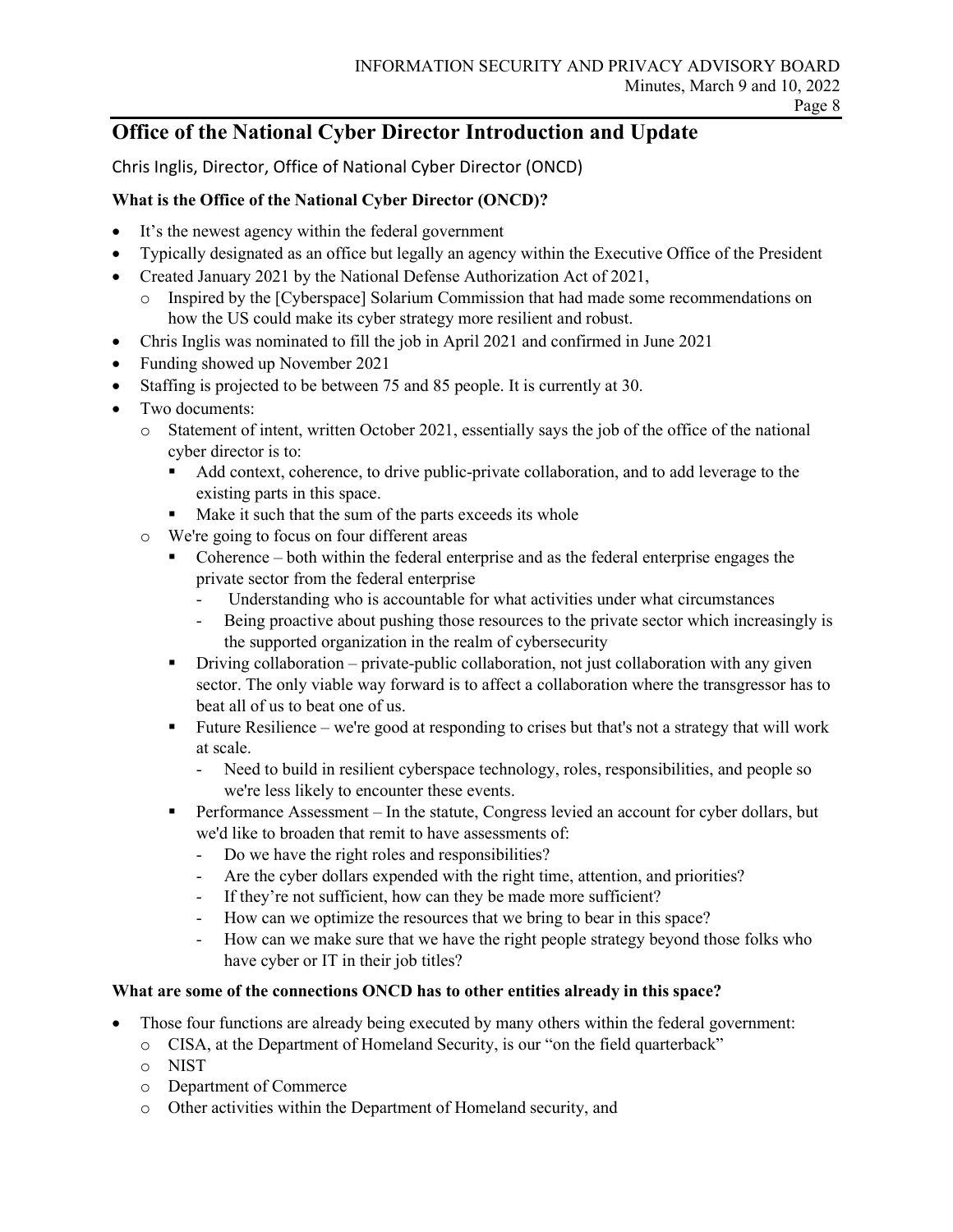- o sector risk management agencies
	- **PEDEL ENEXT** Department of Energy, Department of Defense, Department of Treasury, and some others who deal very specifically with their respective sectors
- ONCD's job is to ensure each of them understands what their role is and is connected to some larger purpose, and we create a coherent result in the application of that talent without duplicating. That they complement one another.

## **Priorities**

- Near-term
	- o Focused on doctrine and people issues, getting the roles and responsibilities right to achieve unity of effort and purpose
	- o Within the federal government, we're working our way across all the chief information security officers
	- o The May 2021 EO dictated much on how we build in the attributes of that architecture
	- o Ensure unity of effort and purpose in understanding what's happening on those networks and how we defend those networks
		- **Understanding what the sector risk management agencies do. How do they do those things** together?
		- How CISA can benefit from that so the government learns something once and it can quickly apply that for the benefit of the private sector.
		- Plus, a range of other activities:
			- Tabletop exercises
			- Looking at budgets
			- Preparing ourselves to create mid to long term resilience
- Mid-term
	- $\circ$  Start work on software and people resilience so that we're making the investments that, in  $1 3$ years, results in inherently more resilient software, hardware, and supply chains.
		- **Open-source software as a case in point:** who knew that  $Log4j$  would have the ubiquitous threat of something hard to find that was replicated far and wide
		- People resilience create an upskilling strategy for all of those in cyberspace
			- Ensure that, from the earliest age, we make them cyber aware.
			- Address the 500,000 jobs that have the word cyber or IT that are not filled now?
			- Reexamine everything from how we specify the requirements jobs, how we educate and train the people for those jobs and do that at scale with diversity in mind to appeal to the broadest possible audience.
- Long-term
	- o Ensure cyber worthy investments for anything dependent on digital infrastructure
	- o Infrastructure, Investment and JOBS Act (IIJA) one billion of the 1.3 trillion dollars is focused on cyber but all \$1.3 trillion will be investments in cyberspace dependent things.
	- $\circ$  Push the doctrine that investment in the resilience and the robustness of the underlying digital infrastructure must be cyber aware and cyber ready to have "a rising tide lifts all boats" effect on how people think about cyber.

## **Discussion:**

**Metrics:**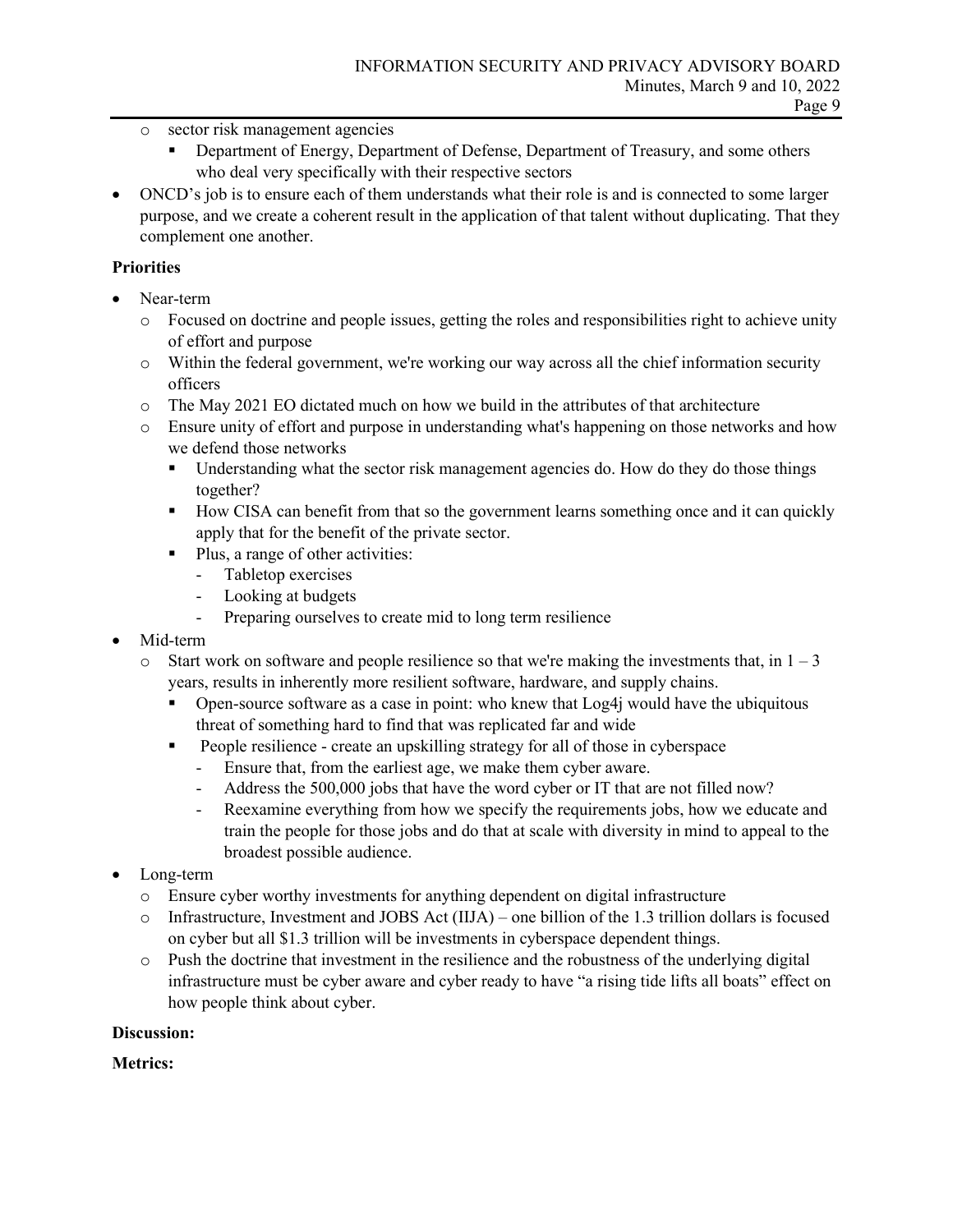- Katie Moussouris asked what are the metrics going into their assessment to determine the need for additional resources and where?
- Chris Inglis responded that ONCD could use some assistance in that regard. The DoD has done good work on scorecards, defining objective metrics on sufficiency of the underlying technology attributes. But it's only a leading indicator, not proof of resilience.
- He added that other questions to consider are, how well defended is that enterprise? Do the analytics work? Do you have the right people? Do you have the right doctrine so that you have confidence you'll catch something in the incipient phase? We need to figure out how to measure that as well. There are some emerging analytics that we could us on that.
- Automation is going to be key.
- The ultimate metric is how to quantitatively say that we've progressed. That absolute metric is elusive. We're trying to account for the dollars, the doctrine, and the people skills that we have. That'll be raw data. We will then go to the point where we count those leading indicators. Then we have to figure out how to account for performance and sufficiency as a byproduct of that.
- Katie Moussouris replied that she does have ideas. The mean time to repair bugs is a useful metric. Not a lot of organizations have this because they're not tracking when they became aware versus when they repaired it.

## **Relationship between ONCD, OMB, Federal CIO, GDM, and CISA**

- Marc Groman asked two questions: 1) how is ONCD working with OMB, the federal CIO, and the Deputy Director for Management (DDM)? Where is there overlap? 2) should we be more thoughtful about data retention in the government? If we don't have it, we can't lose it, it can't be stolen, and more.
- Chris Inglis replied in response to the first question:
	- o Relationship with OMB: OMB has a significant responsibility in cyber policy and cyber operations.
		- All line CISOs in the federal enterprise report to the federal CISO at OMB
		- OMB had the authority to issue directives that bear on cyber and have control of the dollars that are applicable for broad missions and operations as well as cyber.
		- ONCD and OMB have agreed to dual hat the federal CISO, Chris DeRusha, as the Deputy National Cyber Director for Federal Cybersecurity
		- ONCD would give OMB money and ONCDs authorities and influence to achieve a unity of effort and purpose between the two organizations.
		- There are still lots of requirements that come from within agencies, from inspectors general, CISA, and OMB to align and harmonize but we're joined up in that regard.
	- o Relationship with CISA: Jen Easterly, Director of CISA, is the self-described "quarterback" and Chris Inglis is the "coach". CISA is on the front lines and ONCD's job is to ensure their connectivity to the sector risk management agencies and, when necessary, to achieve some degree of advocacy and championship from the White House to ensure their further success.
	- o Relationship with National Security Council: Anne Neuberger, the Deputy National Security Advisor for Cyber, ensures we use instruments of power outside of cyberspace such as military, diplomatic intelligence, and legal instruments of powers, to bring about conditions that we prefer inside of cyberspace. The National Security Council uses all those instruments to bring about the necessary conditions inside multiple domains, cyber is one of those domains.
- ONCD's job is largely inside of cyberspace, working on giving unity of effort and purpose to CISOs, connecting private and public sector entities that own and operate territory within cyberspace so that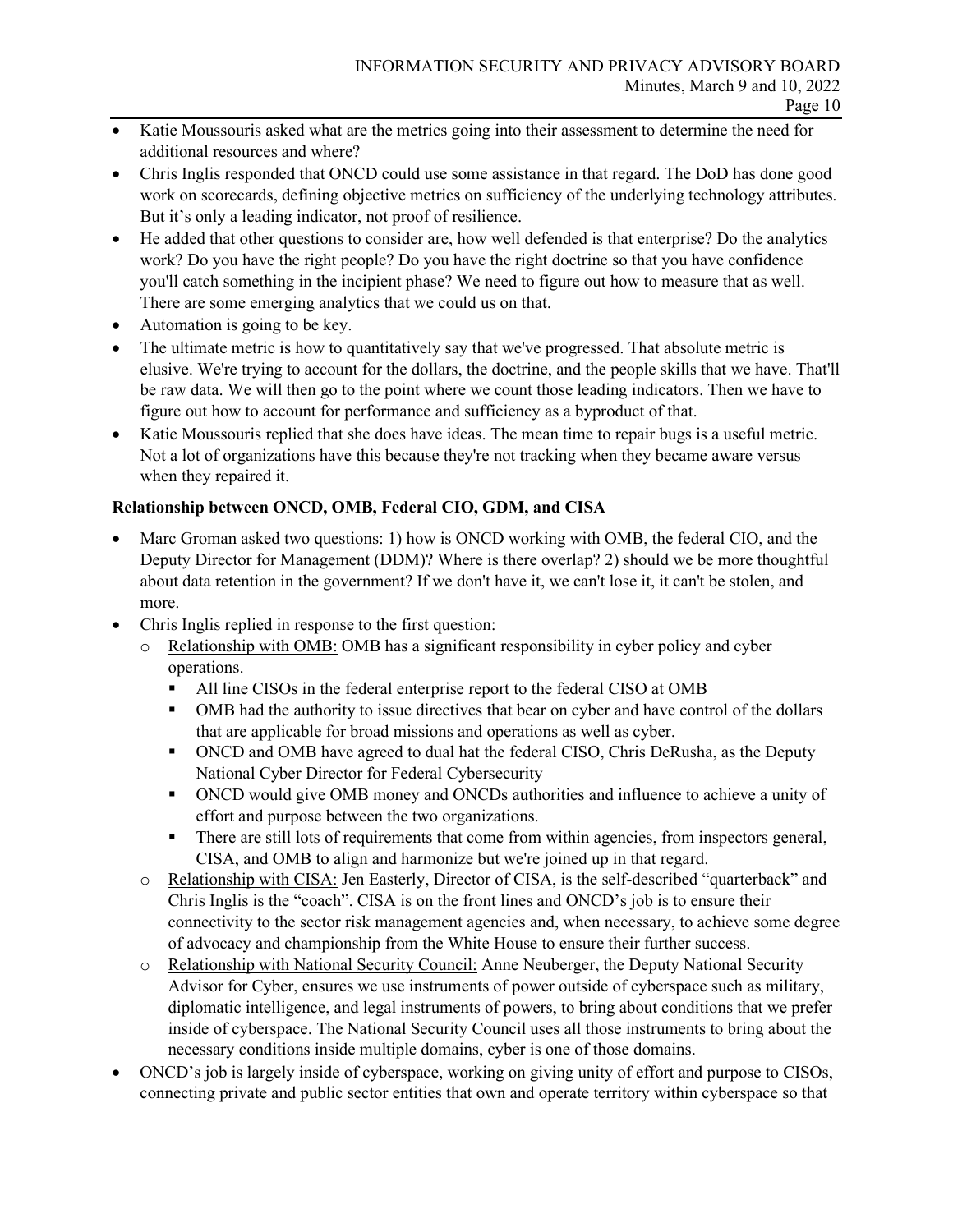we achieve the right result. Those two things can and do complement one another but it's something that's a work in progress

- Data Retention: Data retention is not on the front burner but we're thinking about it. As we build our architectures, we need to ensure we're using them for the appropriate purposes. We need to think about our risks so we can double down on defending those things and mitigating the threats and risks to that data.
	- o Congress attached intrusion reporting legislation to the omnibus bill requiring critical functions within our society that had a cyber intrusion to report to the federal government, probably to DHS, so the federal government can use that information to characterize and respond to the defense of the private sector during the cyber intrusion.

## **Compliance Culture**

- Essye Miller asked if there has been any discussion on how we move from just looking at compliance to helping CIOs and CISOs focus on more relevant data.
- Chris Inglis brought up the recently published Zero Trust Architecture Strategy which moves us away from compliance toward something that says, "do I actually know how these systems are being used?" If we understand how these systems are being used, we can have confidence that they're less likely to have an event because we've built resilience in by design.
- There's now a billion dollars in the technology modernization fund specifically to invest in features and attributes needed to achieve zero trust architecture
- Essye Miller asked if this would impact FISMA and FITARA?
- Chris Inglis responded there's a FISMA modernization component of cyber legislation that was bound with a cloud architecture security bill and the intrusion reporting bill. They pulled the intrusion reporting bill out and attached it to the omnibus bill. This means FISMA still has to be dealt with. The last update to FISMA was in 2014, before we understood that the right way to get resilience and robustness is not through compliance or scripting but through the attributes.

## C**yber Workforce and Education**

- The Chair mentioned asked if Mr. Inglis had any thoughts regarding workforce and education and how to make that coherent. There are many different agencies in the federal government trying to do things about workforce and education but, from outside government, it looks somewhat overlapped and convoluted. For example: open-source where the issue is getting people who do something other than cybersecurity to do security.
- Chris Inglis replied we're probably in agreement on this. Transgressors and aggressors in cyberspace look at three dimensions: technology, people, and doctrine. Typically, transgressors take advantage of this in reverse order:
	- o If there's no one defending an enterprise of some consequence, then just take advantage of that doctrine,
	- o If doctrine is shored up and there is somebody who thinks they're defending it but they're not, then try to find a weak link in one of the front-line people of that system. If that fails,
	- o Go for the technology (zero-day vulnerabilities).
- We have to fix all three of those dimensions, but addressing doctrine and people is at the forefront
- CISA, NIST, and NICE have some good work in this regard. NSF and Department of Education have a part to play also.
- Need a strategy:
	- o Where we reconsider what cyberspace is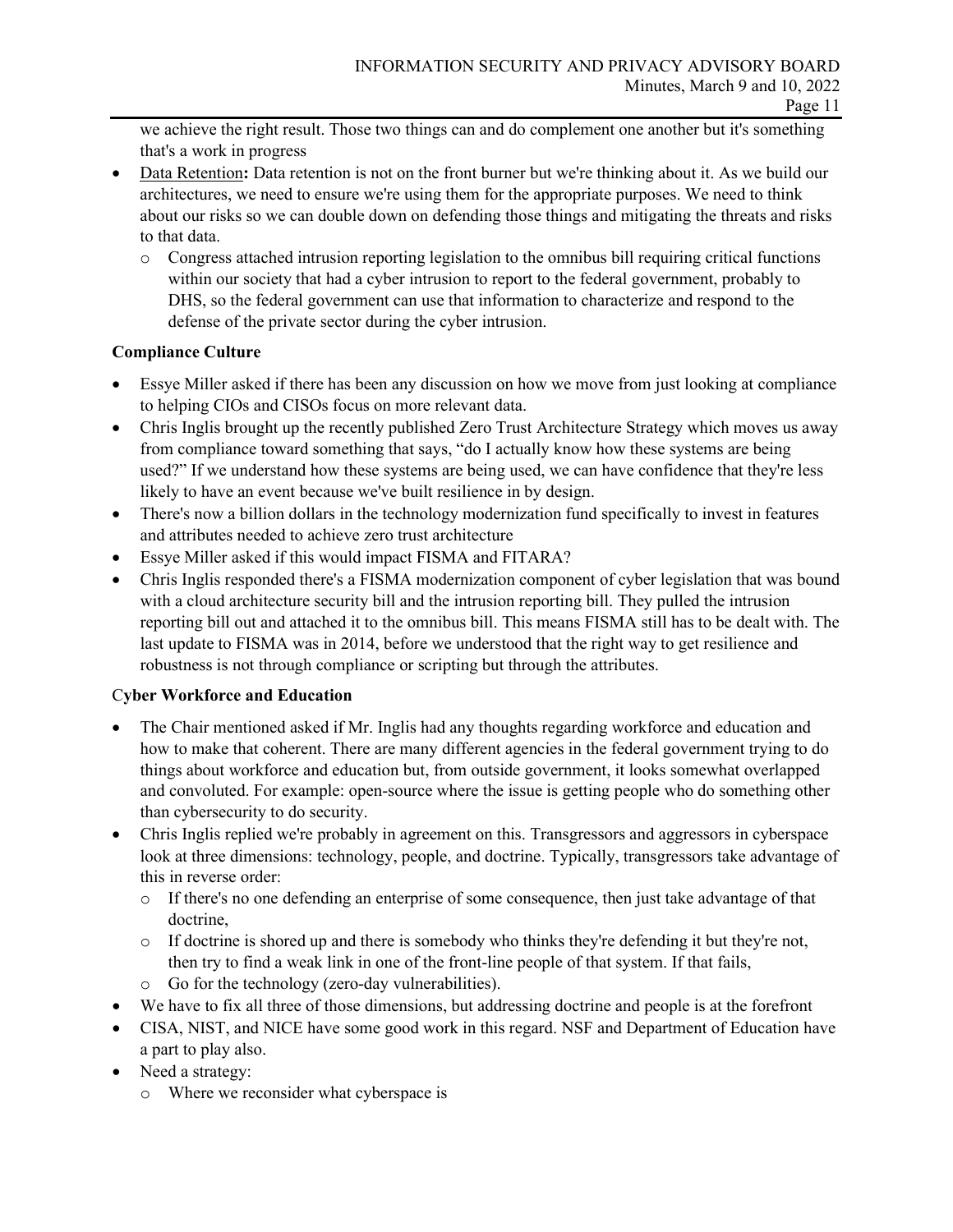- o That says the doctrine and people are as important as technology
- Will have a summit at the White House, probably at the end of April on how to account for each of the pieces, understanding how to better connect them to the whole, and understanding what's missing in that fabric so we can cause that to come into being. We welcome your participation in some way shape or form to inform how we set that up and follow through on that.

#### **Effect of Current Geopolitical Events**

- Jessica Fitzgerald-McKay asked how current geopolitical events might shape your mission? Is there an aspect to what we're seeing in the world right now that might inform priorities?
- Chris Inglis replied that the reality is we've got a lot of deficits, whether it's investment in technology or doctrinal deficits, we don't have enough people who have the word cyber right in their job title.
- We've been working hard to invest in the architectures. Things like multifactor authentication and segmentation. But this is a stunningly good opportunity to determine what to change on an enduring basis going forward.
- If you want tactical warning on what's happening at some moment, you can only learn that together. Typically, we overestimate what the government knows, underestimate what the private sector knows, and ignore what we can know together.
- Two activities that we've undertaken are:
	- o The joint cyber defense collaborative
		- **Established by law in the same act that created ONCD.**
		- Offers a physical place with virtual extensions where we can co-discover and co-mitigate threats on the fly.
		- Still needs work but it's making a difference in discovering things together we can't discover alone so we can rapidly deploy that knowledge and collaborate in the defense of this space.
	- o Working with the sector risk management agencies like Department of Treasury, with bank leadership, and CISA to share what we know.
		- This strategic learning allows us to strap together the various parties who have bits and pieces about what's happening so we can learn what's happening and deal with that together, protecting privacy and proprietary interest all the while.

The Chair mentioned that the board both provides feedback in the form of the discussions and through letters to the various agencies in terms of what we agree the government ought to be doing to try to address things. He let Mr. Inglis know the board would be happy to look at and provide feedback on specific questions. The board is also interested in hearing from his office about things that we ought to be paying attention to or looking at.

Chris Inglis summarized two transformative opportunities going forward: 1) to double down on resilience by design and resilience in technology and the doctrine, meaning roles, responsibilities, and the people components and 2) to affect a collective defense, a collaboration where we can discover and address things together in ways we cannot with any amount of resource alone.

Mr. Inglis said that input on either the sufficiency or the implementation of those components is welcomed.

The Chair recessed the meeting for a 1-hour lunch break.

## **National Security Council Efforts on Open-Source Software Security**

Amit Mital, Senior Director for Cybersecurity Strategy and Policy, National Security Council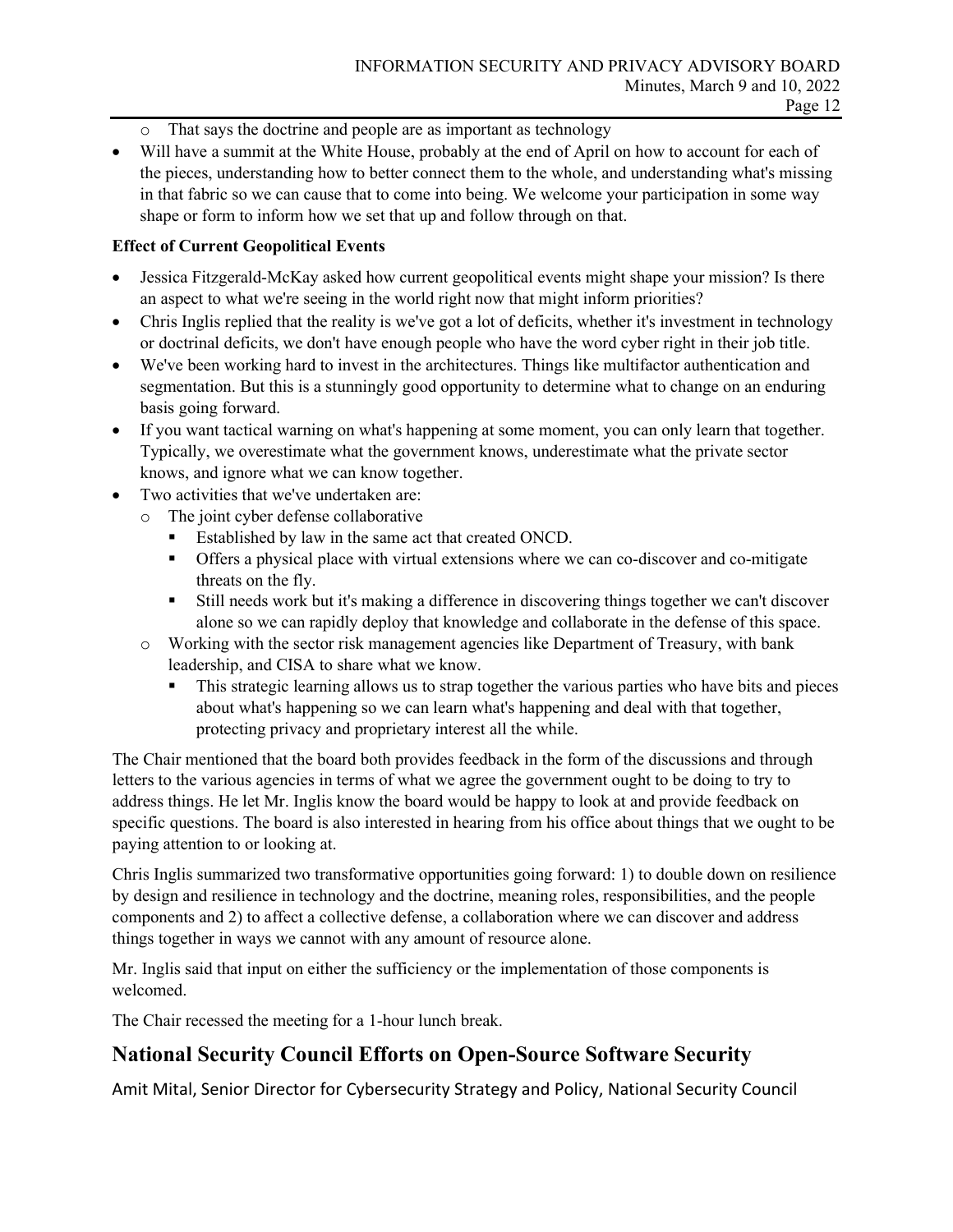**White House Meeting on Software Security (**[https://www.whitehouse.gov/briefing-room/statements](https://www.whitehouse.gov/briefing-room/statements-releases/2022/01/13/readout-of-white-house-meeting-on-software-security/)[releases/2022/01/13/readout-of-white-house-meeting-on-software-security/\)](https://www.whitehouse.gov/briefing-room/statements-releases/2022/01/13/readout-of-white-house-meeting-on-software-security/)

- There was a meeting on January 13, 2022, between government and private sector stakeholders to discuss initiatives and approaches to improve the security of open source software.
- Approach has three lines of effort:
	- o Modernizing cyber defense for critical infrastructure
	- o Returning to a more active role internationally and
	- o Building cyber security into the infrastructure of tomorrow
- One idea was to use the purchasing power of the government to ensure that we could bring real change in improving public security.
	- o EO requires government vendors to meet certain federal security guidance.
	- o Our belief is that would propagate through all software because the government is such a big purchaser then the private sector will follow suit, which has worked.
	- o We've also invested heavily shoring up our cybersecurity defenses and critical infrastructure
- Open-Source Software Security
	- o Open-source is everywhere
	- o Economics, national security, cybersecurity, and privacy all depend on whether some open-source library that 99.9% of Americans have never heard of was developed in a secure way
		- Example:  $Log4i$
		- Suddenly this obscure implementation of a noncritical piece of software had the ability to impact hundreds of millions of people and the entire industry had to scramble to address
	- o The status quo is untenable
	- $\circ$  The government can play a part but ultimately the solution has to be industry driven
	- o White House meeting on how to drive rapid security identified several folks, including higher education training resources.
		- What emerged was a need for driving additional automation across the entire lifecycle of software development, deployment, testing, monitoring, and updating
	- o Automation
		- Automation is a key concept because in cybersecurity one of the core challenges we're facing is capacity
			- There's a giant shortage of people with the requisite skill sets
			- when you have a process that depends on people implementing actions and taking remediation several things can happen:
				- You can have errors in configuration and deployment
				- Higher latency in response
		- Automation leads to efficiency, scale, repeatability, predictability, and shorter response
		- Automation of course is not the entire answer
			- Risk of false positives
- Discussions focused on three topics:
	- o Topic 1: Preventing security defects and vulnerabilities in code and open-source packages
		- Software Development Process
			- How do we prevent defects and vulnerabilities from happening?
			- How do we incent developers to improve the quality of the software?
				- Give them tools to automate that process and give them tools to detect vulnerabilities in the software easily and quickly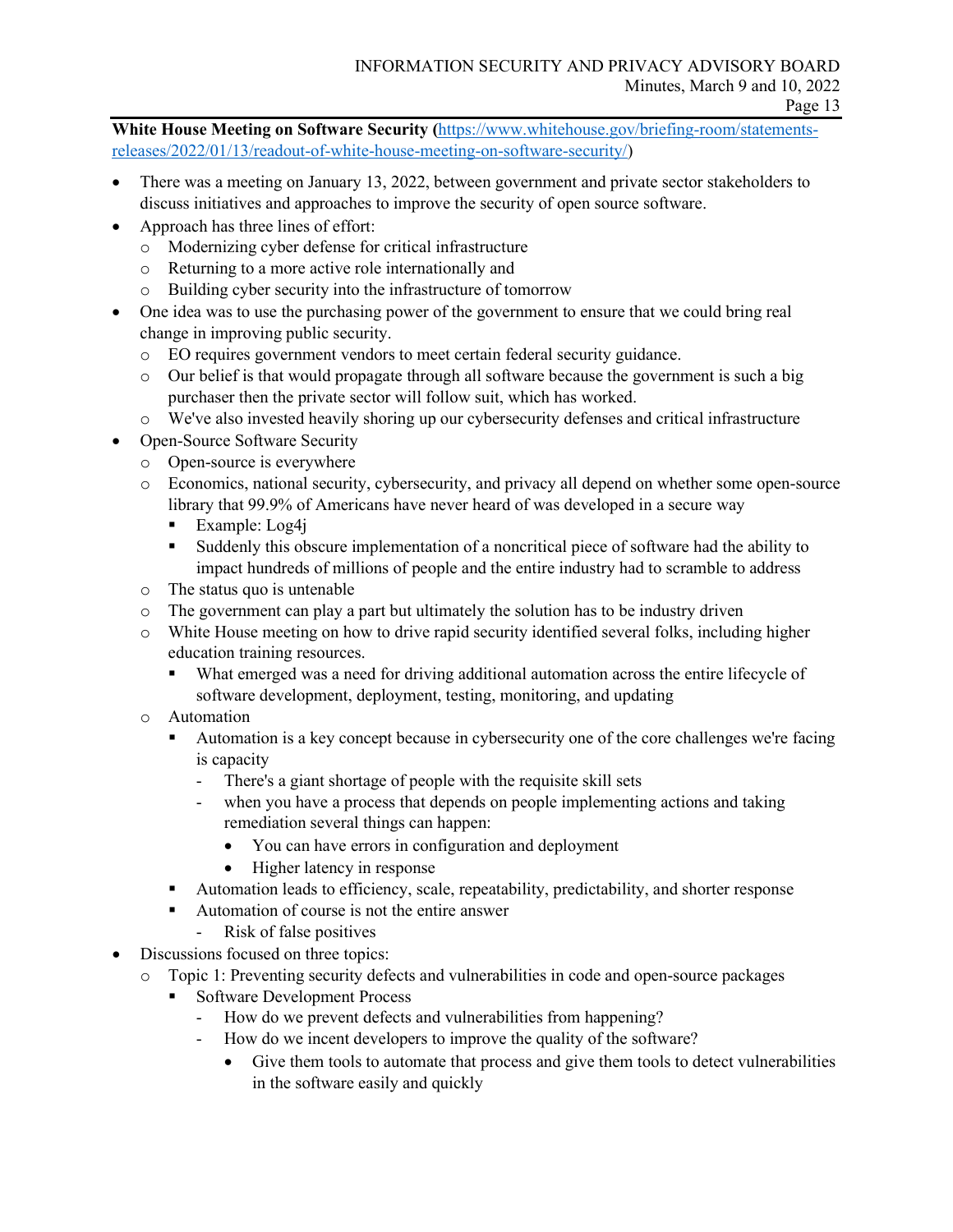- Use of software bill of materials (SBOM) seems to be one way in which you can track both the provenance of the software and what is in the software
- Skills and Criticality Management
	- How do you manage the skills and criticality?
	- How do you find a more standard way of tracking what the skills are, what the competencies are to match those skills and competencies with their requirements?
		- We need a standardized way of doing change management, having a standardized way of increasing transparency but also improving the modes of tracking changes in codes, bugs fixes, deployments, updates, and security.
		- Making sure the build system is robust to reduce introducing vulnerabilities that seem like legitimate code
- **Securing Distribution** 
	- Need to ensure open-source software package warehouses are secure
	- Secure open-source distribution mechanisms
- **Increasing Community Participation** 
	- Need to figure out ways to incent people to participate in the full cycle of open-source software, not just be consumers
		- Don't expect everyone to write code but could participate by reporting bugs, making suggestions of improvements in the user interface, etc.
- **Developer Education and Capacity** 
	- There's a shortage of developers with the right level of training on security awareness
	- Need to find ways to make security a glamorous feature
- o Topic 2: Improving the Process for Detecting and Fixing Vulnerabilities
	- Focus on quickly and efficiently finding defects, responding, and distributing fixes
	- Identify how to prioritize critical projects on a couple of dimensions
		- The system's code or networking code by nature is critical for the operation of the system
		- Breadth of use. The code itself could be relatively benign but so widely used, with thousands of people depending on it, making it critical.
	- Once critical projects are identified, enabling scalable and sustainable maintenance.
		- $\sim 80\%$  of the most used packages are maintained and developed by two or fewer developers and often those people are doing it as a side job or hobby.
		- Need to complement and enhance these people, give them more resources and capabilities to better test the code, find the vulnerabilities, fix the bugs, and have mechanisms of distributing the fixes on a wide basis.
- o Topic 3: How do we improve the response time for distributing and implementing fixes?
	- $\blacksquare$  Example: Log4j
		- Apache foundation released fixes within a couple of weeks, but it's estimated over 30% of the affected systems have still not been patched
	- This points to a couple of things:
		- Our ability to find which systems are vulnerable or dependent on a particular package is very primitive
		- Many organizations don't have the ability to respond.
			- For example, Amazon.com had to update 1.1 million servers in 9 hours. They were able to pull that off, but a medium or small website operator may not have the knowledge or resources to know if they even need to apply the fix.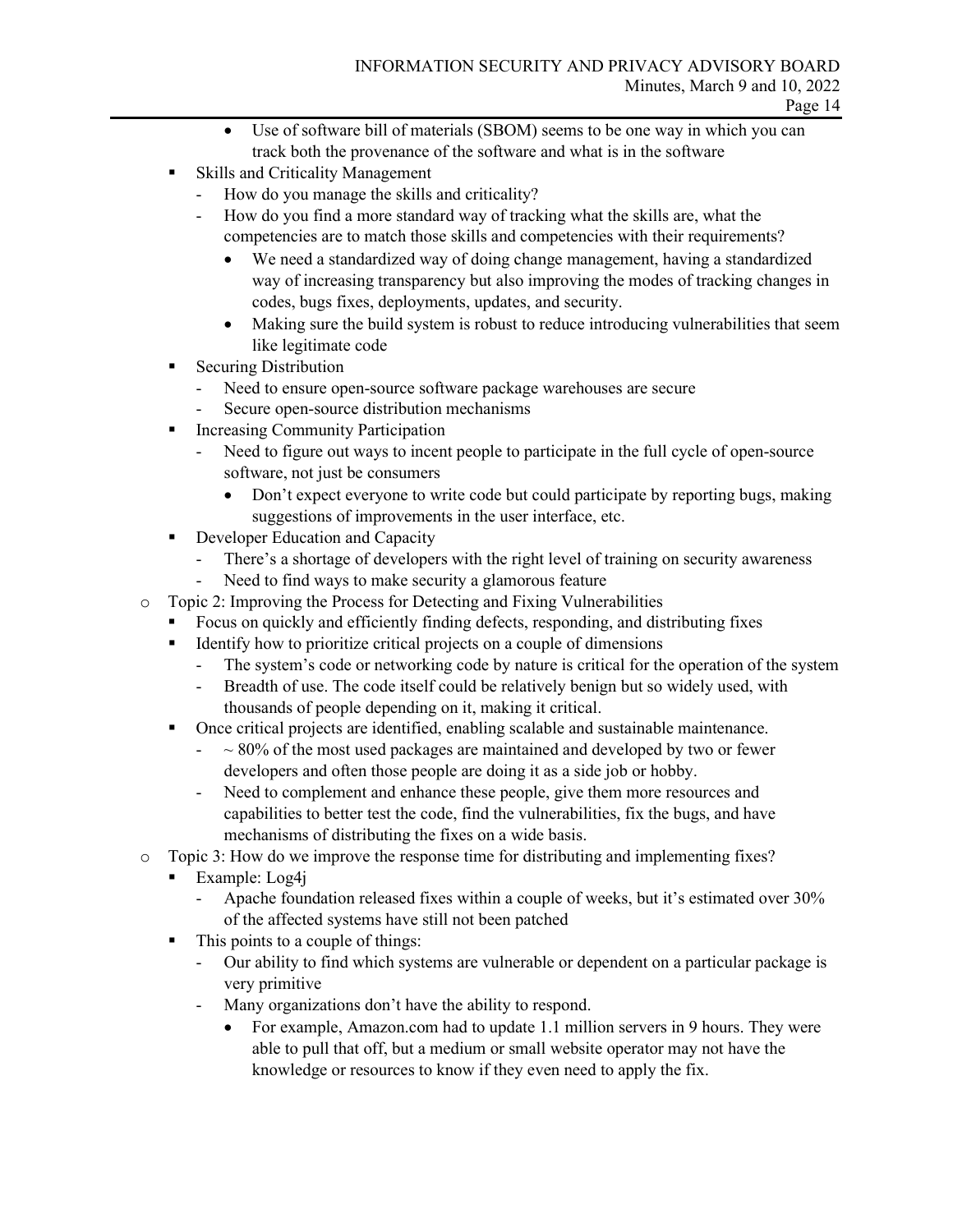- Use of a software bill of materials (SBOM) could help in identifying and fixing vulnerabilities, especially if you had an automated way of doing so.
- **•** Create a central repository and an automated response repository that showed all the packages that were deployed at all sites. The challenge is it goes against the libertarian ethos of many of the open-source proponents.
- Link to the readout of the White House meeting: [https://www.whitehouse.gov/briefing](https://www.whitehouse.gov/briefing-room/statements-releases/2022/01/13/readout-of-white-house-meeting-on-software-security/)[room/statements-releases/2022/01/13/readout-of-white-house-meeting-on-software-security/](https://www.whitehouse.gov/briefing-room/statements-releases/2022/01/13/readout-of-white-house-meeting-on-software-security/)
- Open-Source Security Foundation (Open SSF or OSSF)
	- o Has about 300 or 400 members. The founding members were Google and Microsoft
	- o OSSF has taken the lead in coordinating the response across private industry
	- o About three weeks ago they announced a project called Alpha Omega which identifies the high priority open-source projects
	- o They started with a \$5 million grant from Microsoft and Google are busy identifying and prioritizing the top 100 projects and identifying resources to secure the priority packages
	- o They're working on another six or seven priorities such as finding ways to promote SBOM deployment and usage

## **Discussion**

## **Government Engagement**

- Phil Venables commented that there was a lot of positive reaction in the private sector to the Summit. He was wondering how much activity, post Summit, has Amit Mital seen in the federal government? Does he sense from the White House or, from the other direction, that CIOs and IT teams are going to get more engaged in things like the Open SSF?
- Amit Mital replied that the ONCD has taken the lead on bring all the agencies together. We need to:
	- o Identify all the packages used in the Federal Government,
	- o Identify which ones are critical and ensure SBOM deployment happens,
	- o Improve responsiveness and deployment of fixes
- The government is working on a plan but nothing concrete yet.

## **Guidelines**

- Arabella Hallawell asked if he has any timeline of guidelines for federal and commercial enterprises? What is his role?
- Amit Mital replied that with commercial software, there's an entity that is directly accountable. With open-source software, it's more nebulous. But telling a midsize or small company a whole bunch of technical stuff is not tenable. That's why we believe we need to go to the source and improve the security performance of the open-source so when it gets to the consumer of the software the security is fundamentally better. Expecting millions of people to suddenly take technical security actions is obviously not viable. We need to enhance security itself.

## **Economic Incentives**

- Douglas Maughan asked with all we know about the problems with software, software coding, finding bugs, are there any good economic incentives that were a part of the activity?
- Amit Mital clarified that Mr. Maughan is referring to things like bug bounty programs and Mr. Maughan confirmed but added that those aren't "all that great."
- Amit Mital replied that, unfortunately, there's already a very functional market for cyber security vulnerabilities where the economic incentives are already extreme. If you find, for example, a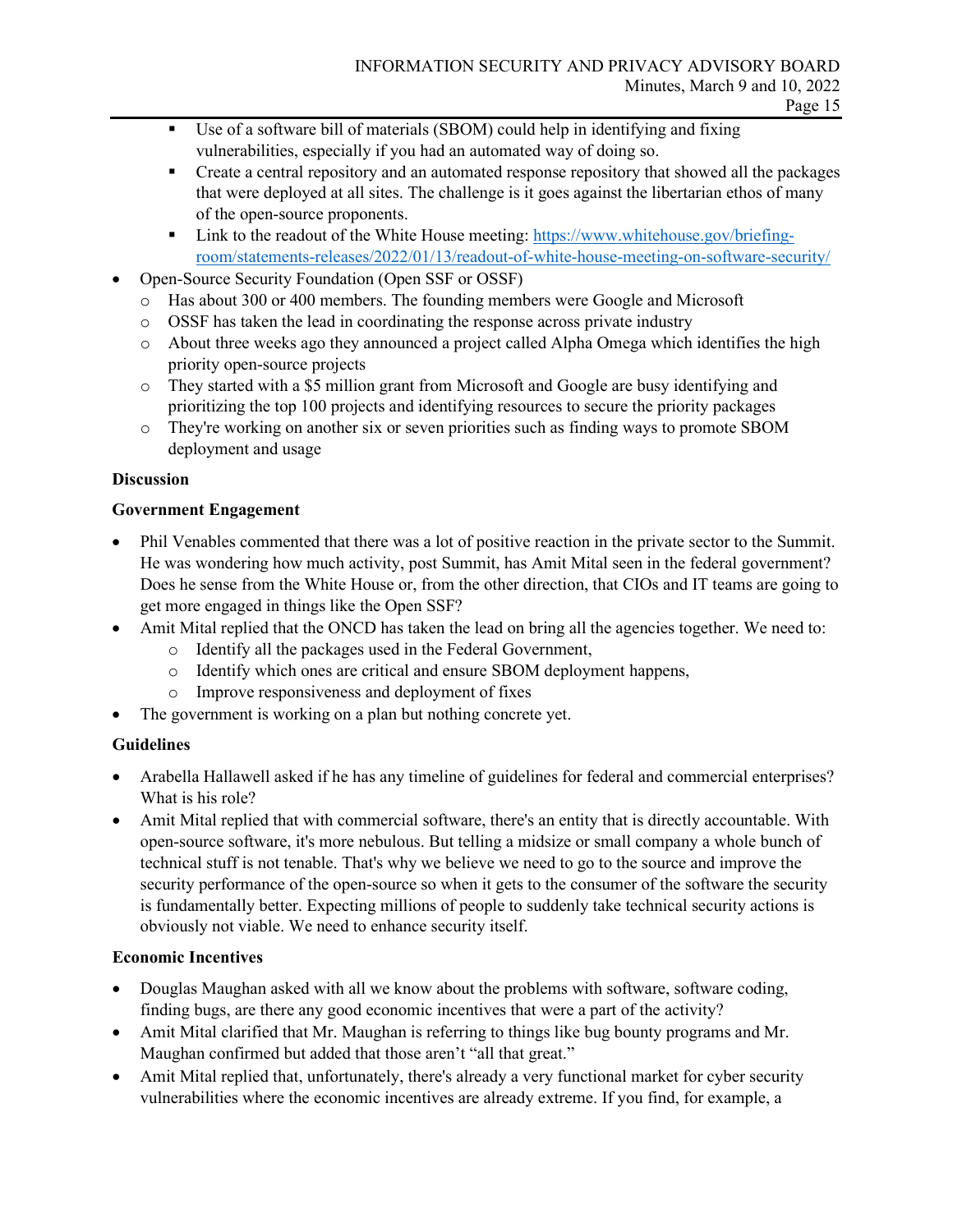legitimate zero day in Chrome or Windows, that's a good seven figures. So, you really have to be careful about how you incentivize people, who you incentivize, and where you get these bugs.

- Douglas Maughan clarified that he was wondering if they were any good economic incentives identified, if anybody came up with anything better than what we have.
- The Chair commented that in his experience the key consideration is the willingness or commitment of the developers who write the code to get on board with the need to create secure code. Automation tools can make it easier to write secure code, define the mistakes and correct them, but doesn't replace the developer fixing the code.
- The Harvard Business School, supported by the Linux Foundation, published a report about developer motivations. Attitudes toward security were described as, "a mind numbingly bureaucratic, awful process that I don't want any part of."
	- How do we solve that problem? If the developers want to write secure code, that solves about 80% of your problem.
	- o Amit Mital agreed and replied that large companies can mandate working on security. For open source there's no such mechanism.
	- o The Chair commented that even at Microsoft we had to get their hearts and minds on board.
	- o Amit Mital replied we need to create an incentive structure for developers where security is a tier one feature set as much as performance.

## **OpenSSF**

- Giulia Fanti asked how Mr. Mital sees the role of the government versus industry in leading these efforts. Does he feel government could play a larger role in encouraging enforcement for these issues? Is there any talk of this coalition of companies putting financial resources in paying opensource developers? If not, what exactly is this coalition?
- Amit Mital replied that the role government can play is twofold:
	- o Convene companies and bring them together
		- Did that at the Open-Source Summit.
		- Use the purchasing power of the government to require certain security standards be met by vendors selling to the government.
			- The Deputy National Security Advisor, Neuberger, provided an update and clarification that this requirement applies not just to commercial software, but also to web services and open-source software.
- Open SSF is off to a great start in finding and fixing these bugs and companies have been very generous and shown a lot of leadership in providing the initial funding.
- Phil Venables added that the companies and others involved in the Open SSF have been funding a lot and just pledged another 100 million dollars to fund Open SSF projects, in partnership with government, encouraging the big tech companies and the major enterprise consumers of open-source to step up. A lot have but there are still many companies getting all the benefit from open source without putting effort into being part of the community to fund or provide resources to help manage the security of these things.
- The Chair asked if OSSF or member companies have thoughts for detailing people, or a fraction of their time, to an open-source project to support getting secure development integrated?
- Phil Venables replied that some things going on in OSSF are to encourage the adoption of secure development practices, secure tooling, and adopting frameworks to reduce the toil of getting security right. Some critical projects started to shift to safer programming languages and frameworks away from some of the ones that are more vulnerability prone.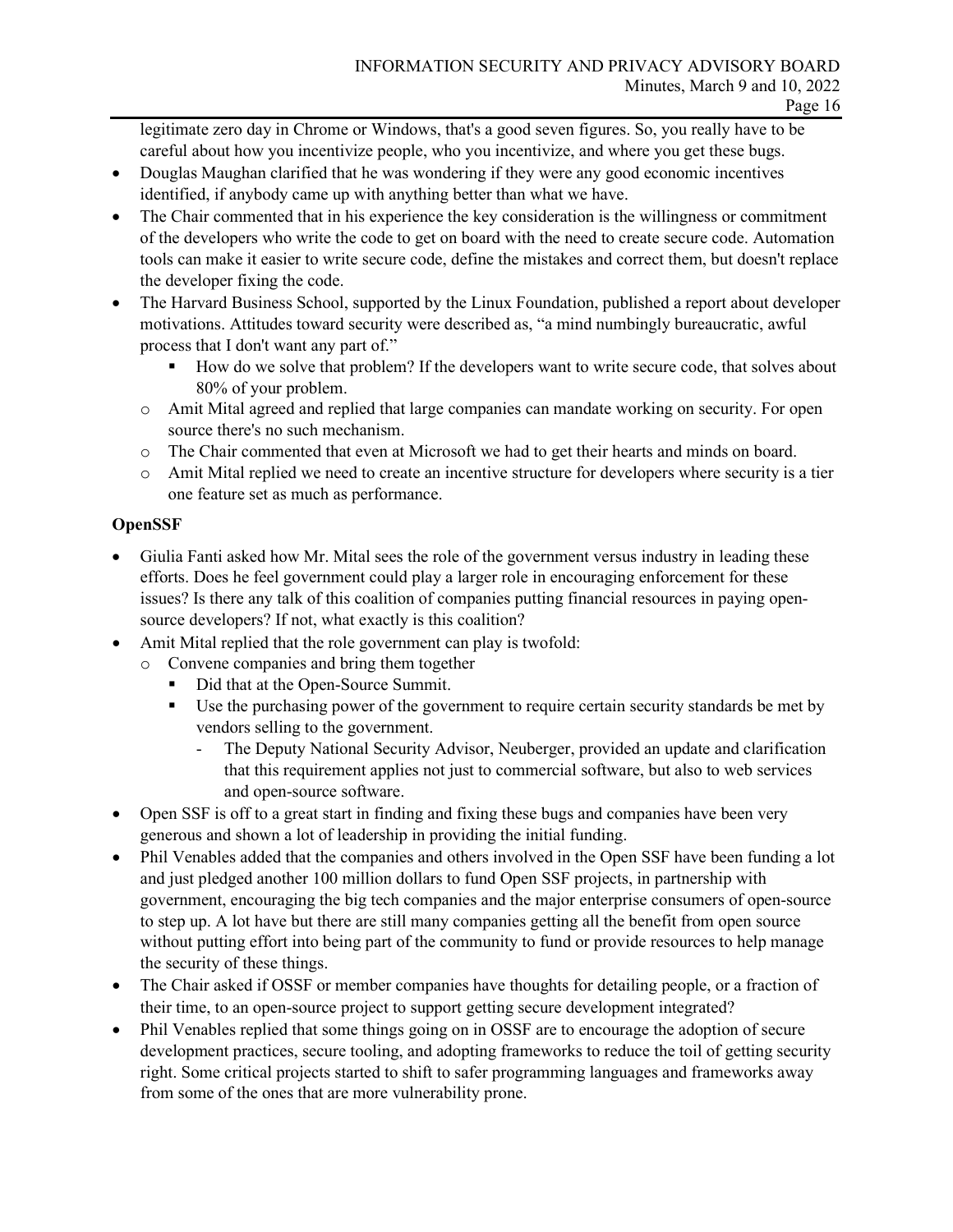• Focused on things that will drive improvements in the open-source community such as the Open-Source maintenance crew contract, where large numbers of volunteers from major companies donate significant amounts of their time to join the maintenance teams on some of the open-source projects. We have a long way to go but it's improving.

#### **Other Roles**

- Katie Moussouris commented that that there are distinct roles and distinct jobs that are not being focused on at all in some of the open-source efforts. Certain companies are providing support by donating the time of fully paid developers, but nobody seems to be providing the apparatus and the know-how to run these types of investigations. Those are distinct skills. Is the NSC is thinking about how to get those specialty skills?
- Ms. Moussouris then asked what ongoing role the White House summit groups are having in advancing the topics that he identified?
- Amit Mital replied that in the next few weeks we'll have some announcements and that he agrees it's not just a specialty skill set on security that needs to be improved.

The Chair recessed the meeting for a 10-minute break.

## **GAO Report, Federal Response to SolarWinds**

Jennifer R. Franks, Director of Information Technology & Cybersecurity, U.S. Government Accountability Office (GAO)

#### **Introduction**

- Jennifer Franks is one of the Directors of the Information Technology and Cybersecurity team at GAO.
	- o Her current roles include:
		- **Example 1** Leading the portfolio for federal cybersecurity and looking at agencies' Information Systems and how they secure data.
		- Leading the healthcare IT and cybersecurity portfolio (pandemic related response efforts and data protection privacy related engagement)
		- Directing the Center of Enhanced Cybersecurity which provides security, operational technical services for GAO as well as technical support for their cybersecurity related engagements.
	- o She also teaches diversity, equity, inclusion, and accessibility courses for the industry.
- GAO is called a "congressional watchdog"
- Every two years GAO reports on federal government's operations that are vulnerable to waste, fraud, abuse, and mismanagement.

## **The GAO High-Risk List**

- The High-risk list has served to identify and help resolve very serious weaknesses across the federal government that involve resources for people and money and provide critical services to the public.
- Since our program began, the government has taken some good steps to implement measures to reduce risks. In 2021 there was improvement for seven of the high-risk areas. However, five areas got worse.
- We issued a report last week that focuses on how an agency, or a high-risk list topic, can come off the list.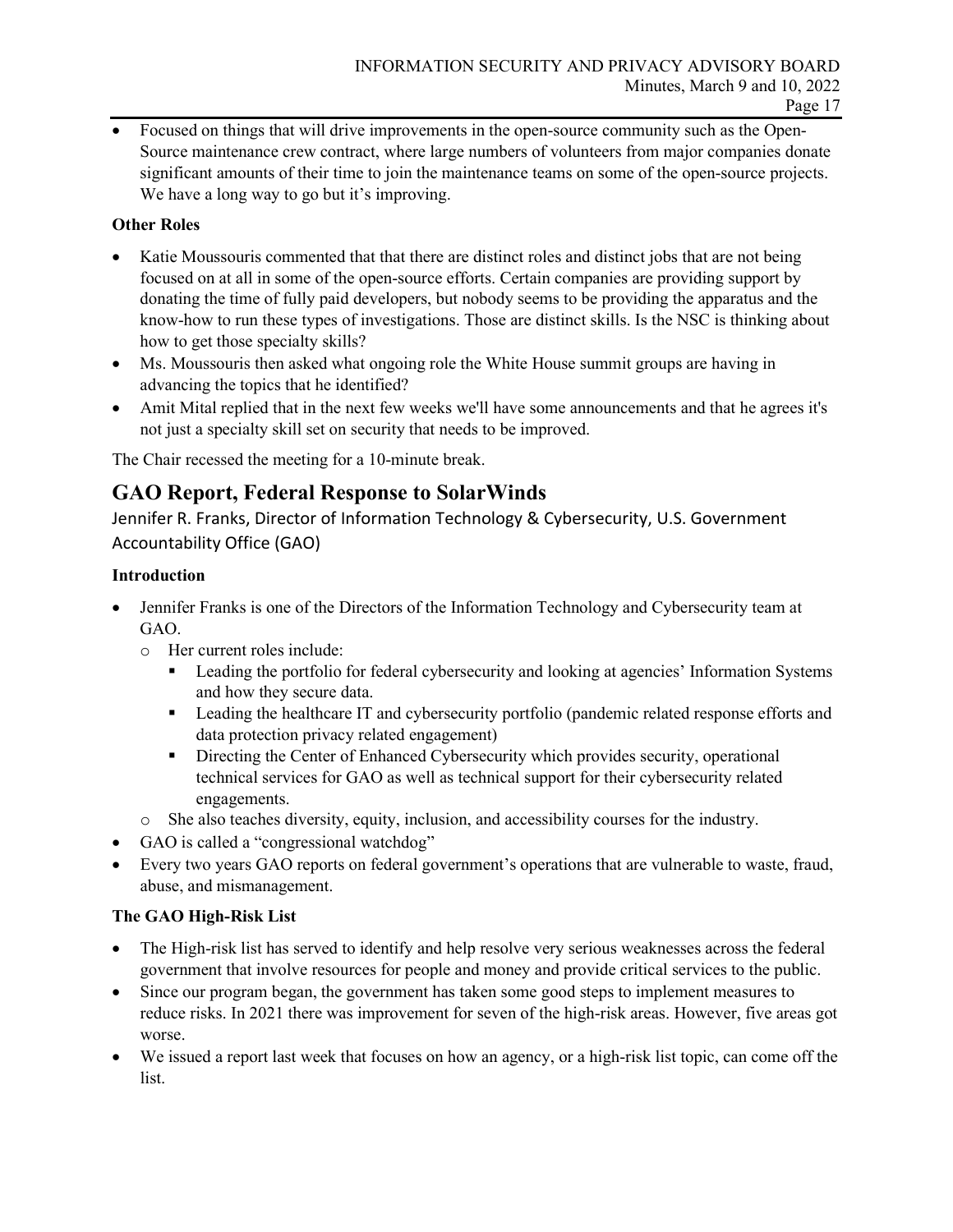- Unfortunately, cybersecurity will not be taken off the high-risk list anytime soon because of the evolving threats and the expanding cyber landscape.
- One of the emerging issues for 2021 was Health and Human Services (HHS) leadership and coordination efforts in public health emergencies. We're:
	- o Taking measures to identify efforts that HHS needs to lead and coordinate this effort.
	- o Looking at the lack of coordinated situational awareness during the pandemic
	- o Looking at network capability models that force an ecosystem of systems to communicate at a near real time across the federal government agencies, and then state and local and territorial governments during public health emergencies

## **Ensuring the Cybersecurity of the Nation**

- Cybersecurity was added to the High-Risk List in 1997
	- o This was updated in 2003 with critical infrastructure concerns, 2015 with personally identifiable information, and 2018 with comprehensive national strategy and oversight.

## **Four Major Cybersecurity Challenge Areas**

- Establishing a comprehensive cybersecurity strategy and performing effective oversight,
	- o Focusing on the need for the federal government to develop and execute a comprehensive national strategy and provide effective oversight.
- Securing federal systems and information,
	- o This is the challenge area she focuses on in this presentation
- Protecting the cyber critical infrastructure, and
- Protecting privacy and sensitive data.

## **Key Objectives**

- Summarize the SolarWinds and Microsoft Exchange cybersecurity incidents
	- o SolarWinds is a Texas based information technology company that provides information, network management and monitoring software to its clients.
	- o At the time of our review, it had about 300,000 customers,
	- o The SolarWinds company managed the Orion platform software and it's the Orion software that was compromised.
	- o SolarWinds What happened:
		- A threat actor compromised the network management software.
		- The attackers planted malicious code into the Orion code by inserting a backdoor into certain software patches.
		- The customers downloaded and installed versions of the software with the malicious code via their routine updates.
		- The malicious code stayed dormant for a few weeks.
		- Once active, the malicious command and control code is used by the threat actor to steal data from customer networks.
		- The threat actor has been identified as a Russian Intelligence Service.
		- The timeline shows that they were active as early as September 2019.
		- The attacker can do things such as learn about the organization's network, impact email services and harvest data from emails, and reconfigure network devices which can have catastrophic implications for agency services.
		- In December 2020, FireEye experienced a compromise, made a public statement, and issued a blog post that alerted organizations about the malware.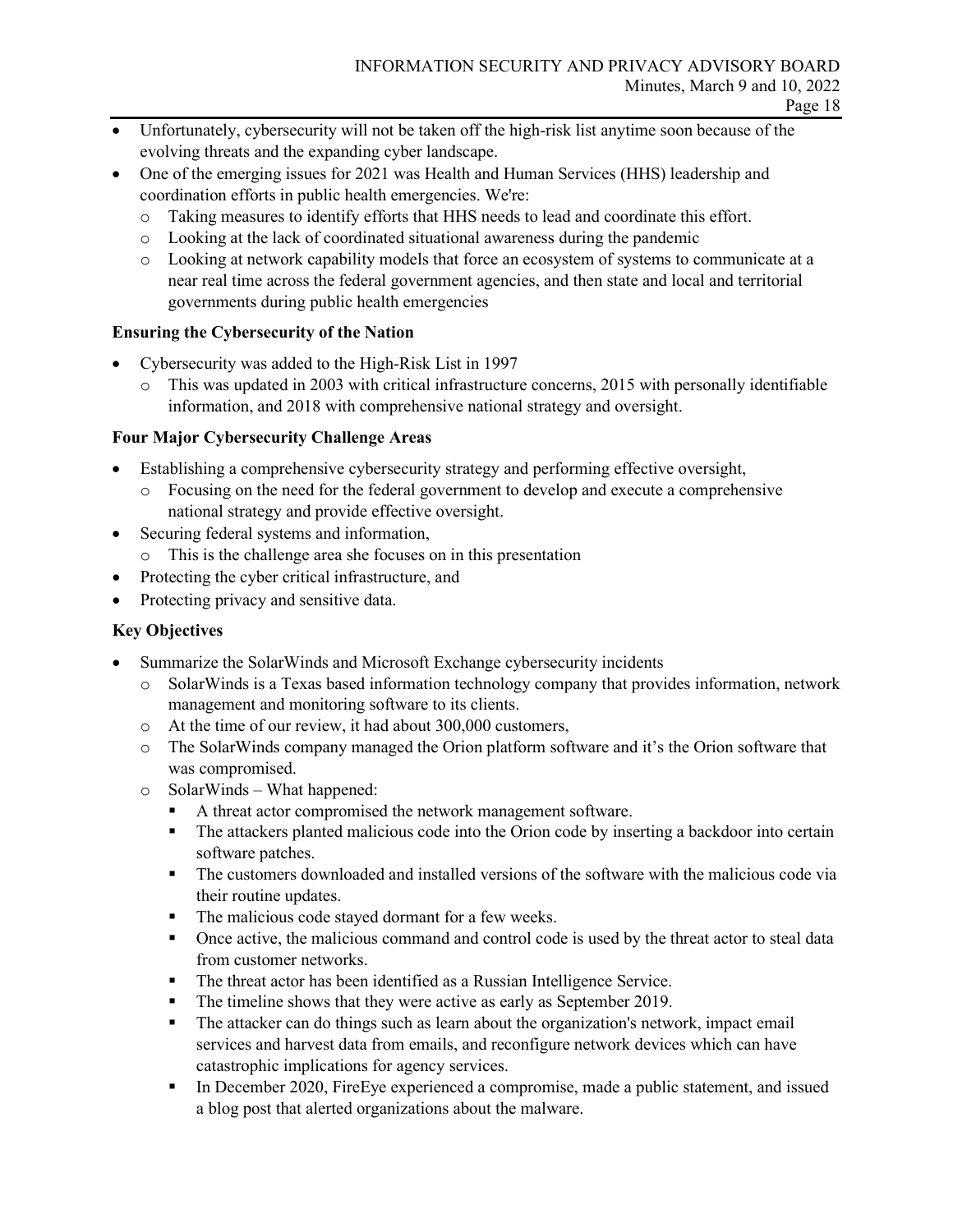- Microsoft flagged digital certificates of the malware and "sink holed" the domains used by the attacker.
- o Microsoft Exchange What Happened:
	- State sponsored threat actors exploited zero-day vulnerabilities in the 2013, 2016, and 2019 versions of Microsoft Exchange Server to deploy backdoors and malware.
	- The attacker secured access to the servers through bugs or stolen credentials, and then created web shells to hijack the systems, giving the attacker persistent access after vulnerabilities were patched, and the ability to execute commands remotely.
	- Allowed access to other systems and networks within that agency
- Determine the steps federal agencies have taken to coordinate and respond to the incidents
	- o Increased guidance for agencies:
		- Statutory requirements from Congress, the Executive Order, a standardized playbook to respond to vulnerabilities and incidents, and supply chain risk management and security.
		- OMB memo on continuous detection with monitoring and logging
		- NIST is discussing supply chain risk management guidance that highlights the need for organizations to better identify, assess and respond in this area.
	- o Microsoft Exchange:
		- All federal agencies with infected versions completed all required steps within the required timeframe and were able to present network system scans to show the compromise had been cleared.
	- o Two Cyber Unified Coordination Groups (UCG) were established: one each for the SolarWinds and Microsoft Exchange incidents.
		- Each UCG had members from CISA, FBI, the Office of the Director of National Intelligence (ODNI) and the NSA, as well as private sector partners.
		- **Met almost daily to receive active reports on information sharing, cyber threats, and other** vulnerabilities and techniques,
		- CISA's role: Served as the central point of contact to facilitate the conversation and collaboration.
		- FBI's role: Served as one of the leads in threat response activities and investigated and gathered intelligence on the criminal activity.
		- ODNI's role: Served as federal lead for intelligence support
		- NSA's role: Engaged with Federal industry related partners to assess the scope of the incident, from the compromise to the remediation efforts, and provided technical mitigation guidance that needed to be managed
	- o Challenges:
		- Uust removing and updating the Orion software may not remove attacker
- Identify lessons learned by federal agencies from the incidents
	- o Coordination with Private Sector: Need to increase coordination, collaboration, and communication with the private sector
	- o Coordination Across Government: Government agencies should further strengthen their collaboration across the government for information sharing on cyber vulnerabilities and incidents in the US,
	- o Information Sharing Restrictions: Address challenges to information sharing between agencies with different levels of data classifications
	- o UCG lessons learned: Need to align the technology investments with operational priorities, strengthen public private engagement, and improve threat intelligence information sharing among federal agencies.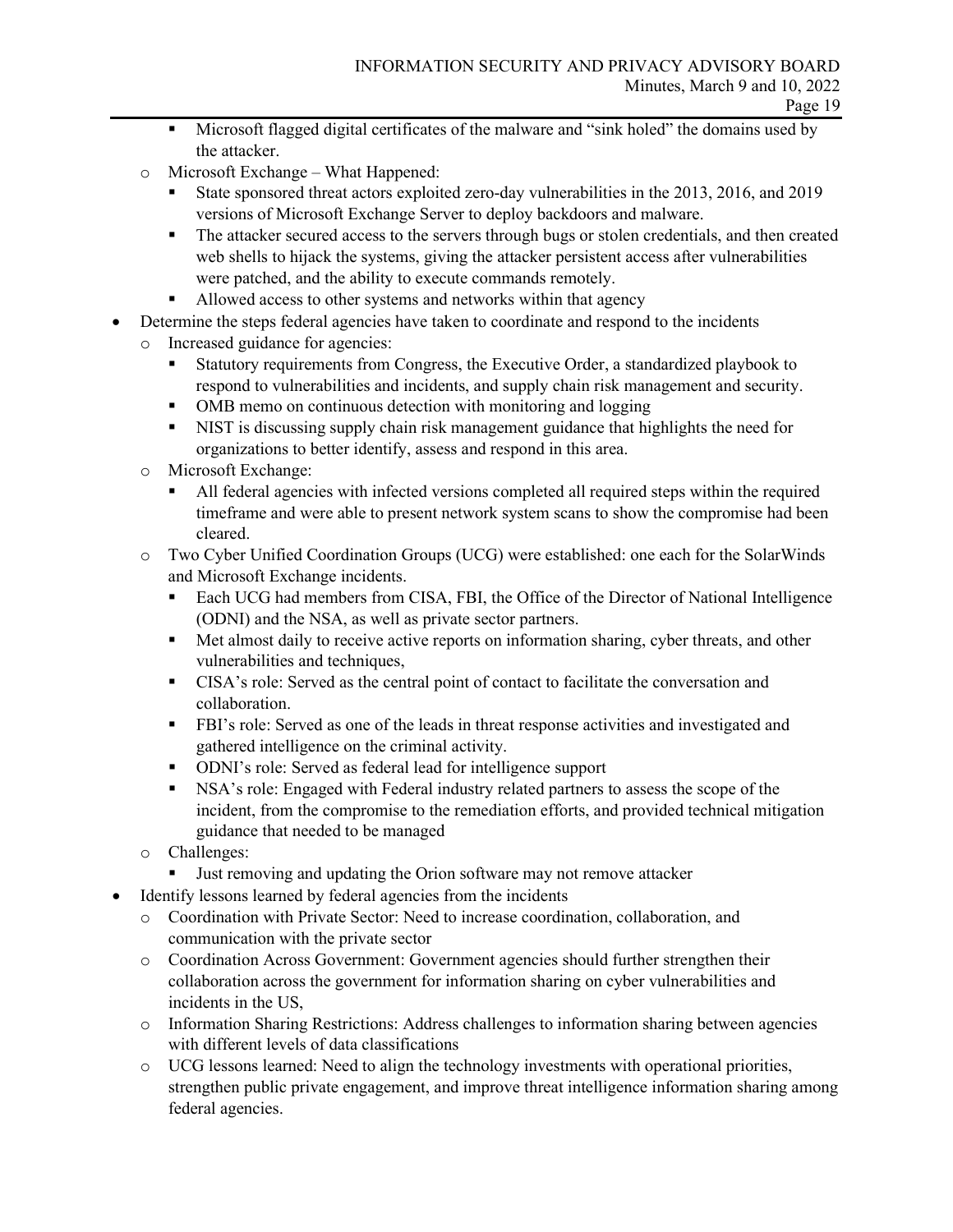## **GAO Report and Blogs**

- Link to GAO Report Federal Information Security: Agencies and OMB Need to Strengthen Policies [and Practices | U.S. GAO](https://www.gao.gov/products/gao-19-545)
- April 2021: [SolarWinds Cyberattack Demands Significant Federal and Private-Sector Response](https://www.gao.gov/blog/solarwinds-cyberattack-demands-significant-federal-and-private-sector-response-infographic)  [\(infographic\) | U.S. GAO](https://www.gao.gov/blog/solarwinds-cyberattack-demands-significant-federal-and-private-sector-response-infographic)
- February 2022 blog: [https://www.gao.gov/blog/hacks-bring-new-urgency-moves-congress-and](https://www.gao.gov/blog/hacks-bring-new-urgency-moves-congress-and-agencies-reduce-future-cybersecurity-risks)[agencies-reduce-future-cybersecurity-risks](https://www.gao.gov/blog/hacks-bring-new-urgency-moves-congress-and-agencies-reduce-future-cybersecurity-risks)

#### **Discussion:**

#### **Information Sharing**

- Giulia Fanti asked if Ms. Franks could comment more on the types of information being shared and if there are types of information that should be shared, but are not currently and the reasoning for that?
- Jennifer Franks replied that information sharing starts at the indicator of compromise. Agencies can then begin to look at where and what their focus should be. They're communicating on containment procedures; Some agencies decommissioned systems then started the process of eradicating, some did not have to go that far.
	- o Sharing information on network forensics but not so much on audit logs and monitoring procedures. These are significant details that would have provided us more of that breadcrumb trail of what was happening.
- Some agencies were more restrictive to share information. For example, NIH may have been reluctant to share because:
	- o The breadcrumb could have been laid anywhere,
	- o Of sensitivities around the pandemic and the sensitivities of the data on those systems.
- On the other hand, Commerce was going through the census and there was some cybersecurity sensitivity, but they were a lot more open in telling the public their emails were compromised.
- Sharing information on the types of data the attackers were after or other pertinent details would have helped other agencies to know where to look.

## **Correlation with Successful FISMA implementations and New GAO Study**

- The Chair asked if they saw any correlation between how successful agencies are at implementing FISMA authorization to operate, continuous monitoring, etc. and how badly they were impacted by SolarWinds or the Exchange vulnerability.
- Jennifer Franks replied that the review didn't really look at that but her new review looking at federalwide incident response efforts will. The new review is forensically looking at how agencies are complying with the federal guidance. It will be government-wide but focus on those nine agencies that were impacted and how they are managing their network.
- The Continuous Diagnostic and Monitoring (CDM) report, GAO-20-598, Accessible Version, [Cybersecurity: DHS and Selected Agencies Need to Address Shortcomings in Implementation of](https://www.gao.gov/assets/710/708885.pdf)  [Network Monitoring Program,](https://www.gao.gov/assets/710/708885.pdf) reviewed 12 agencies. All of them had the tools, the software, and hardware in place, but they had not fully deployed CDM. CDM would help an agency further review that network and be able to scope the network monitoring issues, the audit log.
- This new review will be looking at FISMA and how they're aligning those additional security control elements that would have helped them to better detect and then respond. The detect piece is key because going back to the six to nine months no one knew someone was lying dormant in their environment.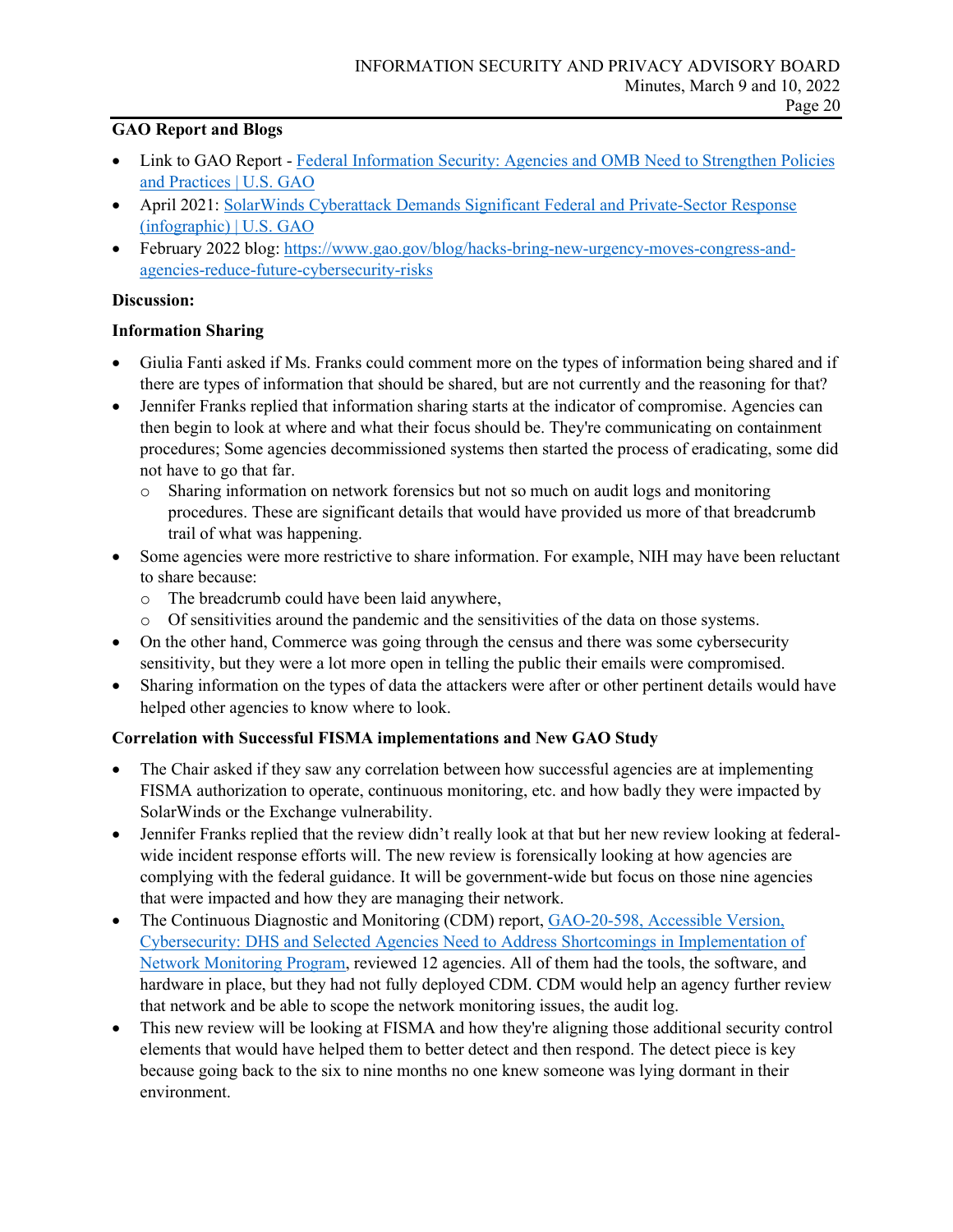- The Chair then asked two related questions:
	- o To what extent are federal agencies complying with requirements?
	- o If they're meeting the requirements, did it make a difference on the impact to the agency? Did it matter?
- Jennifer Franks commented that she likes that question: do the things being done matter? Once this type of high-profile event takes place, do their efforts matter? When there are efforts in place, are they sufficient?
- The Chair commented that ISPAB will contact her when she does her next study.
- **Other Reports and Studies**
- Jennifer Franks commented that the DOD cyber incidents report will be out this summer and it will not be classified.
- There is a State Department cybersecurity engagement, limited official use only, that will be out this summer and then the public one will come out later.
- She has one looking at HHS and the subordinate departments: CDC, NIH, and FDA. That one should be out before the end of this year.
- The IRS Incident Response focusing on securing taxpayer information should be out around September/October
- The federal-wide ones will come last, likely top of the year.
- Jennifer Franks added that there's no clear criteria from anyone on the cost from these attacks. Are the resources enough to have prevented or made an impact to prevent what took place?

The Chair recessed the meeting for a 10-minute break.

## **Senate Commerce Priorities in Cybersecurity**

Richard-Duane Chambers, Senate Committee on Commerce, Science, and Transportation John Beezer, Senior Advisor, Senate Committee on Commerce, Science, and Transportation Maryasa England, Research Assistant, Senate Committee on Commerce, Science, and **Transportation** 

Alice Hau, Technology Policy Fellow, Senate Committee on Commerce, Science, and **Transportation** 

James Mazol, Staff Member for Senator Wicker at Senate Commerce Committee

## **Richard-Duane Chambers, Senate Committee on Commerce, Science, and Transportation**

- Things we've been working on:
	- o United States Innovation and Competition Act (USICA)[\(S.1260 117th Congress \(2021-2022\):](https://www.congress.gov/bill/117th-congress/senate-bill/1260)  [United States Innovation and Competition Act of 2021 | Congress.gov | Library of Congress,](https://www.congress.gov/bill/117th-congress/senate-bill/1260) [USICA Section-by-Section 5.19.21.pdf \(senate.gov\)\)](https://www.democrats.senate.gov/imo/media/doc/USICA%20Section-by-Section%205.19.21.pdf)
		- Runs the major investments into America's R&D pipeline and workforce.
	- o Cyber Workforce Shortage: It's great to build out your technology and put up as many protections as possible in other systems, but this is going to come down to the availability of workforce.
		- USICA identified cybersecurity as one of the 10 key technology focus areas that we would like the government to be investing in, in particular, the new Technology Directorate that we are standing up inside of the National Science Foundation.
		- We've directed NIST to take further actions to help to provide resources to schools and institutions of higher education to protect themselves from cyber risks.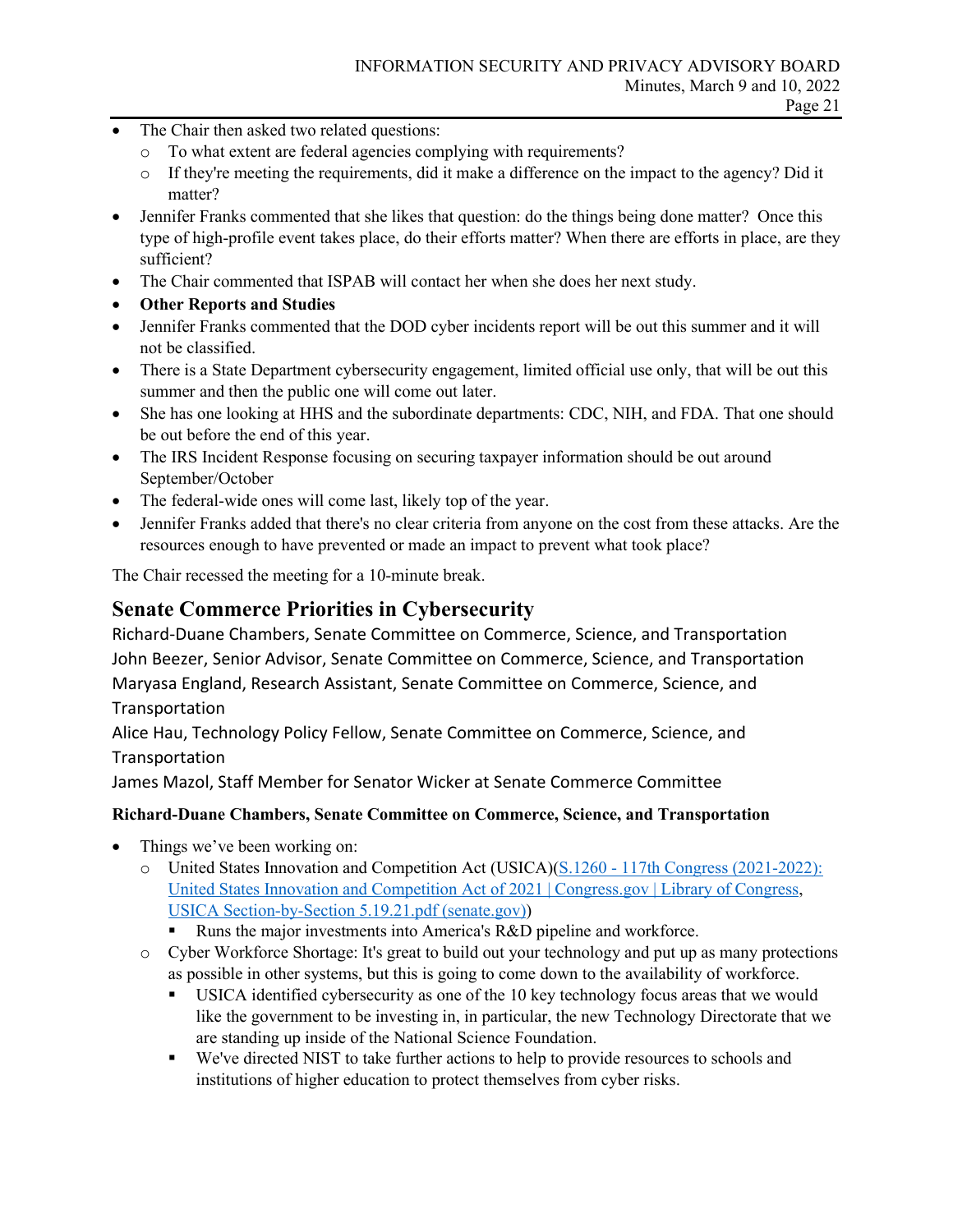- Within the bill, we have directed additional funds to NIST Manufacturing Extension Partnership to help small and medium sized manufacturers mitigate vulnerabilities due to cyber-attacks,
- o Supply chain resiliency.

## **John Beezer, Senior Advisor, Senate Committee on Commerce, Science, and Transportation**

- Privacy was mentioned in the State of the Union address and focused on children's privacy, talked about banning targeted ads to kids and had a great statement about the national experiment they're conducting on our children for profit.
- Two Bills:
	- o The Kids Online Safety Act, Senator Blumenthal and Blackburn, is primarily a children's safety bill, but it gets into privacy.
		- kids online safety act one pager.pdf (senate.gov)
		- It's coming out of the Francis Hogan whistleblower incident
		- It's patterned after the UK's age-appropriate design code, making it harder for strangers to contact kids, restricting the sharing of kids' location information, setting the strongest privacy protections on by default, and the general concept of duty of care
			- The idea of a duty of care is, legally, slightly amorphous but it's there as a backstop for all the new and interesting things that keep coming up in the world of privacy abuses.
	- o Update to the Children's Online Privacy Act (COPA)
		- A little over 20 years old now
		- The upgrade is going to expand that to kids under 16.
		- The current version has an "actual knowledge standard." You weren't held accountable for the content you presented children if you didn't know you were interacting with a child. That's being updated to "constructive knowledge" which is you really should know that you're interacting with a child.
- Comprehensive Privacy.
	- o We've done a lot of work and getting close.
	- o Overview of current Privacy laws:<br>■ There are state laws in Californ
		- There are state laws in California, Virginia, Colorado, and Utah either just passed one or is about to.
		- **There's the GDPR in Europe.**
	- o Privacy falls into two buckets:
		- Consumer rights: access to your data, the ability to correct your data, the ability to delete your data, and the ability to export your data.
			- There's also a general concept to that companies should not be collecting sensitive data on you without your affirmative express consent and, if you opt out of letting people and services collect your data, they can't or they shouldn't be able to diminish the service. That's tricky because some private data may be necessary for a service, and they might claim all private data is necessary.
		- Company obligations
	- o Sticking points: private right of action.
		- Do individuals have the right to sue for damages and preemption?
		- How much does the federal law preempts state laws?
	- o New things to consider:
		- The idea of algorithms and how they impact civil rights
			- Even if services are not trying to discriminate sometimes the algorithms do it anyway.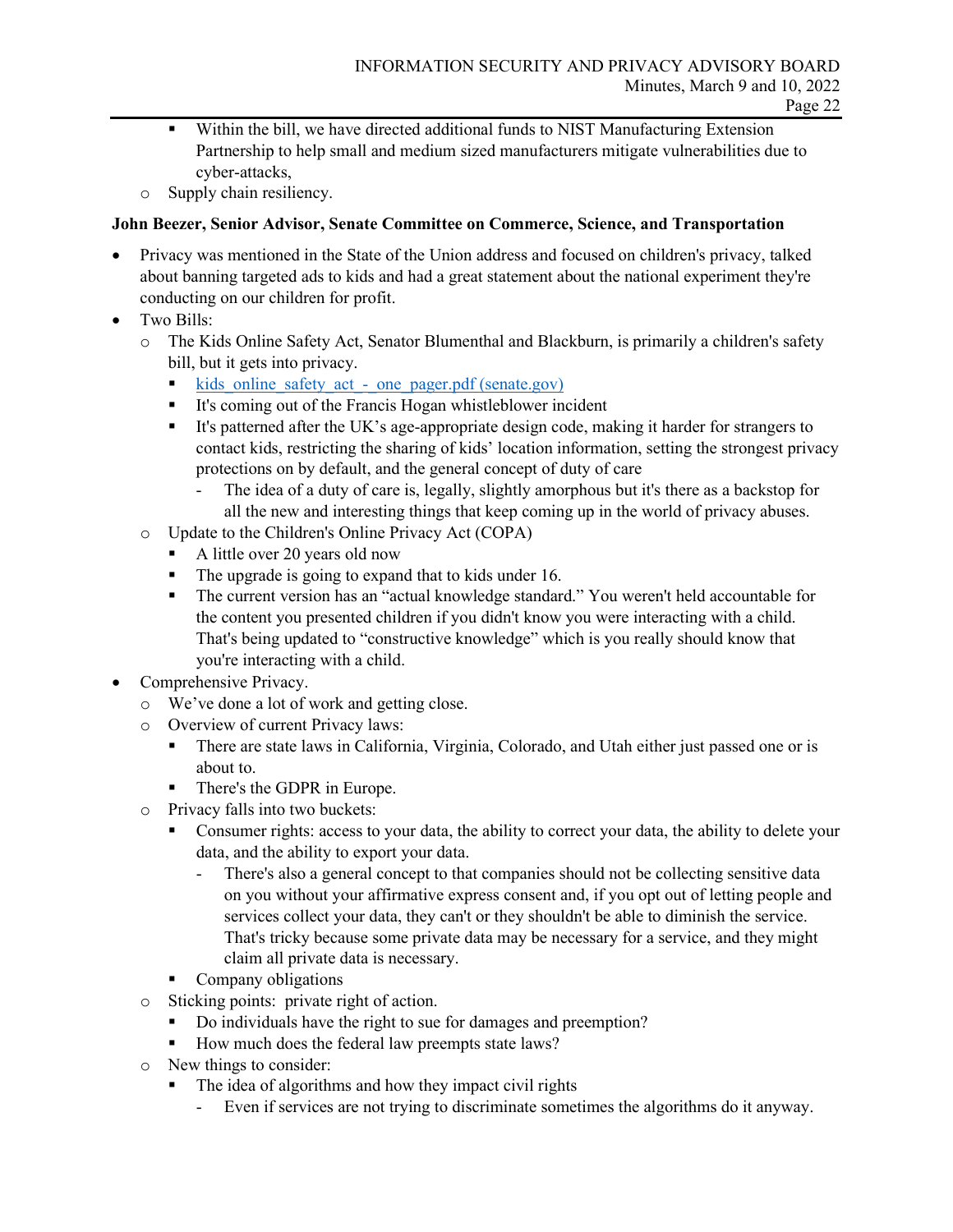- How do we hold people accountable for that?
- How do we prevent that?
- We've had some conversations around arbitration and whistleblower protections are coming up.

## **James Mazol, Staff Member for Senator Wicker at Senate Commerce Committee**

- Works for Senator Wicker on the Commerce Committee.
- The Senator did a good job of teasing out cybersecurity dimensions of USICA last year.
- Given the establishment of national cyber director position, we've been working to ensure there are clear roles and responsibilities for federal agencies regarding cyber security and that the establishment of the ONCD doesn't upset NIST's critical role in the standard setting process.

## **Alice Hau, Technology Policy Fellow, Senate Committee on Commerce, Science, and Transportation**

- National Defense Authorization Act (NDAA)
	- o Passed a couple of important bills out of committee and make those into NDAA:
		- **Harvesting American Cybersecurity Knowledge Through Education (HACKED) Act (S.2775** [- 116th Congress \(2019-2020\): HACKED Act of 2019 | Congress.gov | Library of Congress](https://www.congress.gov/bill/116th-congress/senate-bill/2775?overview=closed) )
			- Supporting the cybersecurity workforce advancing certain cybersecurity workforce programs.
			- We want to continue our efforts to support the NICE program, which supports cybersecurity education, and encourage that to be adopted by other agencies looking to support the workforce
- Cyber Leap Act (S.3712 116th Congress (2019-2020): Cyber Leap Act of 2020 | Congress.gov | [Library of Congress\)](https://www.congress.gov/bill/116th-congress/senate-bill/3712)
	- o Would mandate the Commerce Secretary to establish a minimum of five public competitions offering public cash or non-cash prizes to address the federal government's top cybersecurity challenges
	- o Encourages research and development in the field of cybersecurity,
	- o This continues support of research through NSF.

## **Discussion**

## **Cybersecurity Workforce**

- The Chair commented that there are 2 parts to the cyber security workforce:
	- o The "cybersecurity" people who have to set the standards, do the technology, build the tools, and do the cybersecurity management,
	- o The rest of the workforce who have to do the right things with regard to cybersecurity or else they can undermine everything that the agencies and the cybersecurity workforce try to do.
- The Chair asked if the things they're looking at regarding workforce go beyond direct cybersecurity positions to the broader needs of the entire US workforce?
- Mr. Chambers mentioned the importance of some of the other investments such as asking NIST to work with institutions of higher education. His expectation is that by sharing knowledge on cybersecurity, that knowledge isn't limited to the explicit cyber workforce but to a much broader central section of the population.
- He also expects more notifications in the coming period from members of Congress and the federal government reaching out to business groups and manufacturers. They're doing the same with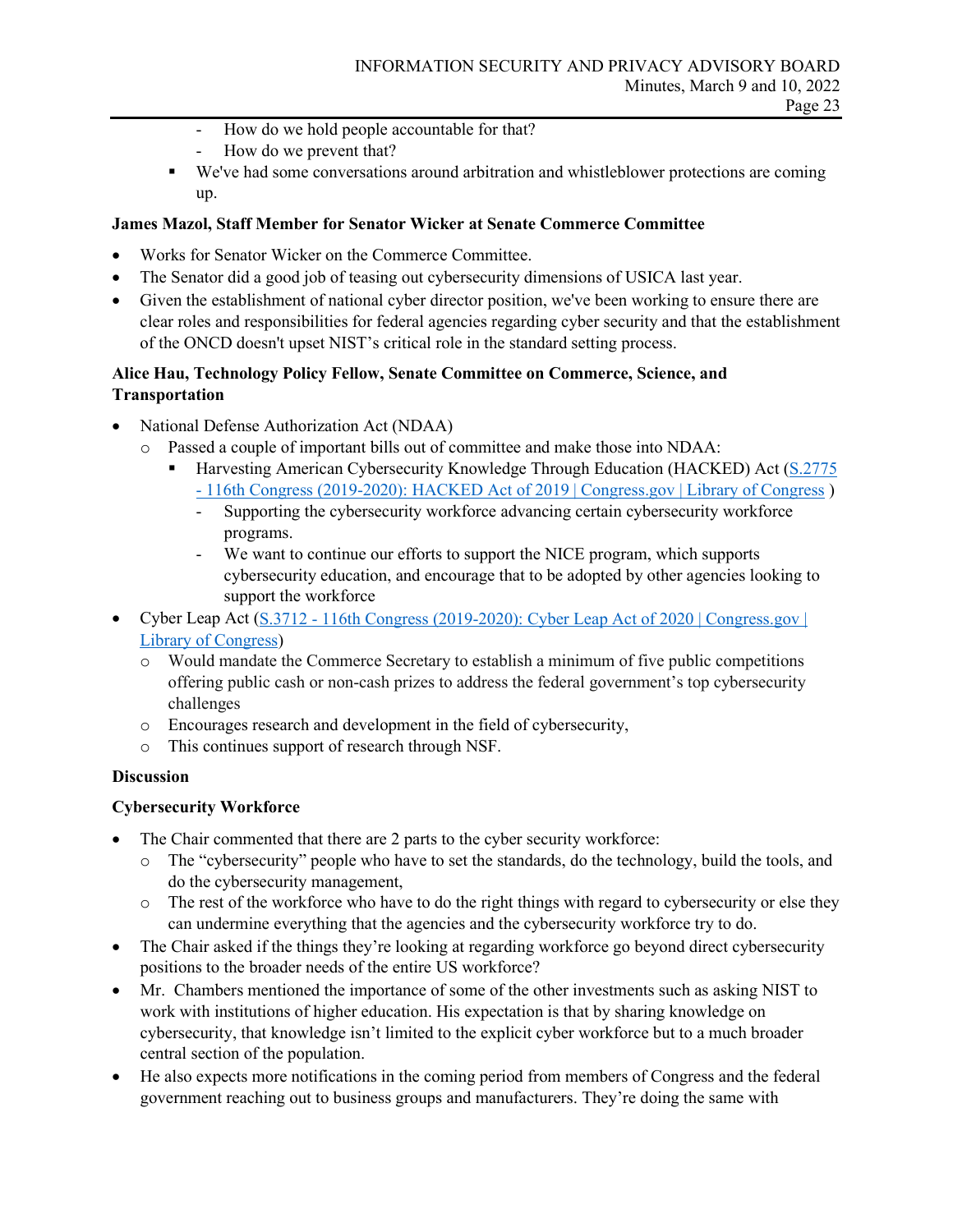manufacturing Extension Partnerships (MEP) to provide information, give them access to resources, and asking them to take a second look at their cybersecurity defenses, update, and close gaps.

• James Mazol added the committee has done some work on fraud and cybersecurity literacy and at their last markup there was an American Cybersecurity Literacy Act which would direct NIST to develop tools and materials to spread that information beyond the direct cyber security workforce.

## **Use of Artificial Intelligence and Machine Learning**

- Giulia Fanti asked what they think about storing and sharing machine learning or AI models that are trained using private data? Are there thoughts around regulating those kinds of indirect representations of data?
- John Beezer responded that at times data gets dumped into machine learning and it's assumed the data can't be extracted back out but when data is used to train an algorithm it's likely that data can be abused.
	- o Example: The FTC went after Weight Watchers for a children's diet app for kids over 13. It was targeting kids under 13 by encouraging them to lie about their age. The settlement was:
		- Stop making the app available,
		- **•** Destroy the data that was gathered from it, including the algorithms from the machine learning based on that data.
		- Even if that isn't a personal privacy violation, it was unethical, and they shouldn't benefit from it.
	- o "Data laundering" The use of data you're not supposed to have and that can't be commercialized to train an algorithm. The data is then disposed of.
		- They've gotten the benefit from the data without any traceable indication they've ever had the data.
- Giulia Fanti asked if he sees a trend towards trying to regulate the way that these models are handled?
- John Beezer replied that even when there's no intent, you have to look at what comes out of the process. We're trying to make sure that it's not enough to say that you can't develop an algorithm that has these characteristics; you need to prove that it doesn't have those characteristics.

## **Public Comment, Summary of Day 1, and Board Discussions**

- No public comments were received.
- **Board Discussion** 
	- o The Chair called for comments from the board.
		- He mentioned that he's not sure if open-source wants the board to make a formal comment. He reminded board members of a letter sent a while ago encouraging NIST to sign up with the OSSF but mentioned that may have been overtaken by events in the White House meeting in January.

## • **Open-Source**

- o Douglas Maughan asked Phil Venables if he has an opinion about what could be different in open-source this time compared to things the last 20 years?
- o Phil Venables replied that the big difference this time is the amount of effort behind things.
	- The formation of OSSF and its members are investing and participating.
		- Providing support, providing different types of people to help the projects, and investing in tool labor, among other things.
	- Need more end user organizations, corporations, and government agencies to participate.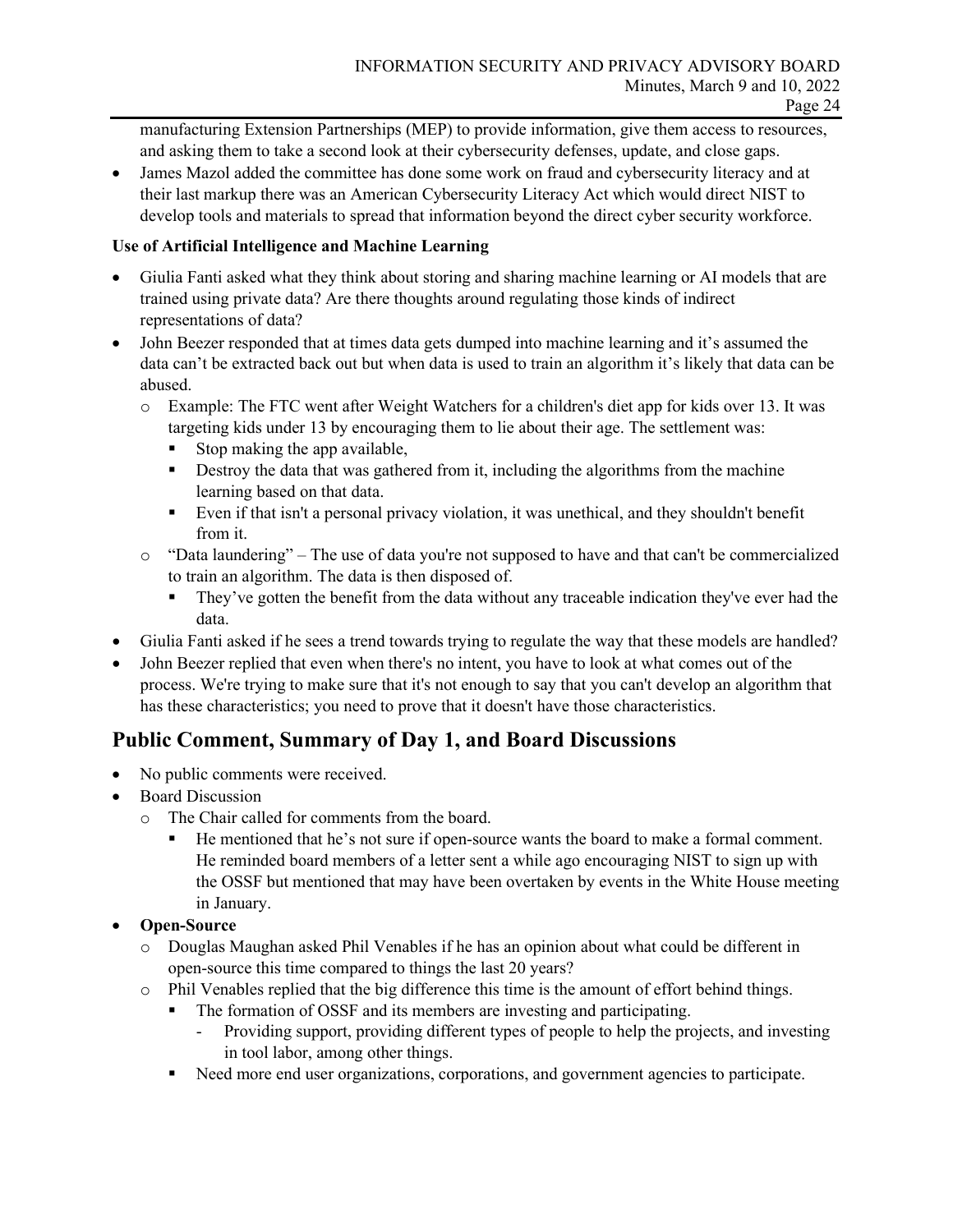- Need different types of people engaged with the open-source community, not just software developers but maintainers, security people, people that know how to manage vulnerability and disclosure, people who are experts at packaging software, testing the whole framework, all manner of things.
- There's a general realization in the community that the problem's never going to be fully solved but now we've got the apparatus and the community.
- Still more work ahead of us than behind us.
- **Additional Guidance, NIST Cybersecurity Framework and NCCoE Project** 
	- o Arabella Hallawell commented that a lot of organizations are still struggling organizationally. There's a gap between the developers and the security teams. She asked about the possibility of putting together, within the NIST Cybersecurity Framework, a recommendation or end user guidance around individual organizational best practices, such as SBOM, automatic dependency updates, or other things that help close the gap?
	- o The Chair replied that the National Cybersecurity Center of Excellence (NCCoE) is wrapping up a demonstration project or pilot aimed at best practices for applying this secure software development framework.
	- o Kevin Stine added that NCCoE recently issued a specific framework profile targeted at ransomware, almost like a quick start guide, that covers the things organizations should be focusing on to prevent, respond to, and recover from ransomware.
	- o The Chair added that it's about getting people on board, getting the organization to understand its roles and do the right things. Resources that align with that are probably very important in scaling success.
	- o Arabella Hallawell clarified that perhaps the Cybersecurity Framework could be a forcing mechanism where there was some structure and plan so organizations could organize themselves more efficiently.
	- o Matthew Scholl commented that the Cybersecurity Framework has the five functions with resources mapped to each function. There was more on the protect side and not a lot of material for the end functions, such as respond, recover, and detect.
	- o The Chair suggested that as Kevin Stein gets his NCCoE project going, he could present the technical, process, and organizational components.

## • **Process Comments**

- o Katie Moussouris and Essye Miller asked that the presenters to be reminded that we have decades of security and privacy practitioner experience among the members and, to get the most out of their presentation, we want them to skip to the good part. She wants more interaction time with the speakers.
- o Matthew Scholl added that NIST tries to do prep calls and extensive discussions with the speakers about who the board is, including sending them the links to the board member pages and giving them the theme and bottom-line message that folks want to hear. We will do more in helping folks with pre-calls to dial it in tighter.

## **Day Review and Meeting Recessed**

The Chair adjourned the meeting at 3:52 P.M. ET.

## **Thursday, March 10, 2022**

The Chair opened the meeting at 10 a.m. ET and welcomed everyone to the call.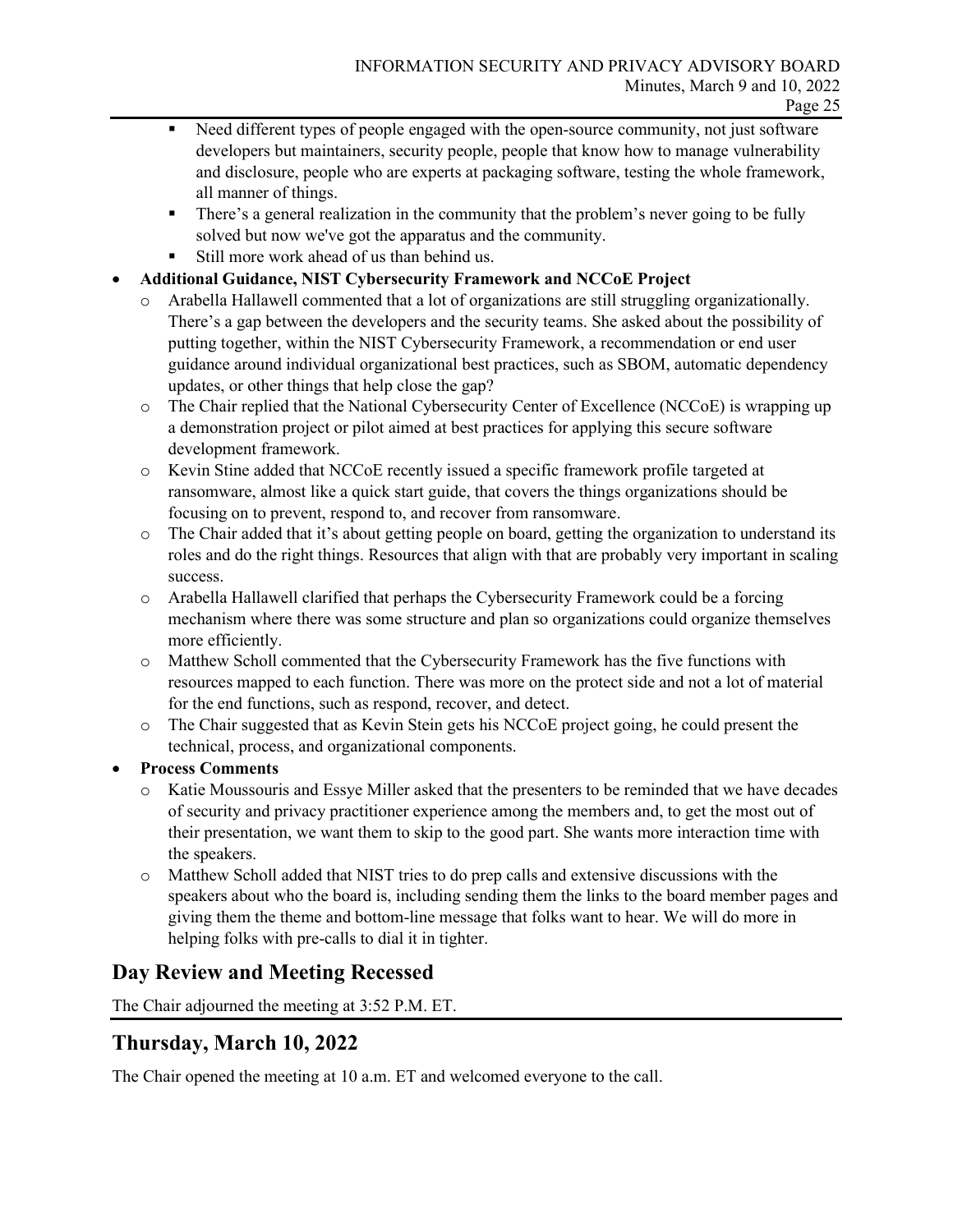## **Congressional Research Service (CRS) Report (R46926) on Federal Cybersecurity: Background and Issues for Congress**

Chris Jaikaran, Analyst in Cybersecurity Policy, Congressional Research Service (CRS)

This report was published September 29, 2021. Mr. Jaikaran's talk will cover:

- What is CRS?
- Federal cybersecurity concepts
- Federal Agency Roles
- History of Cybersecurity Bills
- How Congress and the public are looking at FISMA moving forward

## **What is CRS?**

- Part of The Library of Congress
- Our mission is: Serve Congress with high quality research, analysis, information, and confidential consultation to support the legislative debate and members representational and governmental oversight duties.
- CRS does this is through products and consultative services:
	- o Products: Our key product is the CRS report, but we also have blog posts, briefing documents, infographics, videos, podcasts, and seminars with both CRS analyst as well as extra speakers
	- o Services: include in-person, remote, and telephone briefings for members and staff, emails, custom memoranda, and hearing support to include committee testimony and general research to support the legislative debate
	- o All products and services are non-partisan.
- Products made public are available at [crsreports.congress.gov.](https://crsreports.congress.gov/)
- Our analysts occasionally engage with research communities like this one to present our research or get feedback and that helps us do our job for Congress.

## **Federal Cybersecurity Concepts**

• Mr. Jaikaran covered basic cybersecurity concepts that apply to federal agencies such as the need for on-going risk management and for agencies to follow the NIST Risk Management Framework.

## **Federal Agency Roles**

- The "Big Three"
	- o Office of Management and Budget (OMB)
		- At the strategic level,
		- Have oversight of agency budgets and oversee agency adoption of cybersecurity policies,
		- **Responsible for reporting annually to Congress and delivering guidance to agencies on how** they should implement cybersecurity programs via circulars and memoranda
	- o The Cybersecurity and Infrastructure Security Agency (CISA)
		- Operational level
		- Oversee agency adoption of programs and have authority to offer technical assistance to agencies
		- Have authorities to compel agencies to take certain measures to ensure cybersecurity
	- o Each individual agency
		- **Tactical level**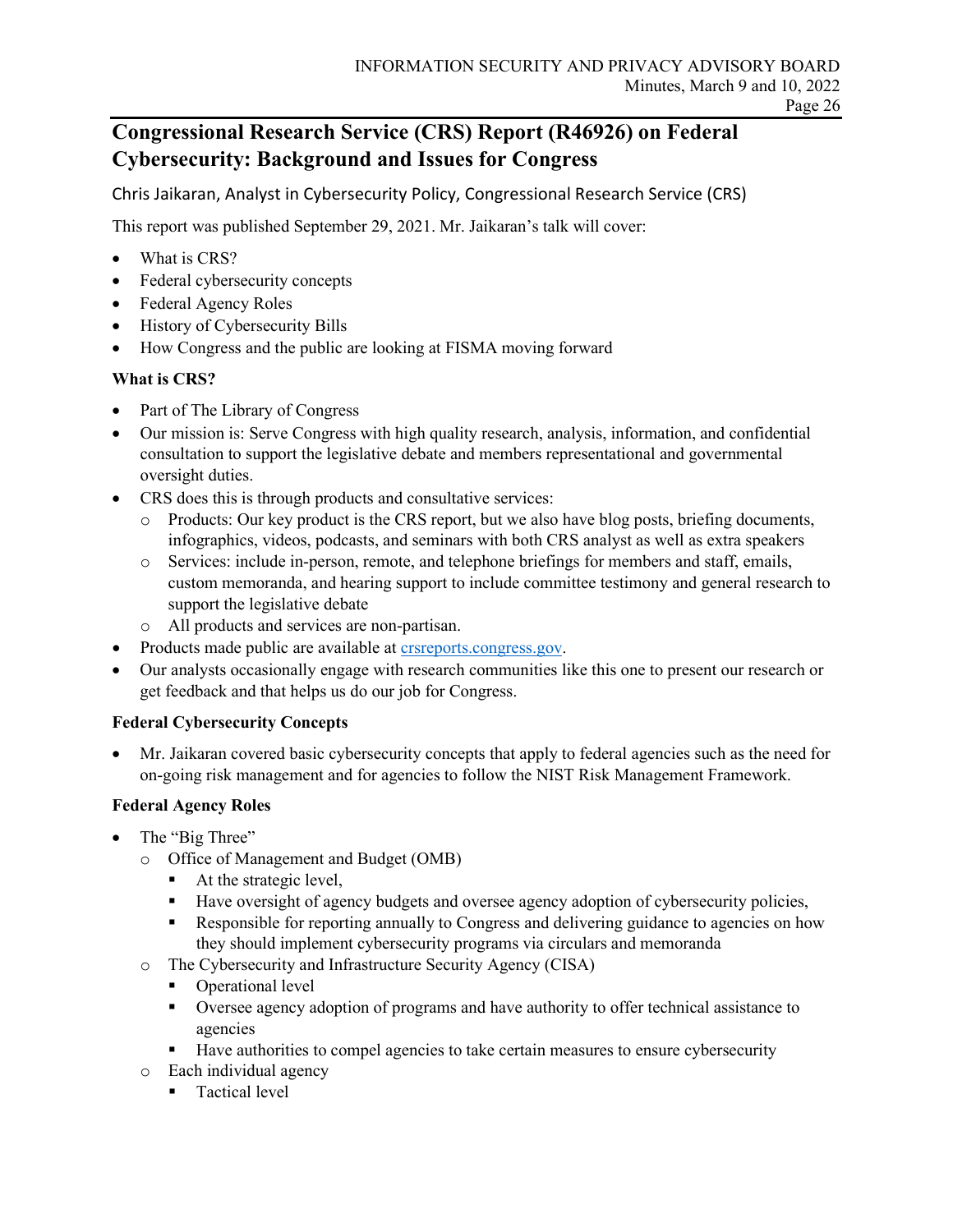- Responsible for managing the site security risks to their own agency.
	- May delegate this to a senior agency official such as an Assistant Secretary position or CIO.
- o Other agencies involved with Cybersecurity
	- NIST develops standard and guidance to inform agency security practices
	- Agency inspectors general have a responsibility to annually evaluate the agency's cybersecurity program and report back to Congress
	- The Comptroller General, the head of GAO, is also authorized to evaluate agency and government wide cybersecurity performance
	- The National Cyber Director has authority to streamline agency cybersecurity requirements and to review agency cybersecurity budgets.

The Chair informed the speaker that the board members are very familiar with federal cybersecurity practices. He doesn't have to worry about going into detail on introductory information.

#### **History of Cybersecurity Bills**

- The Privacy Act of 1974: which governs how agencies collect, retain, and disclose an individual's records
	- o Establishes the trust and confidentiality that carries over in agency information security programs through the 80s into today
	- o The Computer Security Act of 1987 established standards for protecting federal computer systems
	- o The Information Technology Management Reform Act of 1996 required NIST to propagate compulsory standards for federal computer system security and privacy
	- o The Federal Information Security Management Act (FISMA) of 2002 established federal cybersecurity roles and responsibilities.
	- o Federal Information Technology Acquisition Reform Act (FITARA) of 2014 lays out roles related to the acquisition and management IT systems
	- o The Federal Information Security Modernization Act of 2014 updated FISMA to recognize the role of DHS in government cybersecurity. OMB delegated some responsibilities to DHS for collecting information OMB can produce its annual report to Congress.
	- o The Cybersecurity Act of 2015 Congress clarified some additional authorities for Department of Public Security and Congress established cybersecurity requirements for agencies including ensuring systems are encrypted or employed multifactor authentication
	- o The National Defense Authorization Act for Fiscal Year 2021: Congress created the Office of The National Cyber Director.

The Chair asked if Mr. Jaikaran could skip the background information and talk about what Congress is doing and thinking now and his perspective on possible legislation.

## **How Congress and the public are looking at FISMA moving forward**

- Congress has directed agencies to have responsibility for cybersecurity and resources available to agencies to perform that responsibility through the annual appropriation cycle, but they leave it to the executives to determine how the responsibilities will be met.
- Effectiveness of an agency's ability to execute a cybersecurity program, compounded by Significant cybersecurity incidents the past 15 years such as SolarWinds
- Congress: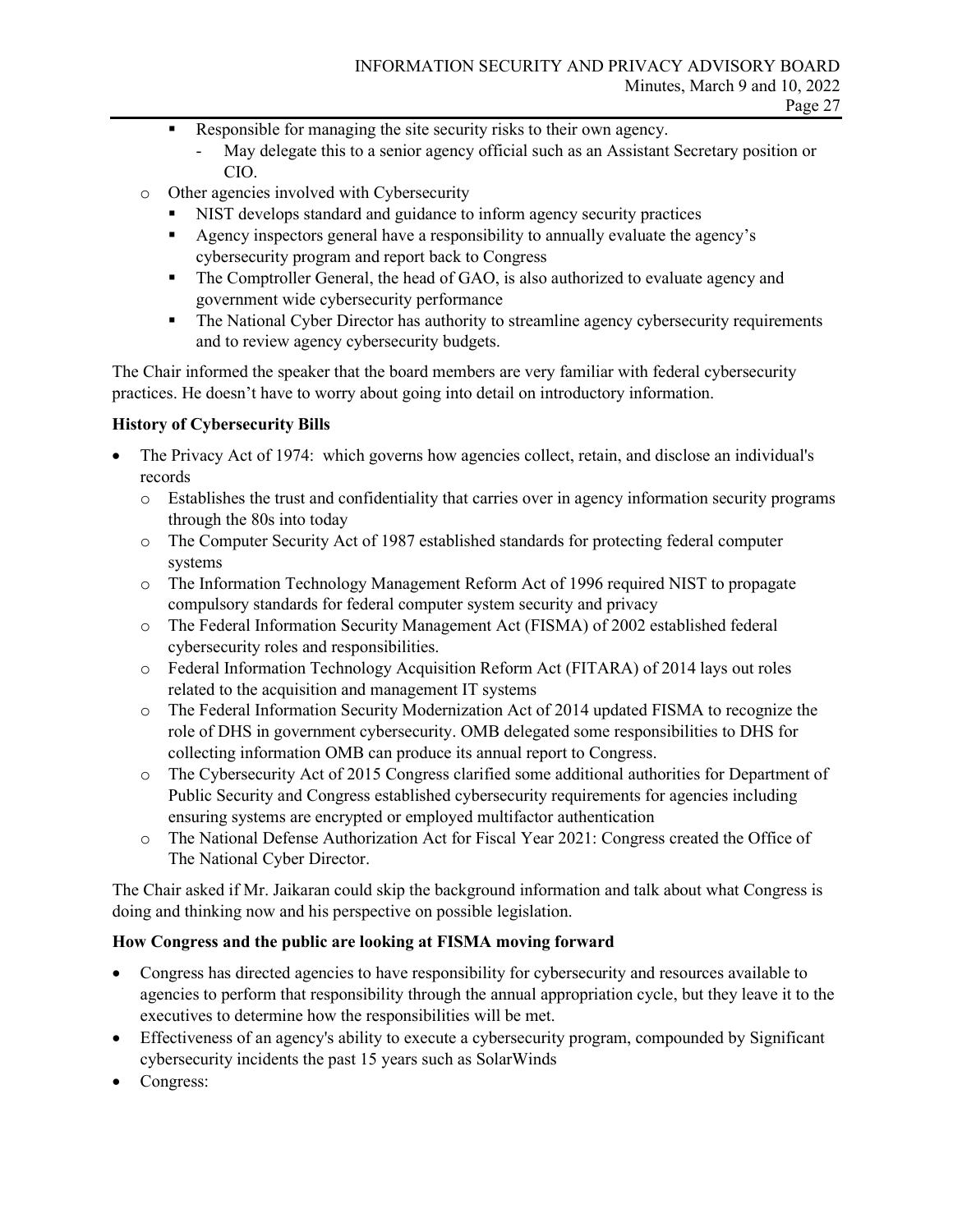- o Passed laws to provide agencies with multi-year money to effectively plan and manage large complex appropriations and acquisitions for modernizing legacy systems.
- o Investigated the use of newer services and implementing new ideas such as endpoint detection and response, penetration testing, and Zero Trust Architecture
- o Pursued questions around the utilization of shared services so more is happening across government
- Legislation is moving to modernize FISMA.
	- o Two bills in the senate and one in the house.
	- o Both seek to affect agency cybersecurity for mobile devices and
		- Create metrics for managing cybersecurity programs,
		- **Create requirements for how agencies log and retain those logs,**
		- Authorize active threat hunting,
		- Codify the vulnerability disclosure program that agencies were required to implement last year per operational directives,
		- **Encourage agency adoption of zero trust architecture (Executive Order 14028),**
		- Clarify and harmonize roles and responsible across DHS, NIST, OMB, NCG and GAO.
	- o Differences between the bills:
		- The Senate proposal:
			- Encourages CISA to have an employee assigned for each federal agency to be their liaison and advisor.
				- Creates pilot programs for:
					- Continuous evaluations of the agency cybersecurity program and
					- Pilots around the shared services security operation centers.
		- The House proposal:
			- Codifies the position of the federal chief Information Security Officer and
			- Budgeting for pilots on cybersecurity risk, active cyber defense, and shared services and
			- Authorizes the deployment of endpoint detection and response capabilities.
- Proposal to modernize FedRAMP
	- o Both the House and the Senate have proposals that establish FedRAMP as a GSA program and set structures to coordinate cloud security across various departments and agencies like DHS, DoD, and GSA.
	- o Senate bill S.3600 Strengthening American Cybersecurity Act of 2022: collapses proposals for fiscal modernization, cyber incident reporting, and FedRAMP authorization into one bill.
	- o Adopted some of the provisions from the House proposal such as the position of the Chief Data Officer and the proposal around risk-based budgeting for agency cybersecurity programs. It passed the Senate last week.

## **Discussion**

## **NIST's Role and the Relationship Across Agencies**

- The Chair asked about Mr. Jaikaran's view on NIST's role and the standards and guidance that it provides. If Congress is looking at the relationship across the agencies, NIST, DHS and OMB and the National Cyber director?
- Mr. Jaikaran replied that he can only speak about proposals that were introduced into Congress but that he can't speak about his work with committee staff or members. On the first part of the question:
	- o Congress has recognized NIST provides expertise in developing standards and guidance.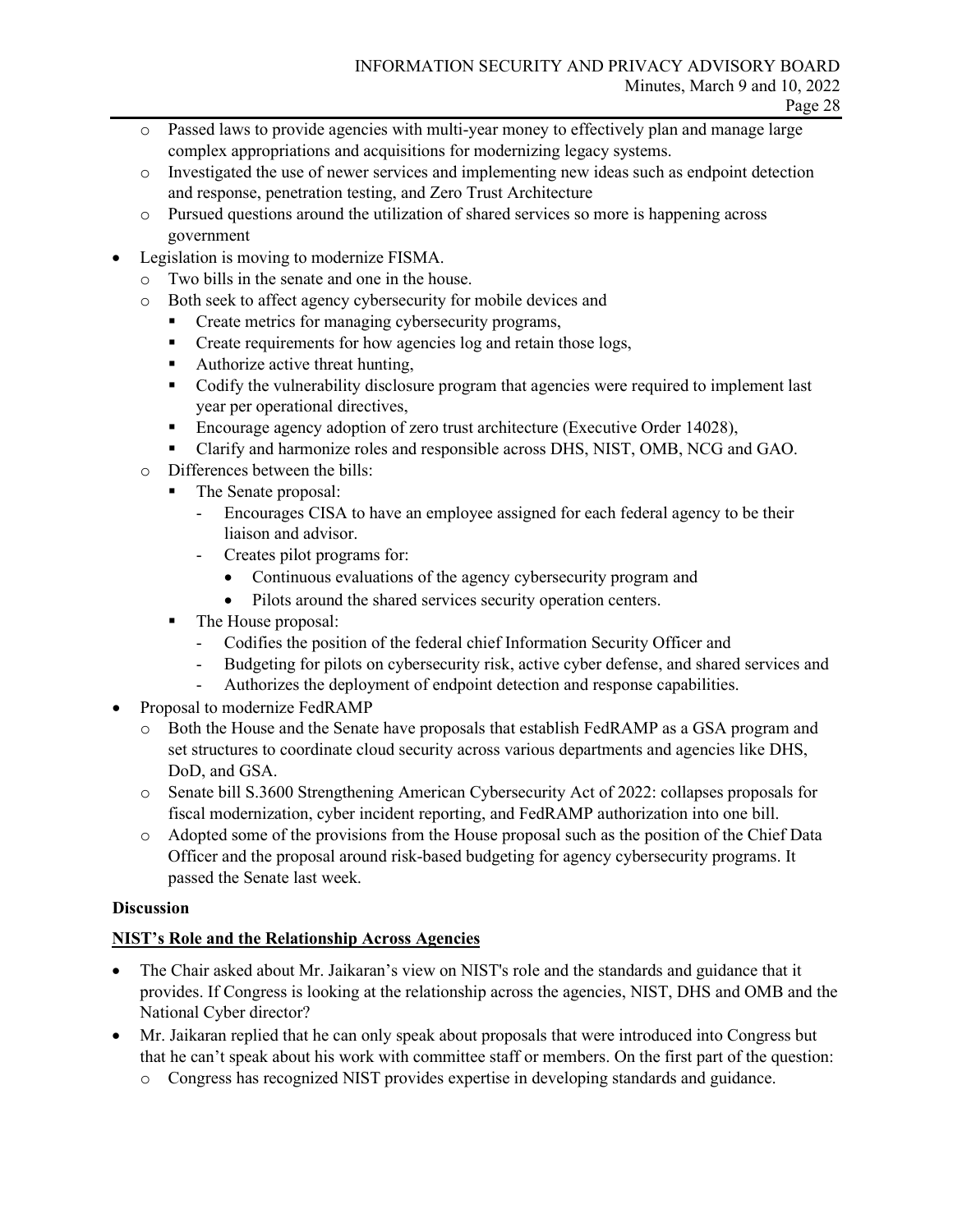- o NIST's process of consulting with experts, being open for debate, and then producing Special Publications or interagency reports is desired and not under question.
- o Congress has raised ideas around expanding this role and there were proposals in previous congresses to provide NIST authority to evaluate how well agencies are following NIST Special Publications. These proposals have generally not advanced very far in the congressional debate. Those authorities already exist in FISMA with the responsibilities of each agency's inspector general and the responsibilities of the Comptroller General at GAO.
- On the second part of the question regarding responsibilities across the federal government:
	- o There is an effort in the current proposals for FISMA modernization in the 117th Congress to clarify the roles and responsibilities between various agencies as well to harmonize those both for FedRAMP and for FISMA operations.
- The Chair asked if he could comment on what that harmonization would produce or how it would change things?
- Mr. Jaikaran replied that the legislation creates a little bit more clarity on who was meant to carry out what responsibility, especially at CISA, but he doesn't know how individual agencies will implement the legislation. That's a question that GAO would address as they conduct an evaluation a year after Congress' passage and the president's signing of the bill.

## **Selection of Areas of Research and Analysis**

- Jessica Fitzgerald-McKay asked how the areas of research and analysis are selected; are they directed solely by questions from Congress, or can they choose topics that might be of interest to Congress?
- Mr. Jaikaran replied that consultation work is in direct support of congressional requests and questions. For their CRS reports, analysts will look at the congressional debate and come up an idea for a report to support the legislative debate.

## **Types of Evaluations and Evaluation Metrics**

- Katie Moussouris commented that she heard him mention that there will be an evaluation of the implementation. Is that more an evaluation of if they implemented all the changes mandated or will there also be an evaluation of the effectiveness of the controls that are mandated? If the later, what metrics are you using to evaluate the effectiveness of the controls
- Mr. Jaikaran replied that would be a better question for GAO. When they are directed by Congress to perform a deployment audit, they follow the direction provided by Congress in the authorizing statute.
- Katie Moussouris asked if there are plans to assess implementation capability gaps? There is lots of information on what to implement but less on how to implement. As a result, agencies can be evaluated on if they did the implementation but that doesn't determine the effectiveness of the programs or look at staffing and tooling short falls in making the programs successful. Will there be a maturity and capabilities assessment?
- Mr. Jaikaran replied he thinks it does happen annually with the IG's evaluation of each agency's information security program.
	- o OMB directs agencies to use the NIST Cybersecurity Framework categories for looking at an agency's cybersecurity program.
	- o The agency IGs assess the maturity of the agency's implementation along functional categories
	- o Agency IGs are employees of the agency and, while the reports are made available to Congress, they are submitted to the agency first and the agency does have some purview over the operations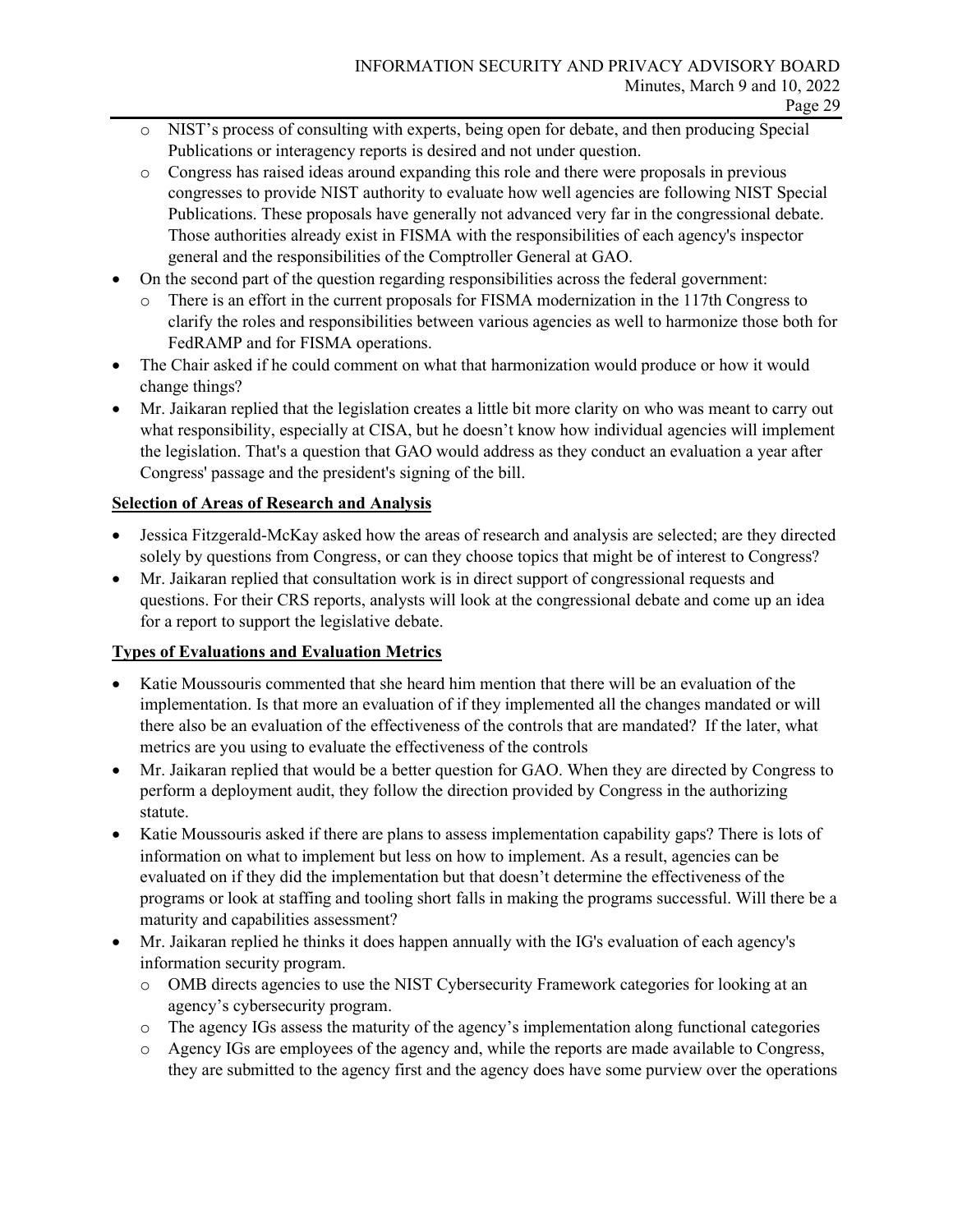of their IG. Congress can review the effectiveness of an agency's cybersecurity programs using IG reports and most of these reports are made public.

- $\circ$  The updates to FISMA during the 117<sup>th</sup> Congress authorized not just the vulnerability disclosure program but also penetration testing. It will be interesting to see how agencies adopt recommendations from the pen test reports or how those will be built into congressional budget justifications for future year appropriation asks.
- o When you look at the authorities for binding operational directives and emergency directives, CISA releases binding operational directives for things they can independently verify have been accomplished. Emergency directives have been used for things for which CISA does not have purview into the agency, so they rely on the agencies to report.

## **Privacy**

- The Chair asked about any thoughts or observation on congressional directions around privacy?
- Mr. Jaikaran replied that privacy is not a topic that he has been tracking and doesn't have any information to share on privacy.

## **National Academy of Public Administration (NAPA) Report: A Call to Action: The Federal Government's Role in Building a Cybersecurity Workforce for the Nation**

Dan Chenok, Co-Chair of the Academy Panel,

Karen Evans, Co-Chair of the Academy Panel,

Sarah (Sally) Jaggar, Study Project Director of the Academy Panel

## **Introductions**

The Chair introduced the speakers and mentioned that Dan Chenok as a former ISPAB Chair.

Dan Chenok:

- Served as ISPAB Chair 2006-2012.
- Worked for OMB prior to that

Sally Jaggar:

- A fellow at NAPA
- 25-year career at GAO, followed by the Partnership for Public Service
- With NAPA for about 10 years.

## **What is NAPA?**

- National Academy of Public Administration is a nonpartisan, congressionally chartered entity to do studies, to provide advice and assistance to organizations throughout government.
- About 40 years old
- "The Academy" works with organizations at all different levels of government, academicians who are members, and about 1000 fellows giving NAPA insight into challenging issues of today, including cybersecurity.

## **The Study:**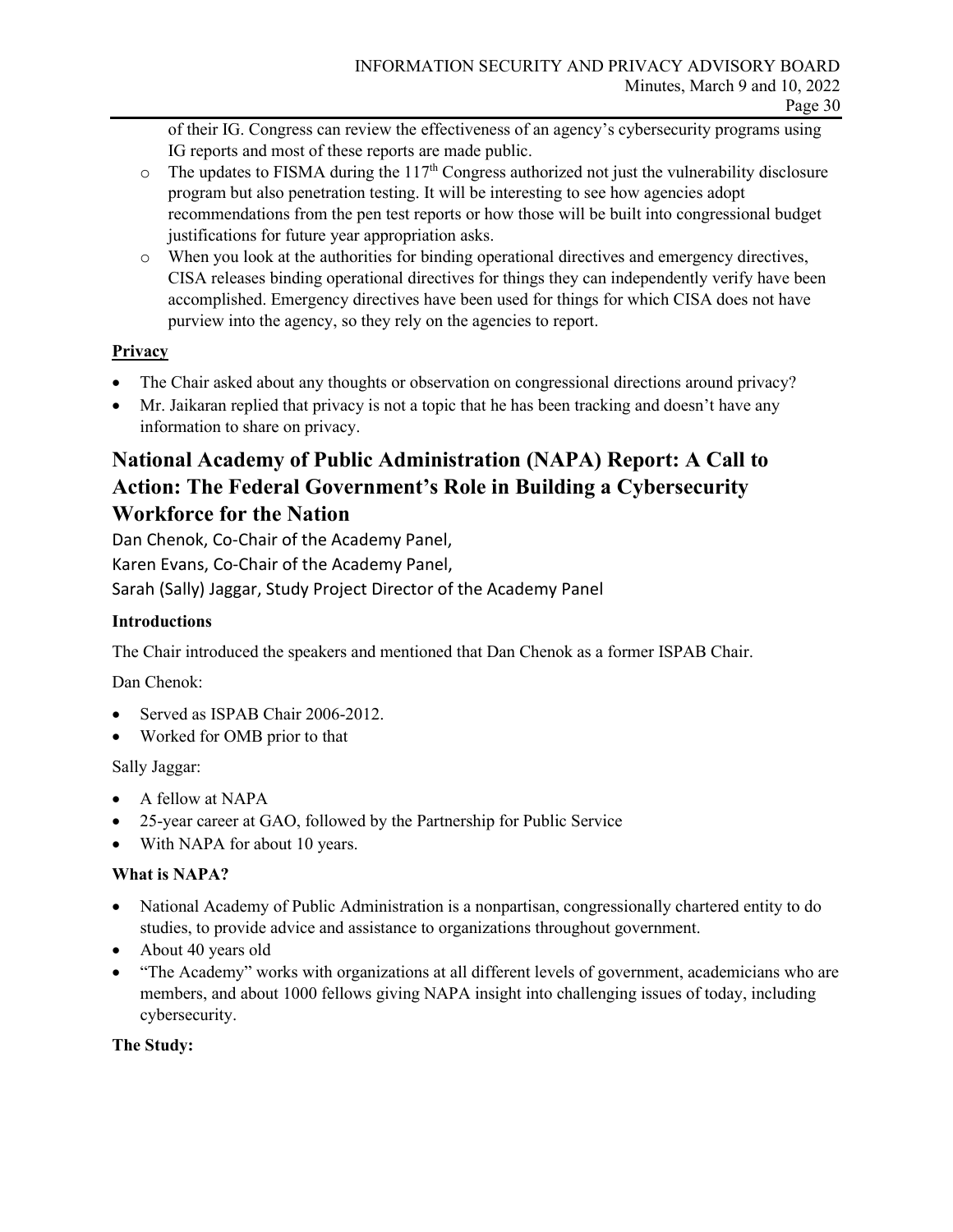- The FY 2021 Consolidated Appropriations Act for Homeland Security included a clause for DHS to contract with NAPA or a similar group to do a study of the cybersecurity workforce programs at CISA in DHS and to how they fit into a larger context.
- Study team is overseen by almost 1000 leaders and fellows from government and industry including many from nonprofits and academia.
- Exploring ways to amplify and extend this work

## **The Focus and Scope**

- Initially just focused on what is happening at CISA, particularly their Cybersecurity Defense, Education and Training (CDET) program.
	- o Worked with cyber.org and other organizations around the country to develop programs.
	- o Congress was interested in knowing how CISA's education related programs were working
- We realized people were facing larger issues in cyber workforce and knowledge that's needed by people at all different levels in the nation.
- Broadened the focus of the study to identify and address the issues and needs to achieve the desired results
- The Challenge:
	- $\circ$  Currently a half million jobs unfilled that are cybersecurity related in the in the country
	- o Estimates of 3 million unfilled cybersecurity jobs around the world
- (Referred to slide 2 for the research questions addressed in the study)

## **Methodology**

- Interviewed over 90 individuals involved in cybersecurity training or have cybersecurity workforce needs
- Tried to address the larger question of, "what would make a difference?"
- We did focus specifically on the CISA workforce development program
- Realized what is needed is reliable information on overall needs and what kind of impact are the current programs and initiatives having.

## **Findings and Recommendations**

- Need a comprehensive, government-wide workforce development strategy
	- o There are terrific examples of strategies ongoing, such as the NICE strategic plan
- Need alignment and amplification of these strategies and a comprehensive government wide strategy that:
	- o Drives workforce development that builds on previous work
	- o Allows all players to understand their role and their program's role in the strategy
	- o Implementing that strategy needs a governance structure to coordinate all the players
- Currently that coordination happens organically across many of the workforce programs that NIST helps to drive but no tie-in to the new Office of the National Cybersecurity Director (ONCD).
	- o ONCD is working with CISA, NIST, NSA, DOD, across NSF, and the other agencies to create this governance framework to drive strategy to address the issue
		- ONCD plans on having a session at the end of April around workforce and other elements.
- Need good data to understand the impact of cybersecurity workforce programs.
	- o There's not a lot of good data around the federal workforce imperative as opposed to national workforce imperative.
	- o There isn't a Bureau of Cyber Statistics or something similar.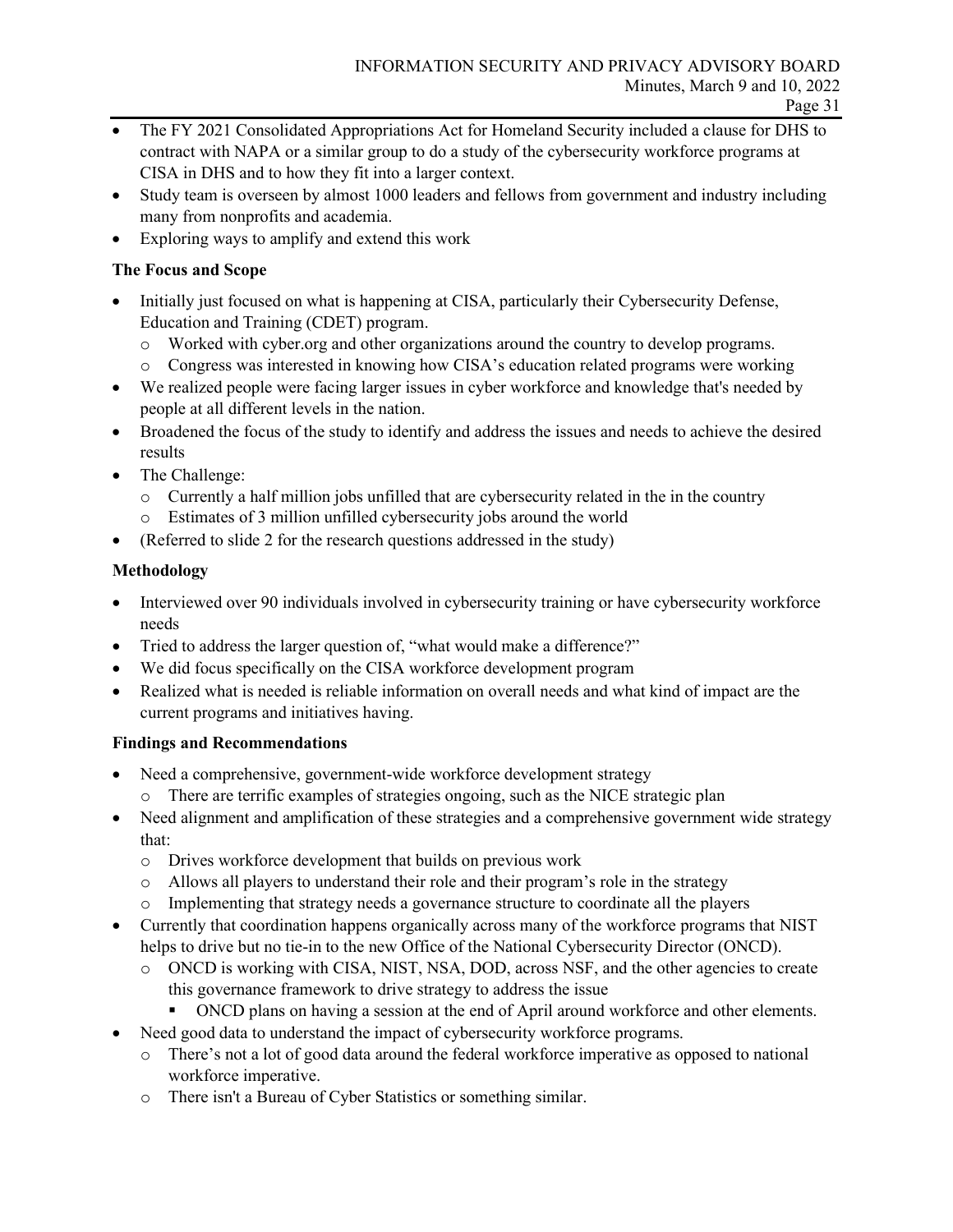- o It was important for this activity to provide a common set of guideposts for people to understand the impact of workforce programs
- Study used three criteria in assessing CISA's programs:
	- o Diversity,
	- o Scalability and
	- o Excellence
	- o Referred to the report for detail on those findings
	- o Overall, CISA is making good progress.

Essye Miller asked if they looked at what the Federal CIO Council was doing in this workforce space as a point of reference in their efforts.

Mr. Chenok and Ms. Jaggar replied that they spoke with Chris DeRusha and the OMB leadership team.

## **Government-Wide Strategy Elements**

- The first element is around the K-12 pipeline, encouraging people in schools to understand that cybersecurity can be a valuable career and provide opportunities for kids to understand what those NICE careers look like.
	- o Elevate and expand NSF and Department of Education cybersecurity education
- The second element is around pre-professional training, enabling schools, colleges, universities, vocational schools, community colleges, and certificate programs in cybersecurity with technical, operational, and managerial competency skills that are needed to enter a cybersecurity career
	- o Cybersecurity workforce issues and the level of education and awareness needs to be focused on all three of these categories:
		- Those working directly in cybersecurity (the "few"),
		- People designing and developing programs, especially in technology, where cybersecurity is a critical input to their work, but who aren't a "cyber professional" (the "many"), and
		- The entire nation of users (the "all").
		- **and the.**
	- o The report primarily focused here on cybersecurity workforce, but the cognitive skills and competencies could be adapted to train those larger groups of individuals who need cybersecurity understanding and awareness.
- The third element is around matching people to jobs.
	- o NAPA has done work around how to reform the federal hiring practice, for example, DHS work around direct hire authority for cybersecurity and the US digital service has shown a new model for bringing in technology talent.
	- o Recommend developing more of this kind of job matching capability, working both with government and the private sector.
	- The fourth element is being able to assess the performance of the workforce system in a way that:
	- o Promotes innovation such as experiential learning
	- o Demonstrates competencies for the wider workforce as they develop and enter more in the digital economy
	- o Pays attention to developing performance metrics and creating a Bureau of Cyber Statistics or some other type of enterprise to provide data to build on the efforts.

Katie Moussouris commented that one of the key problems in getting roles filled is that cybersecurity jobs require some degree of experience and expertise to be effective in those roles and that there is an apprenticeship to journeyman to expert pipeline problem. She asked if there is any strategy that, instead of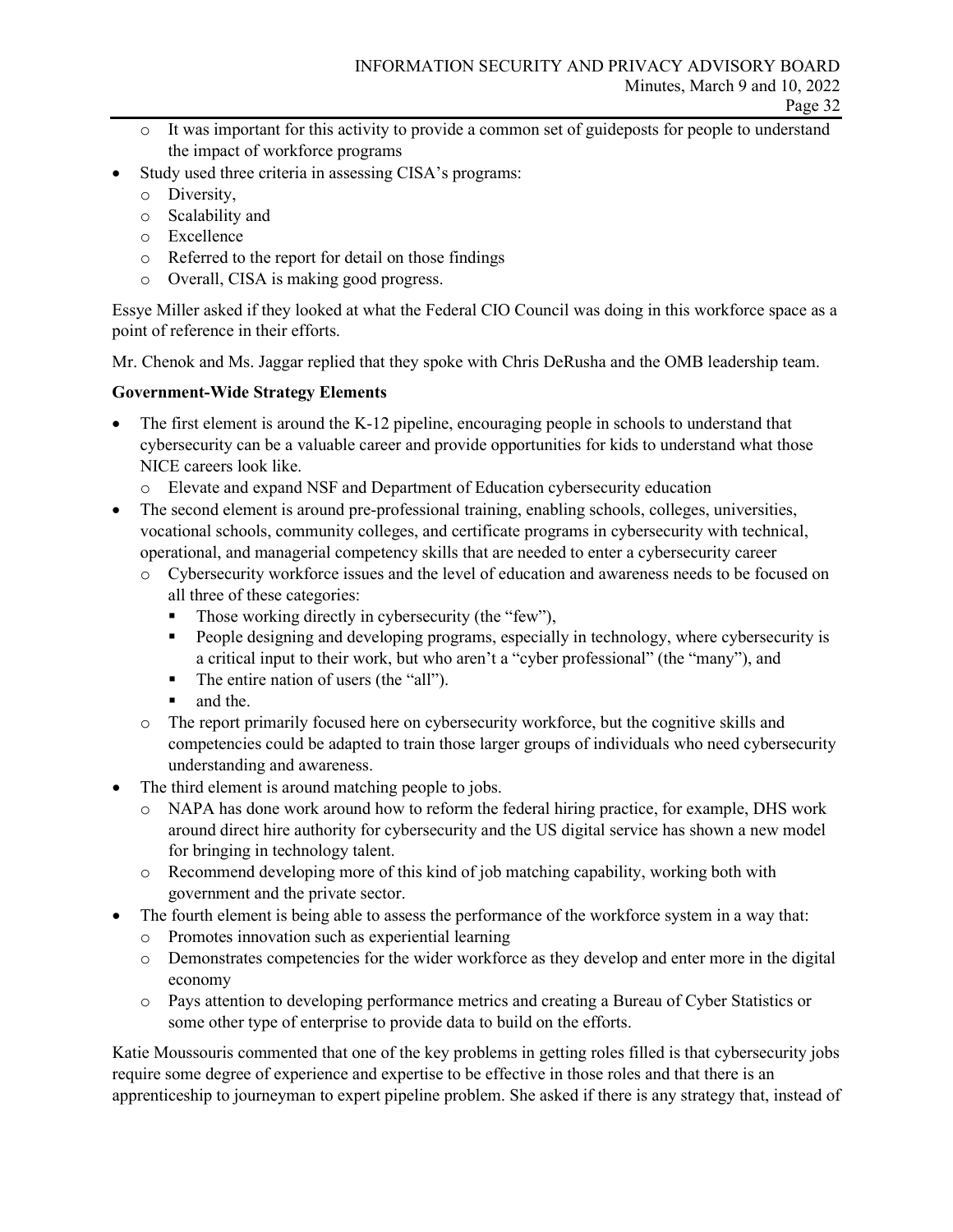matching people who already have the qualifications for those roles, designs hands on learning programs to bring people along and grow their capabilities to facilitate that pipeline of expertise and close gaps?

Mr. Chenok replied that he's an example of that being an English major and the report did address apprenticeship programs and alternative pathways and the need to broaden, diversify, and drive forward the ability and skillset of people that have the potential to move along a pathway to cybersecurity professionalism.

Ms. Jaggar added that this is an area that we really recommend there be further action because we discovered there's a mismatch between what employers are looking for and what they need. We want to try to increase the conversation about getting people in who have the hands-on experience that is needed rather than just focusing on formal education. This is also a focus of interest at CISA.

Karen Evans added that there's the also the idea of hiring based on aptitude. There are promising practices and mechanisms for testing and measuring aptitudes in people that are in different fields and then bringing them in so that they can do the jobs, get the on-the-job training and other kinds of training or education to do the job.

#### **Key Elements of the NICE Strategic and Implementation Plans**

- Strong alignment between the recommendations on the strategy and the elements of the plan such as:
	- o Promoting discovery of careers, sustaining a diverse and skilled workforce, competencies, pathways, and closing gaps.
	- o The study recommended that the new DHS Cybersecurity Talent Management System (CTMS) program could be extensible to other agencies.
		- Mr. Chenok suggested this as a future topic for the board
	- o Driving more research on statistics and how you know if things are working
- Recommend that the national strategy needs to complement and amplify the NICE work.

#### **Governance Framework**

- Departments and agencies had pieces of a good solution for the nation.
- Cyber is a bipartisan issue and everyone recognizes the need to close this gap on cyber workforce issues so there is the opportunity to leverage the recommendations to create a structure so that the resources are there.
- Recommend the creation of a national strategy going forward so everybody can see their part in that strategy and can contribute to the outcomes.
	- o There are a vast variety of private sector, public sector, state level, needs and private sector, public sector, State level, and federal government initiatives underway, and
	- o People can't keep track of who's doing what.
- The recommendation is that the National Cyber Director's Office:
	- o Would lead and bring the strength of White House Office capabilities to ensuring that the execution was happening within the departments and agencies,
	- o Help efforts, such as NICE, to accelerate, move forward, and leverage partnerships between the private sector, academia, and the federal government,
	- o Ensure coordination and collaboration so all the initiatives are going in the same direction, and they complement versus contradicting and competing each other, and
	- o Provide a place for keeping track of all the moving parts.

#### **Discussion**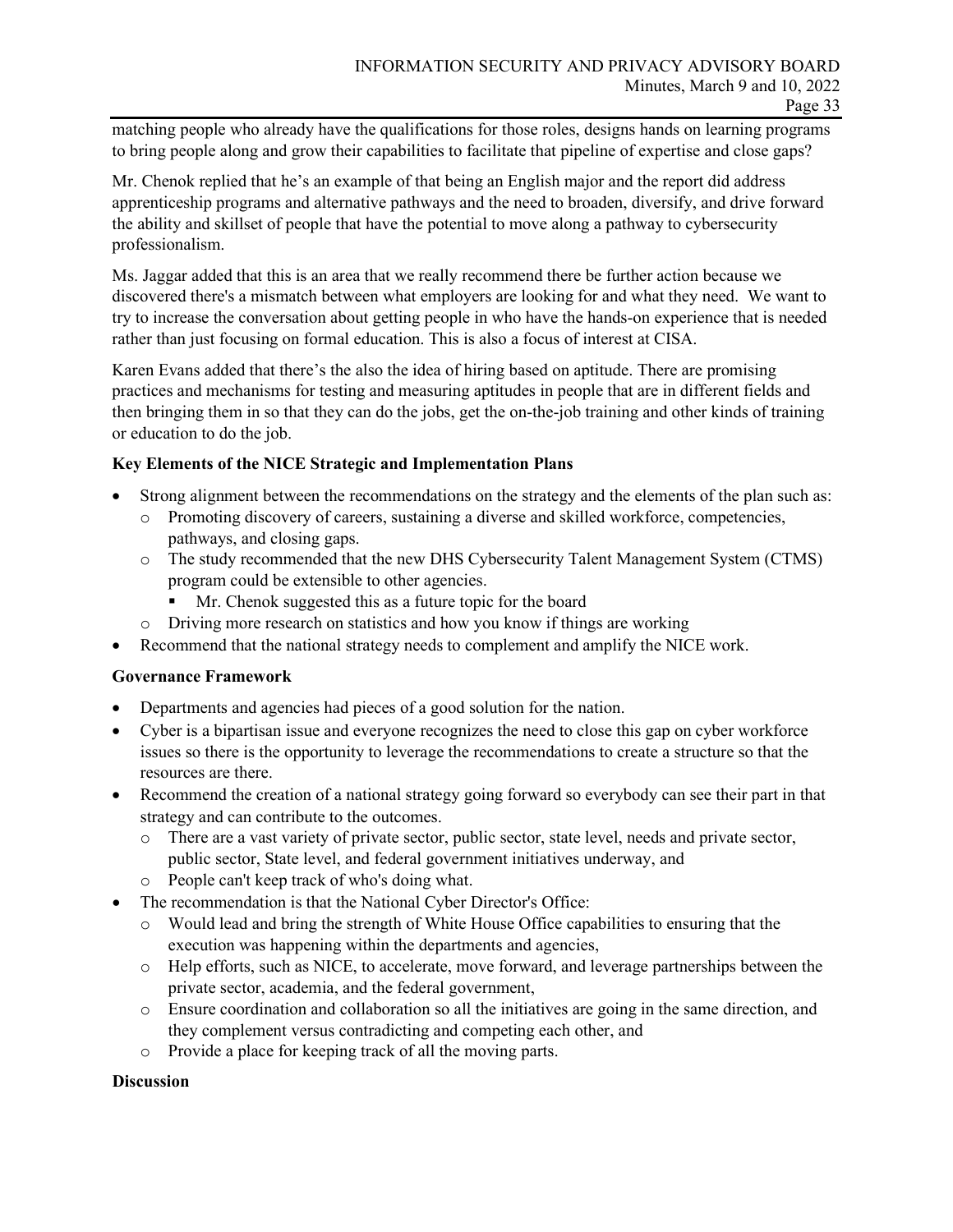#### • **Increasing Productivity**

- o Phil Venables asked if they looked at how to increase the productivity of the people we've already got in the cybersecurity workforce?
- o Ms. Evans replied that the CIO Council has an initiative underway looking at existing workforce activities and folks within the federal government, and re-skilling and providing them with tools to be able to close some immediate gaps. We need statistical measurements and metrics. That's why we were really pushing on the idea of a Bureau of Cyber Statistics. Let's get official statistics on cyber incidents and reporting, including armed forces statistics. Statistics is an area that the government does well, and we could then share that information and inform national strategies.
- o Phil Venables added that some commercial organizations say they've got 300 cybersecurity vacancies for different types of roles but, upon inspection, 250 of those roles could be automated. They're just not doing the work in the right way. We have to look at the supply and demand side of all of this and include a heavier emphasis on automation and productivity to get rid of a lot of the kind of the grunt jobs that discourage people from progressing.
- o Mr. Chenok commented that was a key part of the matching element. There are certain types of skills that are appropriate for certain types of jobs and there are certain types of skills that will be automated, made more efficient, and that provides an opportunity for the workforce to advance.

## • **Retention**

- o Giulia Fanti asked if retention was a focus of the report?
- o Mr. Chenok, Ms. Evans, and Ms. Jaggar commented that the focus was on the career development and diversity aspects of security, not identifying monetary and non-monetary incentives for cybersecurity professionals and how those incentives could be structured to increase retention. They think that that's a very fruitful area for future research. If we have data on retention, that will help us understand the demand side and help match up the supply with demand. This could be a good job for the Bureau of Labor Statistics.

## • **Collaboration and Coordination**

- The Chair commented that he wasn't aware of the number of players prior to reading the report. He knew about NIST, the NSA efforts around GenCyber, NSF and the academic side of things but not DHS. Some of these are congressionally directed and each has its own piece to do. Your suggestion of collaboration and coordination is important to ensure that the agencies in this space understand what others are doing. There's an opportunity for them to know what's going on and take advantage of each other rather than starting from scratch. It seems the National Cyber Director is aware of and sympathetic to the need to do this. The government certainly needs to address it for its own sake and for the country.
- o Mr. Chenok noted that there are communities of interest in cross-collaborative functions. The NICE, as a community coordinating council, can build on, amplify, and bring in more executive focus across the agencies working together. There already are good relationships across many of the programs at the at the operator level.
- o Ms. Jaggar added they were impressed at the coordination and the significance of NICE as a major coordinating function, but decisions are needed about who's doing what. For example, they identified four different entities developing  $K - 12$ . programs. If those are being sent out to state or educational entities, how do they decide which one to go with? That's why collaboration is important, looking at similarities and differences in the curricula and determining the effectiveness or if it is wasted effort. That's why it's recommended that the ONCD role be more than just bringing people together to chat about what they're doing.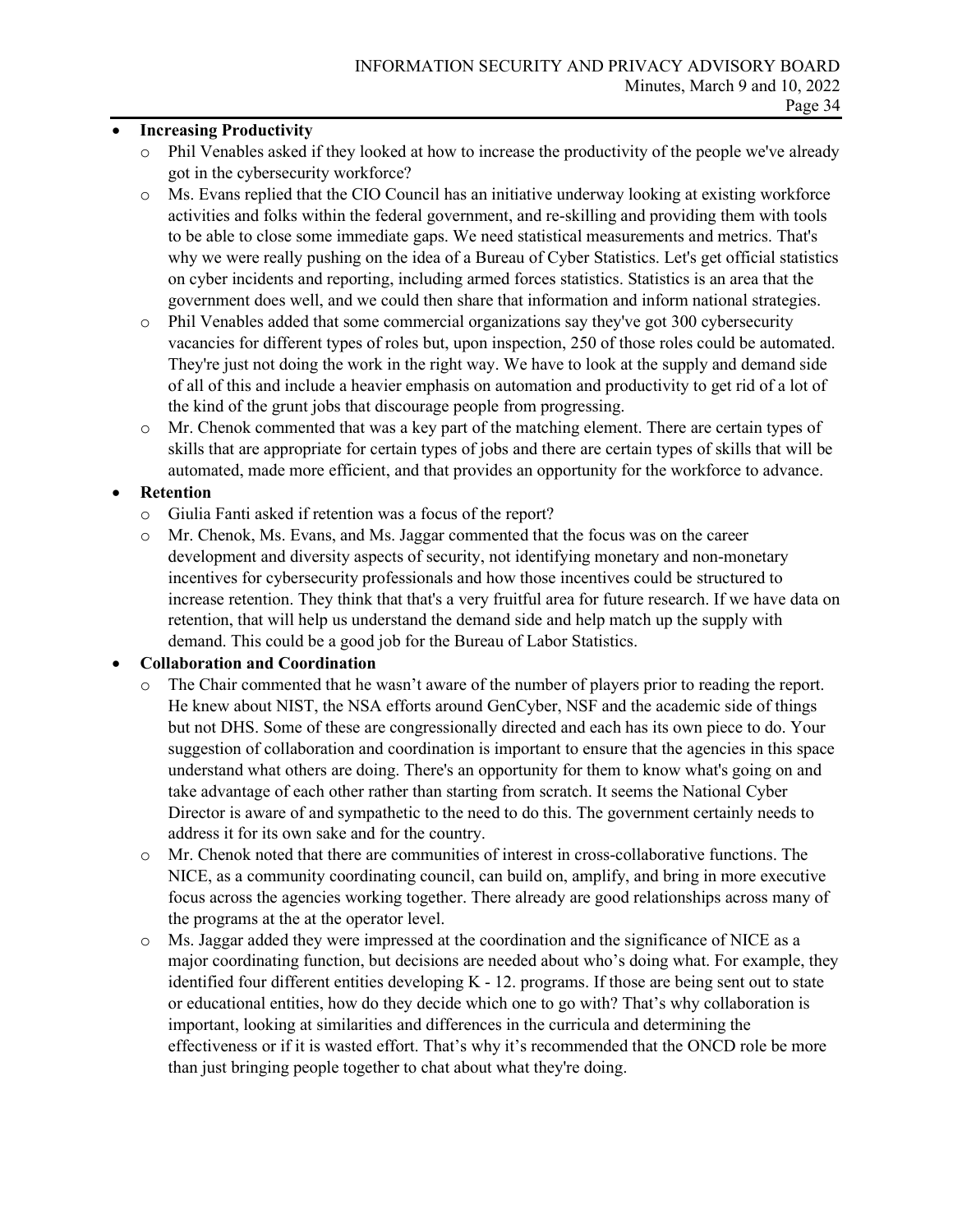o Ms. Evans emphasized the need to have follow up on the performance of these programs so that they know what they need to continue or what additional authorizations they need to get going forward to address these problems.

## • **Flexibility**

- o Katie Moussouris mentioned that many cybersecurity jobs are emerging as a new profession and asked what kind of elasticity are we allowing in this job study? For example, threat hunting wasn't popular a decade ago, but it's essential.
- o Mr. Chenok replied that they didn't get into which specific competencies are coming down the pike. They suggested a process for agencies to work together to develop an understanding of what those jobs are going to be, develop a pathway to give people skills to move toward those evolving jobs, and a framework to match people who have those skills to the evolving picture.
- o Ms. Evans added that's the reason they were stressing that the National Cyber Director's office would be the place for the governance structure. If they formalize the governance structure, then the elasticity in forward leaning and emerging areas would be addressed there and would allow them into the channels of the agencies with the proper resources and support from OMB. The process and governance structure they're recommending would allow this flexibility for future job roles.

The Chair recessed the meeting for a 5-minute break.

## **Open Security Controls Assessment Language (OSCAL)**

## Michaela Iorga, NIST

## **The Challenge**

- Frustration with the slow, labor intensive, lengthy, difficult process of assessing cloud services,
- The need to automate assessment of cloud services demonstrating compliance with statutory requirements
- Understanding FedRAMP's, cloud providers', and government customers' challenges
- Solution needed to be useful as the adoption of the technology was crucial
- information technology is complex and because of that, vulnerabilities are difficult to find and to remediate.
- Much of system owners and CISA's work is done using paper-based compliance which is out of date the day after it is written,
	- o Critical risks may remain undiscovered or unaddressed
- Supporting and demonstrating compliance with many different regulatory frameworks can lead to mutually exclusive guidance and controls
- Adoption and deployment of complex cloud solutions was calling for interoperability and standardization

## **The Solution**

- A general and flexible solution that will provide the means for implementing interoperable security assessment automation. This led to OSCAL.
- Stakeholders will be able to exchange the information in an interoperable fashion by using the same language. This language is:
	- o machine-readable
	- o Supports multiple formats: XML, JSON, and YAML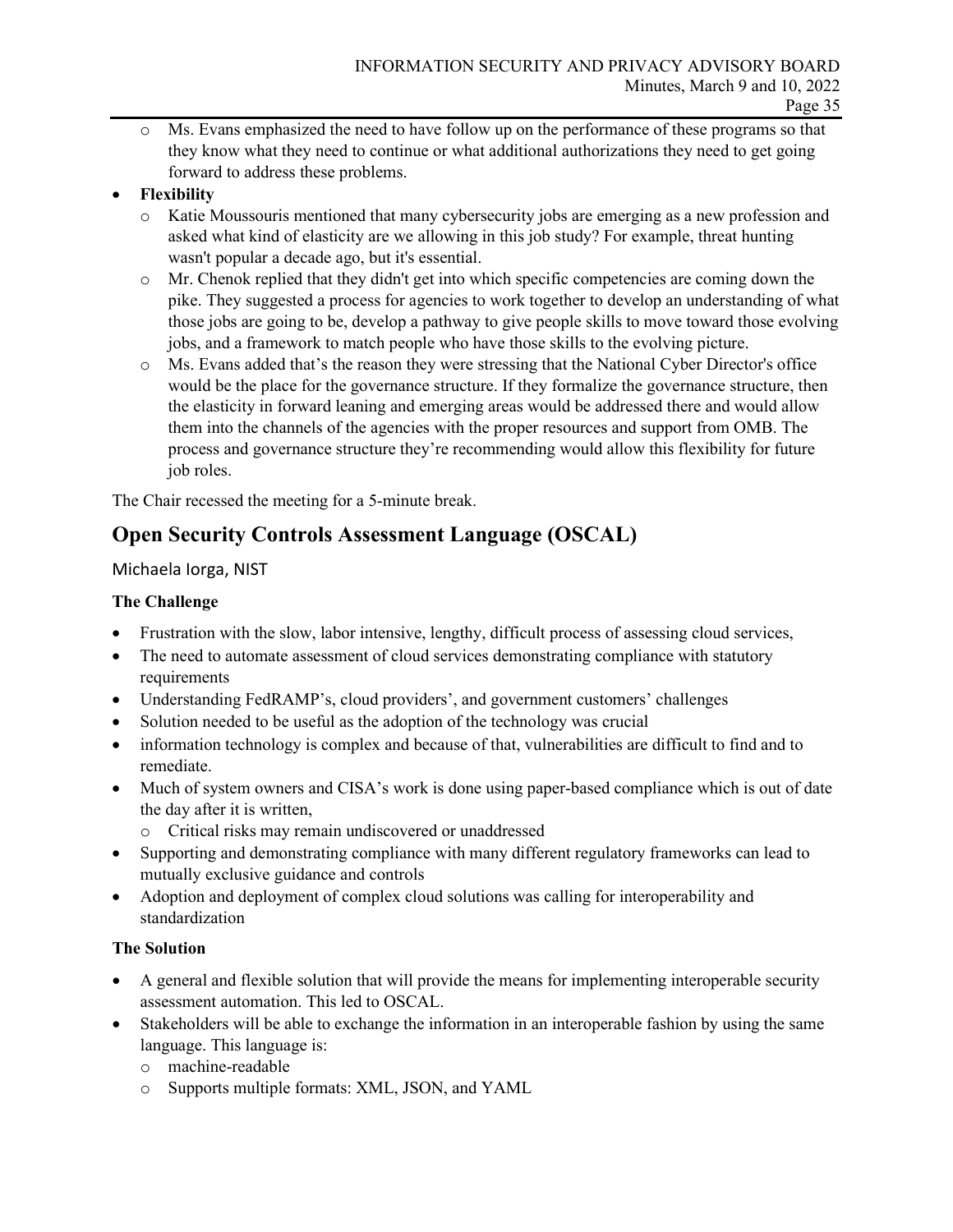• OSCAL enables actors, tools, and organizations to exchange information about automation by supporting a cheaper, better, faster continuous system security assessment and monitoring

#### **What is OSCAL?**

- $\bullet$  ~5-year collaboration between NIST and FedRAMP
	- o OSCAL 1.0 released in June 2021:<https://github.com/usnistgov/OSCAL/releases/tag/v1.0.0>
- Target: to support the FedRAMP process
- But also wanted to build a solution that will extend beyond the government space
- Supports multiple compliance risk management frameworks:
- o SP 800-53, ISO 27001 & 2, and COBIT 5
- Enables automated traceability from the selection of the security controls through the implementation of the controls and the assessment of system security posture.
- OSCAL is a collection of related models linked to deliver traceability.
- OSCAL models are grouped in three layers:
	- o The Control Layer
	- o The Computation Layer
	- o The Assessment Layer

#### **OSCAL Adopters**

Ms. Iorga shared a list of adopters who presented their OSCAL solutions at 2021 and 2022 events. This list can be found on slide 5 of her presentation.

#### **How is OSCAL Different?**

- OSCAL is designed:
	- o To be a universal machine-readable language for the presentation of the security information.
	- o To allow for custom extensions
		- Crucial for dealing with limitations
- No information is to be duplicated
	- o Supported traceability allows for the linking of the information enabling tools to assemble the information when needed.
- Supports custom granularity
	- o Controls can be decomposed all the way to the statement level
	- o Parameters have unique identifiers so they can be referenced, and information is preserved for all steps in the process including, the catalog, the baselines or profiles, implementation, and assessment
- Vendors can document their product system security implementation into components
- Allows assessment plans and activities to be captured with custom cadence for selected components. o Nothing is monolithic; everything can be sliced and diced the way the consumer wants
- Plan of actions and milestones (POA&M) model can convey open risk back to the system owner and present them online with a system capabilities and controls.

## **OSCAL Layers and Models**

- The Control Layer has two models:
	- o Catalog Model
		- An organized collection of controls
		- May also define objectives and assessment procedures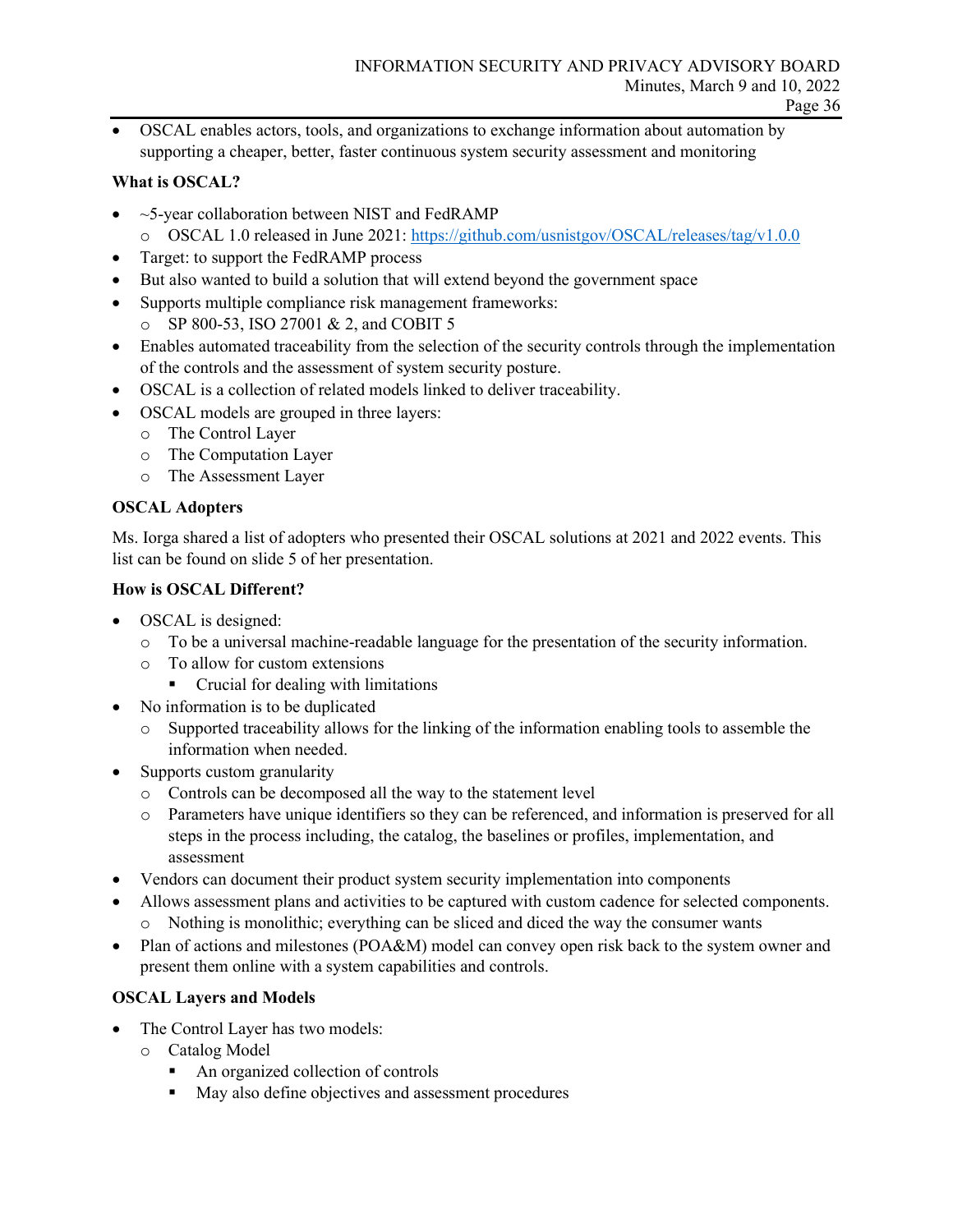- o Profile Model
	- **PERIOR 2** Defines a specific set of selected security controls requirements from one or more control catalog
	- Can concatenate catalogs and create custom profiles or baselines
	- Allows creation of custom controls for inclusion in profiles for merging with controls from other catalogs
- The Implementation Layer has two models:
	- o System Security Plan (SSP) Model
		- Allows the security implementation of an information system to be documented by starting with a selected OSCAL profile as the baseline
	- o Component Definition Model
		- Allows definition of a set of components
			- Components provide description of the control supported by:
				- Specific implementation of the hardware, software, or service or
				- A given policy, procedure, process, or compliance.
	- o These models are designed to work together
		- Component definition information can be used to populate the SSP with information identifying how the components of a system are satisfying the controls.
		- Allows granularity when documenting the parameter settings in multiple instances of the implementation of the controls
- The Assessment Layer has three models:
	- o Assessment Plan Model
		- Represents the planning of periodic or continuous assessment
	- o Assessment Results Model
		- Captures assessment results such as findings, observations, and the risks that were identified
	- o POA&M Model
		- Represents a set of findings for periodic or continuous assessments that need to be addressed by the system owner or maintainers.

## **Using OSCAL Models**

- OSCAL models:
	- o Not tools
	- o Define the structures and schemas used to validate the OSCAL content,
		- OSCAL content is the collection of documents in open security controls assessment language (OSCAL).
		- **Analogy:** 
			- OSCAL models are like language dictionaries and grammar books,
			- OSCAL content is the collection of literature in that language,
			- The formats, XML JSON and YAML, are like .pdf, .doc, or .rtf formats
- OSCAL Repositories:
	- o Available to the public
	- o NIST provides and maintains the following in OSCAL:
		- NIST SP 53 r4 and r5,
		- NIST 800-53A and B
	- o FedRAMP provides and maintains the FedRAMP baselines in OSCAL

## **OSCAL Benefits**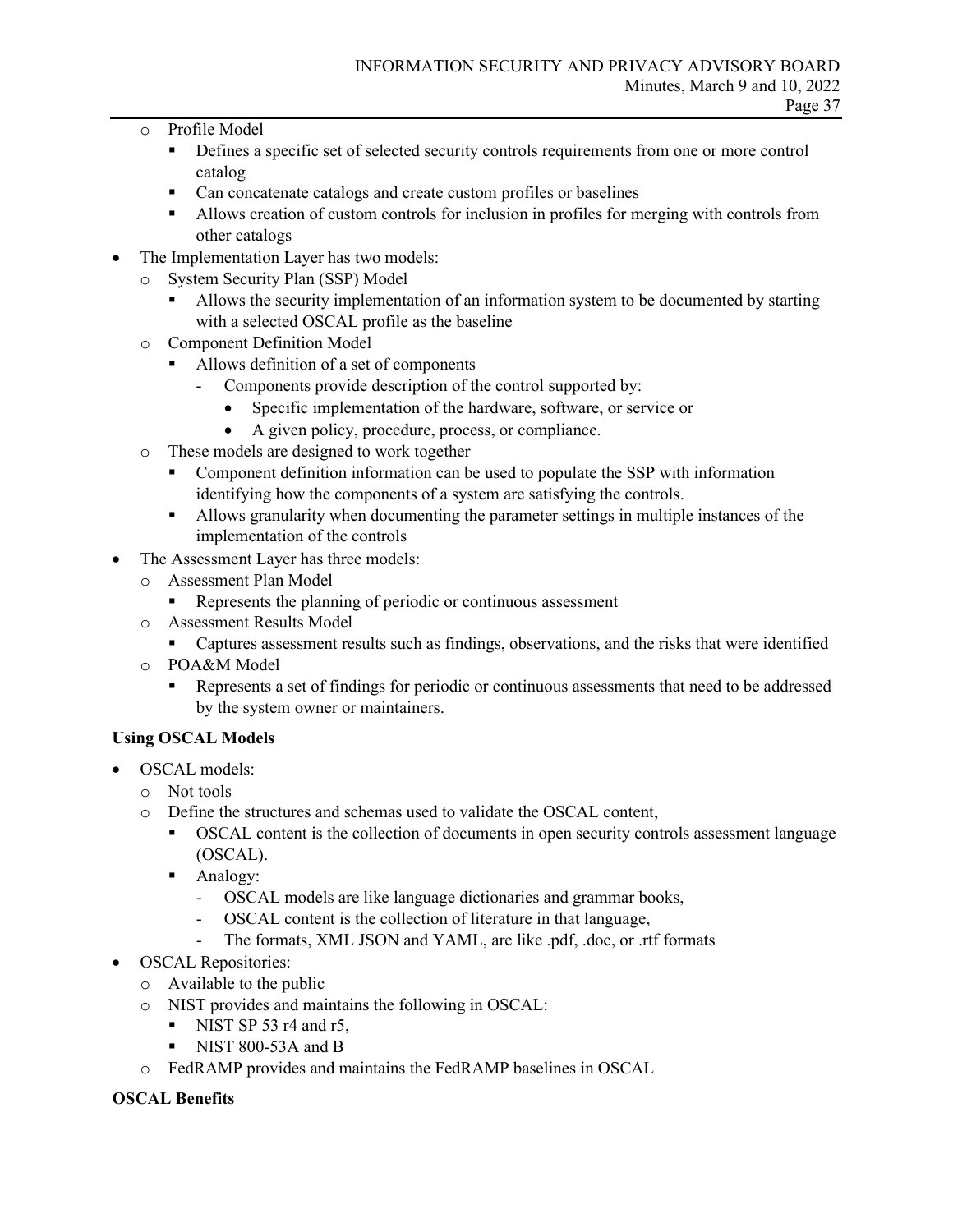- Supports authorization to operate (ATO)
- Bottom of slide 9 shows how the OSCAL models align with the NIST Risk Management steps and process
- Top of slide 9 shows the actors that can use those models
- Slide 9 shows the automated flow of information through each model resulting the authorization to operate.

#### **OSCAL Supports Complex Systems**

- OSCAL also supports:
	- o Authorization to use and common control authorization,
	- o inherited security capabilities,
- OSCAL system security plan (SSP) models support tightening up the inherited security capabilities and customer's responsibilities for logically stacked systems like:
	- o Cloud systems that have distinct authorization boundaries, or
	- o General support systems (GSS)
	- o But NOT external service or interconnected systems
		- Not considered a stacked solution
		- Not leveraged authorization
		- Supported by OSCAL, just not as a Leveraged Authorization (LA)

#### **Leveraged and Leveraging Systems**

- Leveraged systems provide the capability
- Leveraging systems inherit the capabilities and controls
- In an SSP, the leveraged system can identify what may be inherited by the leveraging system, including a customer appropriate description of the control inheritance and any new responsibilities that must be addressed by the leveraging system to fully satisfy the control.
- The leveraging system can propagate the process
	- o If there are multiple stacked solutions, then the same thing can be identified for customers.
- Flexibility of OSCAL
	- o The leveraging system owner may either inherit the provided capability or address the control directly as if no inheritance is provided, at the discretion of the system owner.

#### **BloSS@M Proof of Concept**

- A CRADA pilot
	- o Research collaboration agreement between NIST, DHS and UMBC
- BloSS@M stands for **Blo**ckchain-based **S**ecure **S**oftware **A**sset **M**anagement
- Is a proof of concept for asset management using AWS managed blockchain that supports hyper ledger fabric version 2.2.
- Also tried to demonstrate how state and federal agencies can use distributed blockchain solutions to meet professional requirements:
	- o How could they engage such a service?
	- o How would they demonstrate compliance with requirements upon them?
	- o How it works:
		- There are two networks deployed and owned by DHS and by NIST
		- **They each deploy their own members that provide services for use by other agencies**
		- Before they can connect, they have to trust each other by demonstrating: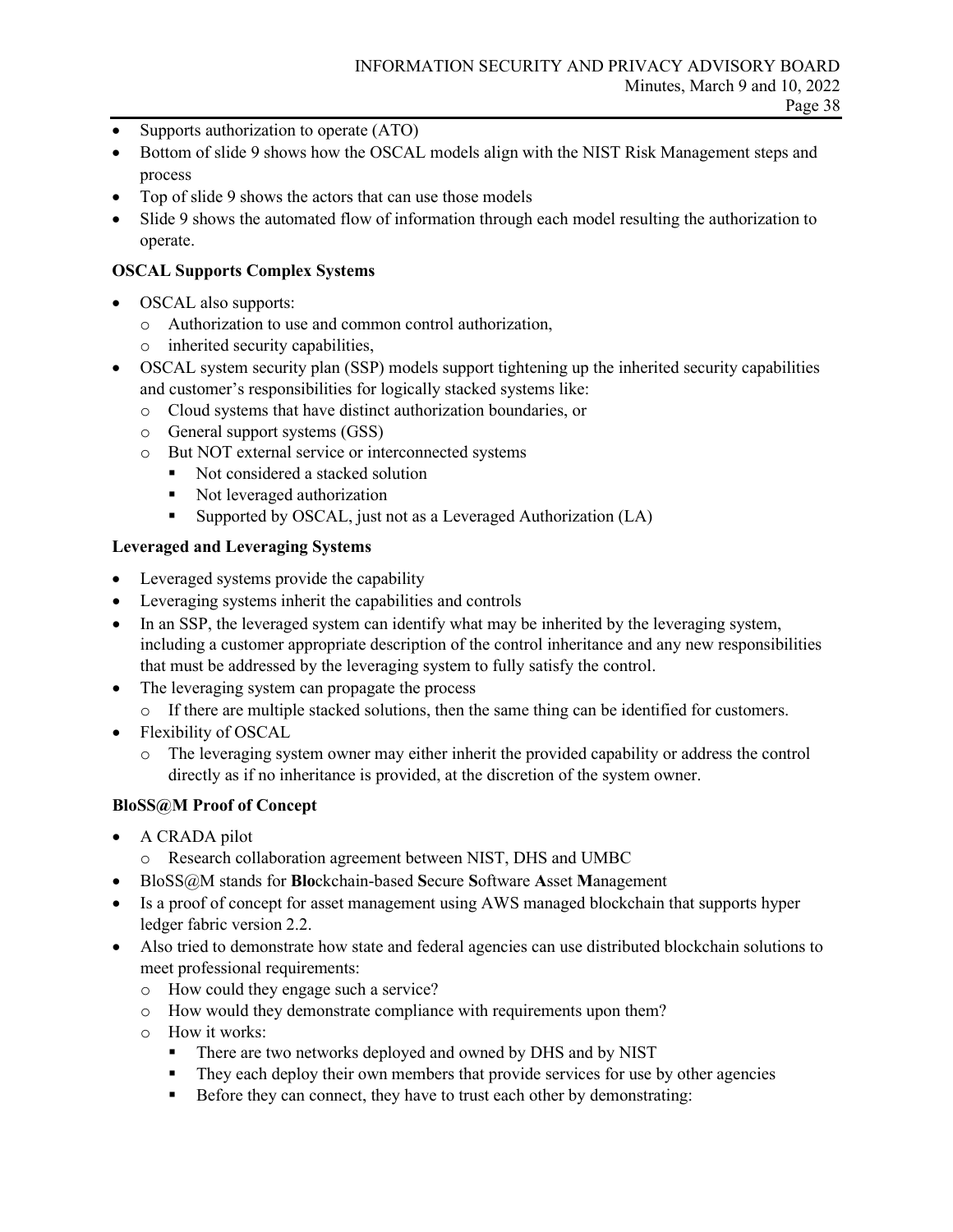- They ATO their services,
- They preserve that security posture, and
- It is done in a manner that provides the same confidence and the assessment is done with the same rigor because it's important to be able to implement and assess the controls in the same way.
- The proof of concept demonstrates the use of a separate channel of the blockchain solution to document the ATO to those members
- That channel also provides permissions that allow or deny member access to the service.
- If a member is deficient doesn't pass the test or something happened, the blockchain service and all the others can vote that member out until they remediate the deficiencies.
- o Using OSCAL to demonstrate that
	- Still in development
	- Plan to demonstrate the inheritance using AWS managed blockchain

## **OSCAL Website**

- <https://nist.gov/oscal>
- Contains tutorials and collaboration information
- Resource page containing open-source tools and libraries that collaborators are developing o <https://pages.nist.gov/OSCAL/tools/#open-source-tools-and-libraries>
- How to collaborate:
	- o Our effort is community driven:<https://github.com/usnistgov/OSCAL>
	- o To contribute to the development of OSCAL: <https://github.com/usnistgov/OSCAL/blob/main/CONTRIBUTING.md>
	- o Bi-weekly community meetings:<https://pages.nist.gov/OSCAL/contribute/#community-meetings>
- Publicly available resources:
	- o Documentation[: https://pages.nist.gov/OSCAL/documentation/](https://pages.nist.gov/OSCAL/documentation/)
	- o Examples:<https://github.com/usnistgov/oscal-content/tree/master/examples>
	- $\circ$  NIST SP 800-53 r4 & 5 catalog and baselines (XML & JSON): <https://github.com/usnistgov/oscal-content/tree/master/nist.gov/SP800-53>
	- o FedRAMP Repository:
		- https://github.com/GSA/fedramp-automation
		- <https://www.fedramp.gov/using-the-fedramp-oscal-resources-and-templates/>
	- o Tools:
		- OSCAL Java Library:<https://github.com/usnistgov/liboscal-java>
		- XSLT Tooling:<https://github.com/usnistgov/oscal-tools/tree/master/xslt>
		- OSCAL Kit:<https://github.com/docker/oscalkit>
		- **OSCAL GUI:**<https://github.com/brianrufgsa/OSCAL-GUI>
		- OMB OPAL: OSCAL Policy Administration Library (OPAL): [https://github.com/EOP-](https://github.com/EOP-OMB/opal)[OMB/opal](https://github.com/EOP-OMB/opal)
- OSCAL is internationally adopted.

#### **Discussion**

## **The Flexibility of OSCAL**

• Phil Venables asked where she's seeing the balance between the use of OSCAL to be able to communicate control objectives between assessors, auditors, and implementers and in driving,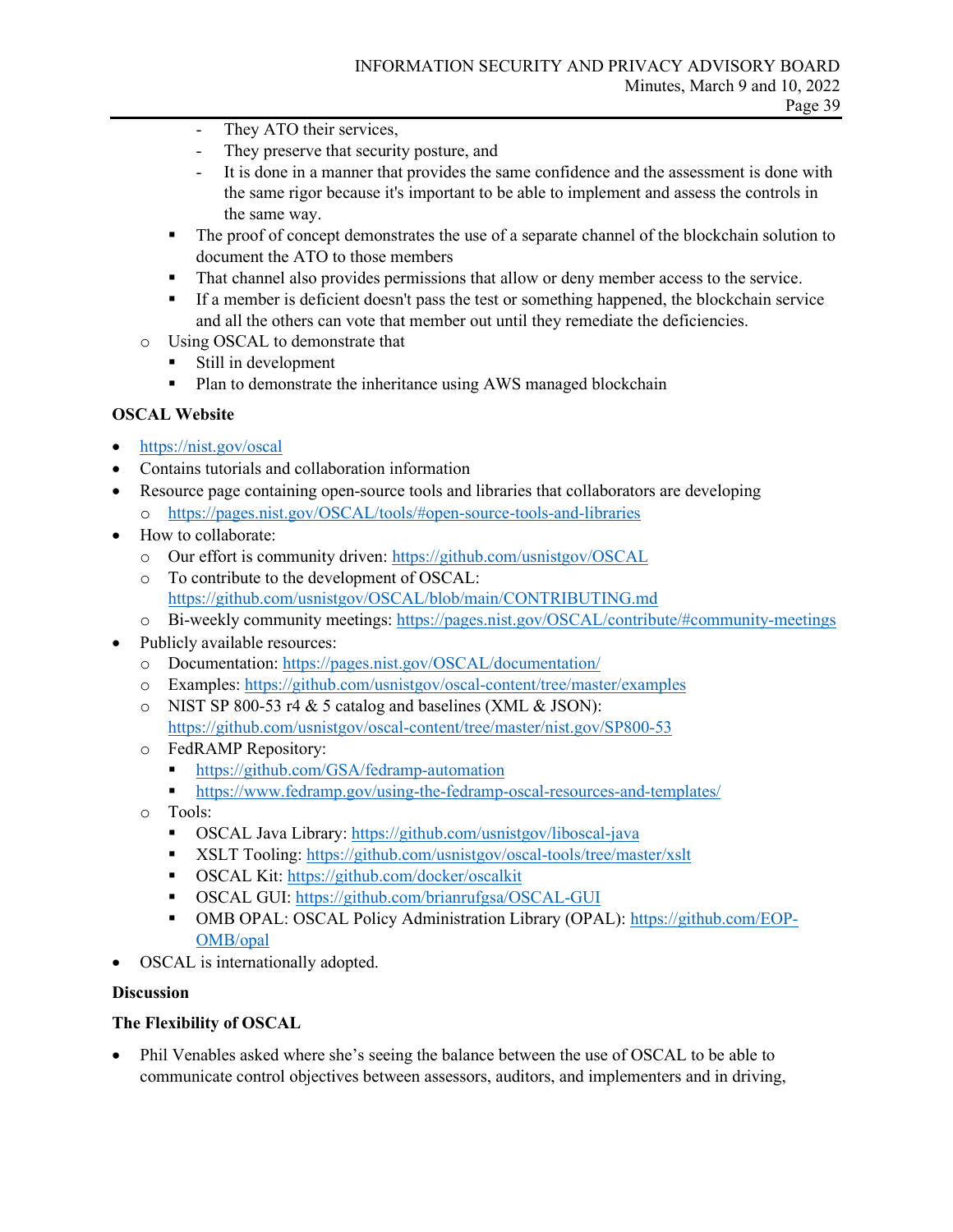continuous control monitoring and instrumentation of controls according to an OSCAL catalog in the early-stage implementations?

- Ms. Iorga replied that they initially designed the models, having in mind the Risk Management Framework and trying to support the FedRAMP process. We realized that we have to be very dynamic so that's the reason for component definition models and others. One of the diagrams showed the alignment of the models with a Risk Management Framework at the bottom and who can use that. In a DevSecOps environment you can use OSCAL content to drive automation. The process can use OSCAL content, and the rules specified, to do testing and capture the results of that testing.
	- o OSCAL is just the format that allows you to put in place whatever you want. Yes, it was initially controls driven, but we've seen from the community that they generated controls that were not in the catalogs that we are familiar with and demonstrating that the language allows them to do whatever they want.
	- o The rules we're putting in place now allow you to go beyond just the catalogs for compliance. They allow you to demonstrate different aspects of your systems and bring all that information into the automation process.
	- o We are also exploring how to capture the threats that could exploit identified vulnerabilities and what are the actions at the system level that you envision your system could mitigate? We have had initial conversations with Mitre to see how we can expand and integrate more support in that direction as well as developing language for future versions of OSCAL with enhanced features as the community is requesting.

## **Key Management**

- Jessica Fitzgerald-McKay mentioned the key management in the data center use case and asked if OSCAL helps one assess the key management provided if you're a tenant on the network or is that not captured in the OSCAL capabilities?
- Ms. Iorga replied that OSCAL is the language. If you want to represent some processes or procedures in machine readable format to do validation against that information, you can do so. For example, certificates could be represented in machine readable format then tools can go and process that information during the testing of cryptographic modules to be able to look at the environment where the module is operating and aggregate that information

## **Further Clarification on Using OSCAL and Benefits of OSCAL**

- The Chair said that he's trying to understand OSCAL usage scenarios. He presents a scenario and asks if it is a valid OSCAL scenario. The scenario: A team builds a system or deploys a virtual machine on infrastructure as a service provider, then associated with that, they have to build or acquire or install a set of tools that verifies the presence and configuration of the authorization, user authentication mechanisms, auditing controls, and then that tool set reports what it's found in the OSCAL language and that gets captured in some blockchain that somebody else can validate to see that they're complying with the requirements that apply to them.
- Ms. Iorga confirmed that is one possible scenario and indicated that if we want to learn more, they have one of the presentations demonstrating how OSCAL is generating information in machine readable format and using that information.
	- o Using AWS config to monitor all the deployments in AWS environment, they process the information in OSCAL for the system, the system security plan, and check against AWS configuration, highlighting what is faulty and providing the assessment of a deployment with integration on AWS.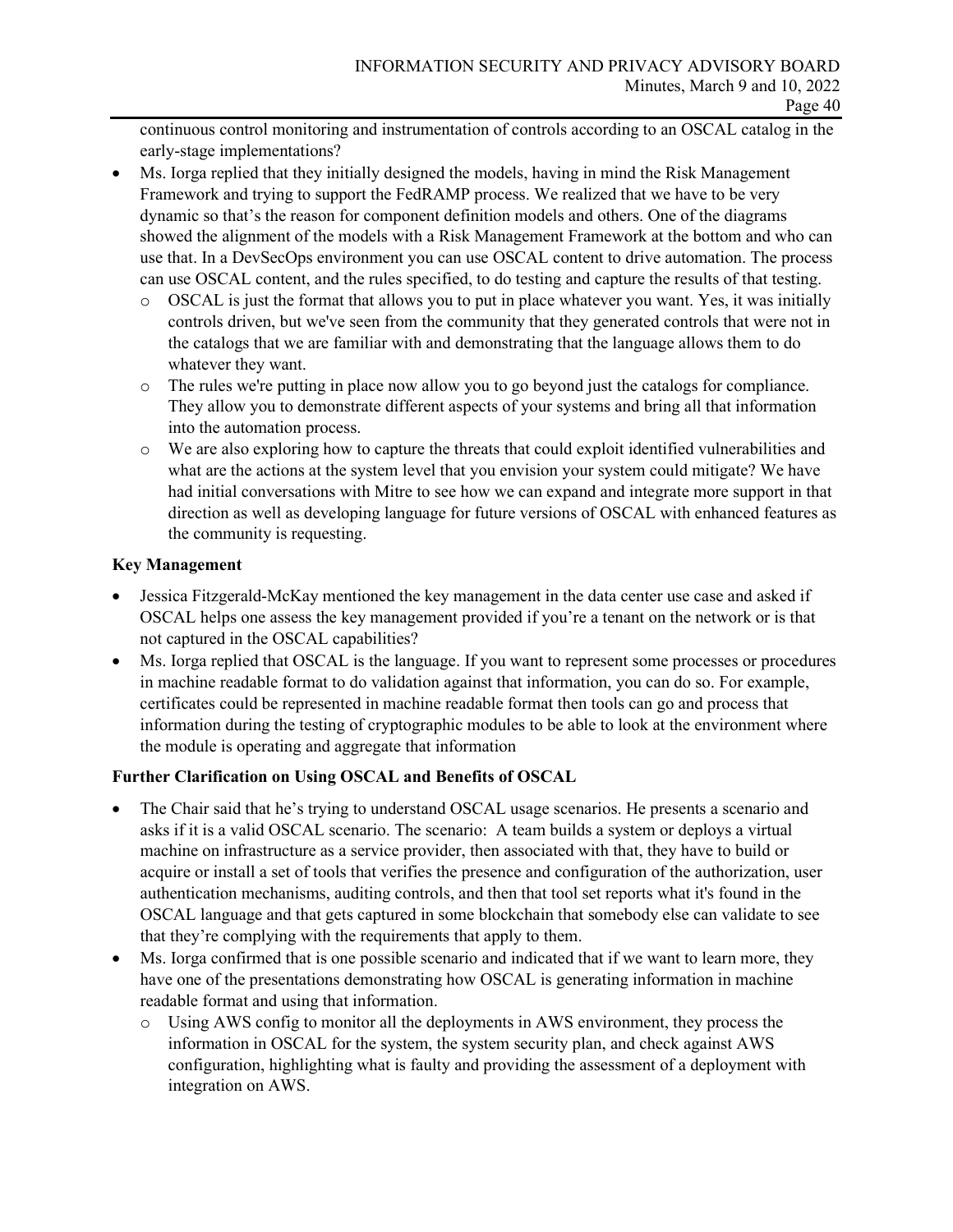- In the pilot, we deploy a network with a service. All the information on the network was generated in machine readable format. We used AWS managed blockchain system security plan to look at the inherited controls, to document the controls that our service is going to inherit. We are also using OSCAL to document in the OSCAL SSP the controls that our service is implementing and then we document in there because we are using a CI/CD pipeline for the deployment. Those are static tests first, before we deploy on the environment.
- o We wrote our new chain code there because we used for hyper ledger fabric overwritten chain codes as was provided with NGAC with a NIST solution.
- o We document before we do the deployment of parts of the pipeline. We use the information that is in machine readable format that the tests are reading from, perform the test, verify that the configuration is as expected, and then, dynamically at runtime, check that the configuration is preserved and supports an ongoing process.
- The Chair asked about the state of design automation for AWS, CI/CD tool developers, and others and if that is something where you'd include the OSCAL assertions as part of the system design language?
- Ms. Iorga replied that AWS presented how they're adopting OSCAL. They are working with a GRC tool, but they're using that to generate information in machine-readable format in OSCAL and monitor the environment.
	- o She mentioned that she's also working with Google to use OSCAL document the security posture of their systems and log information internally for them and for their customers. When a customer requests a service, Google can also deliver information such as, how to configure it, what are the controls that are inherited, and what is the customer responsibility, in machine readable format. In this way, they can build their system and all those pieces that they need are already documented.
	- $\circ$  In early evaluation of the benefits, we're showing that about 60% of the controls assessment in a cloud environment can be automated and for the others it is easier.
	- o For FedRAMP validating packages, if they receive the package in machine readable format instead of 800 - 900 pages in Word or PDF, the benefit is huge as it cuts on the back-and-forth time and the validation can be done with tools that they developed in a matter of minutes. And the tools are made available for the code providers to do their pre-validation before they even submit the package.

## **OSCAL User Presentations**

- The Chair expressed an interest in having an agency or vendor who is applying OSCAL in real world scenarios to come and talk specifics in terms of what OSCAL does for them and what it doesn't.
- Ms. Iorga mentioned that they recorded presentations from recent workshops and that she could share the videos with the board. She also mentioned that they would be hosting a mini event for the Air Force to present their efforts and would invite the board if there is interest

The Chair recessed the meeting for a 45 min lunch break.

## **GovCAR Overview and Use**

Branko S. Bokan, Cybersecurity and Infrastructure Security Agency (CISA), Cybersecurity Division.

## **Introduction**

- CISA was founded in 2018 as part of the Department of Homeland Security
- Specifically tasked with protecting the nation against cyber security threats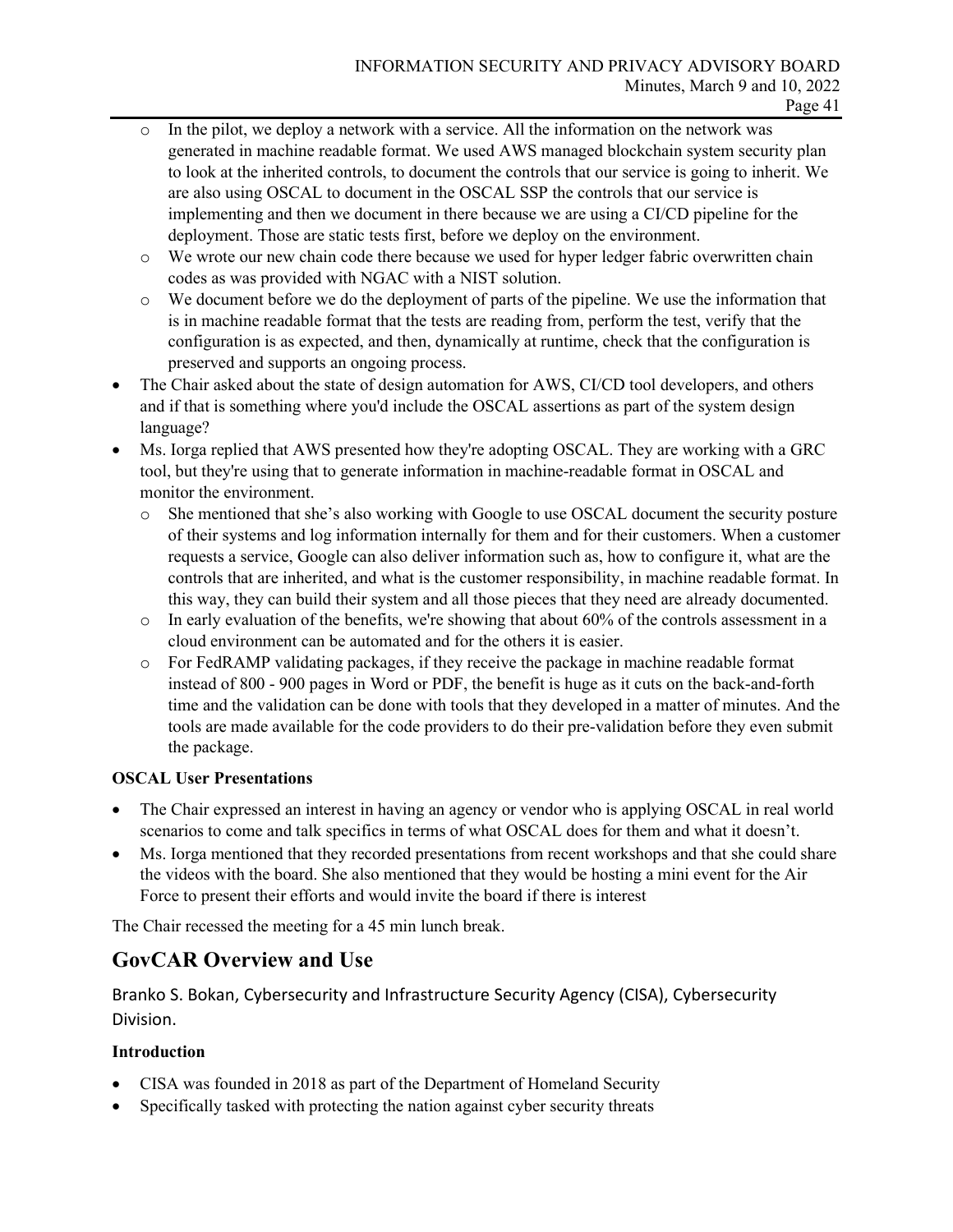- The office Mr. Bokan works for, is tasked with protecting the federal civilian executive branch against cybersecurity threats.
	- o Work with 101 FISMA agencies, making sure that federal information systems and data are properly protected.

## **What is GovCar?**

- GovCar is a threat-based approach to designing cybersecurity architectures and a threat-based approach to analysis of cybersecurity infrastructure.
- Many CISOs do not have a methodology to determine where to invest their cybersecurity budget. They rely on:
	- o Vendor recommendations
	- o IG directions
	- o "Best cybersecurity practices"
	- o A few use risk management processes and risk policy
- In 2015, the DoD came up with this methodology
- Originally called "NASCAR" they had to change the name and went with GovCar
- DHS adopted this methodology around 2017 or 18 and modified it slightly.
- Two versions:
	- o The Department of Defense version is not publicly available
	- o The DHS version is unclassified, open source, and publicly available. Our intent is to share information with the general public and promote the use of this methodology.

## **Move to Stronger Risk Management**

- Traditionally, risk management was done through compliance checklists using NIST 800-53 controls.
- The concept of cyber hygiene was introduced.
- Started looking at vulnerabilities but we've never really incorporated threat information and threat feed into that decision making process
- Threats are an "intelligence feed" we receive that change on a daily, sometimes hourly, basis.
- They are difficult or impossible to use for long term, multi-year cybersecurity decisions.
- Traditional definition of risk:
	- $\circ$  Risk = consequence (likelihood or impact) X vulnerability X threat
	- o Had an idea of potential impacts and started looking at cyber hygiene vulnerabilities but never been able to incorporate the real threat information into this formula.
- The GovCar methodology allows us to consider the threat actions that organizations are facing and incorporate them into this decision-making process.
	- o Allow us to look at the problem of cybersecurity from the standpoint of an adversary rather than a vendor.
- GovCar is a methodology developed to provide a threat-based assessment of cyber capabilities aka material capabilities and non-material capabilities such as 800-53 controls
- GovCar is vendor agnostic
- Looking at cybersecurity at an architectural level
- GovCar allows us to identify gaps in protections against the actual cybersecurity threats and identify where we need to focus for next year's investments.
- GovCar also allows us to identify overlaps and see where we have multiple technologies or multiple capabilities protecting us against the same things,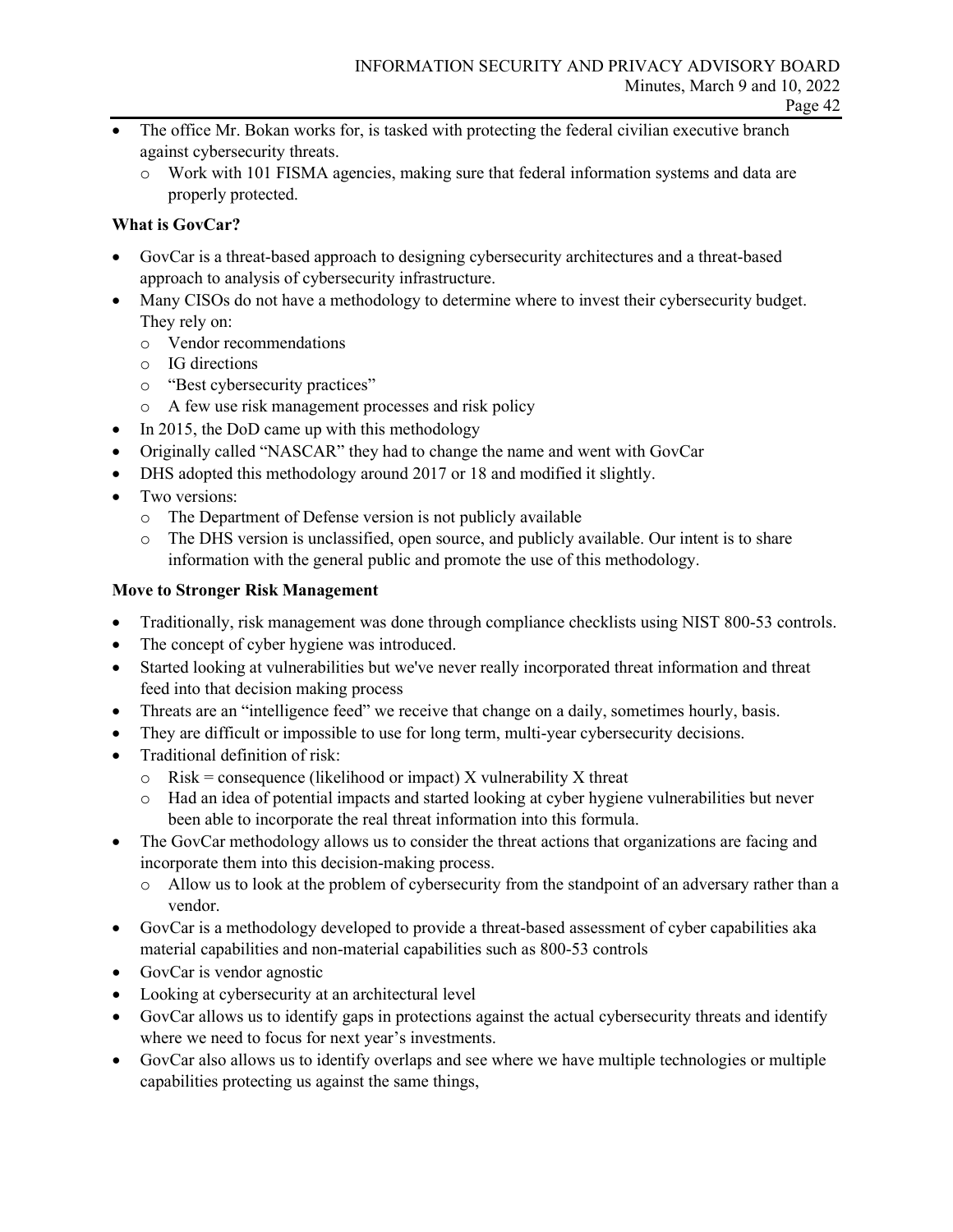#### **Other Threat Methodologies**

- GovCar isn't the first threat modeling methodology but none of them:
	- o Incorporate the cyber threat framework covered below
	- o Can be applied to architectures of architecture and validate the entire enterprise

#### **How GovCar works**

- All cyber-attacks can be divided into different stages of attack:
	- o The Administration Stage
		- This is when they prepare their capabilities, learn the skills, gain the tools, and hire people
	- o The Preparation Stage
		- The adversary or threat actor identifies a target and the target organization, evaluates that organization, conducts reconnaissance, and looks for vulnerabilities
	- o The Engagement Stage
		- The threat actor tries to execute or exploit vulnerabilities that were found
		- Most of the time, things don't work and they go back into preparation stage.
		- Once in the organizational network, they establish a presence and move laterally.
		- Regardless of the purpose of the impact they want to maintain an ongoing presence.
	- o There's a lot of back and forth and the stages are not sequential.
	- o Each stage (he also refers to these as phases) has objectives and each objective has different ways or means of achieving those objectives called threat actions.

## **Cyber Threat Frameworks**

- "Cyber Threat framework" is a generic term
- There are several different products on the market that have been used for many years such as Lockheed Martin's Kill Chain and Mitre Att&ck, which is used at GovCar.
- You can take any framework that that your organization is using and apply it in the same way
- These frameworks may have different groupings and may use different terms, but they all standardize the language used to describe cyber-attacks and enumerate all possible threat actions that an adversary has in their toolbox.
- We enumerate all the threat actions and different things that a threat actor can use and then we can pick any piece of our cyber architecture, if we understand where the capability is in the network and what it sees and does, we can start the evaluation of that capability
- Cyber Threat framework is a spreadsheet/table with a little less than 300 different threat actions that an average actor has in their toolbox

Marc Groman asked how this model framework fits with those that are already widely deployed and used, for example, the NIST Cybersecurity Framework and other frameworks that NIST has produced or standards that already complement that including standards put out by other entities? Does it fit right in? Does it complement? How does it work together?

Mr. Bokan replied that he's talking about cyber threat frameworks, not cybersecurity frameworks. There is no conflict; they all complement each other, and they all work together. He mentioned that as far as he understands, NIST doesn't have a cyber threat framework.

Mr. Groman clarified that the point of having a threat framework is to improve your cybersecurity posture and standardize vocabulary?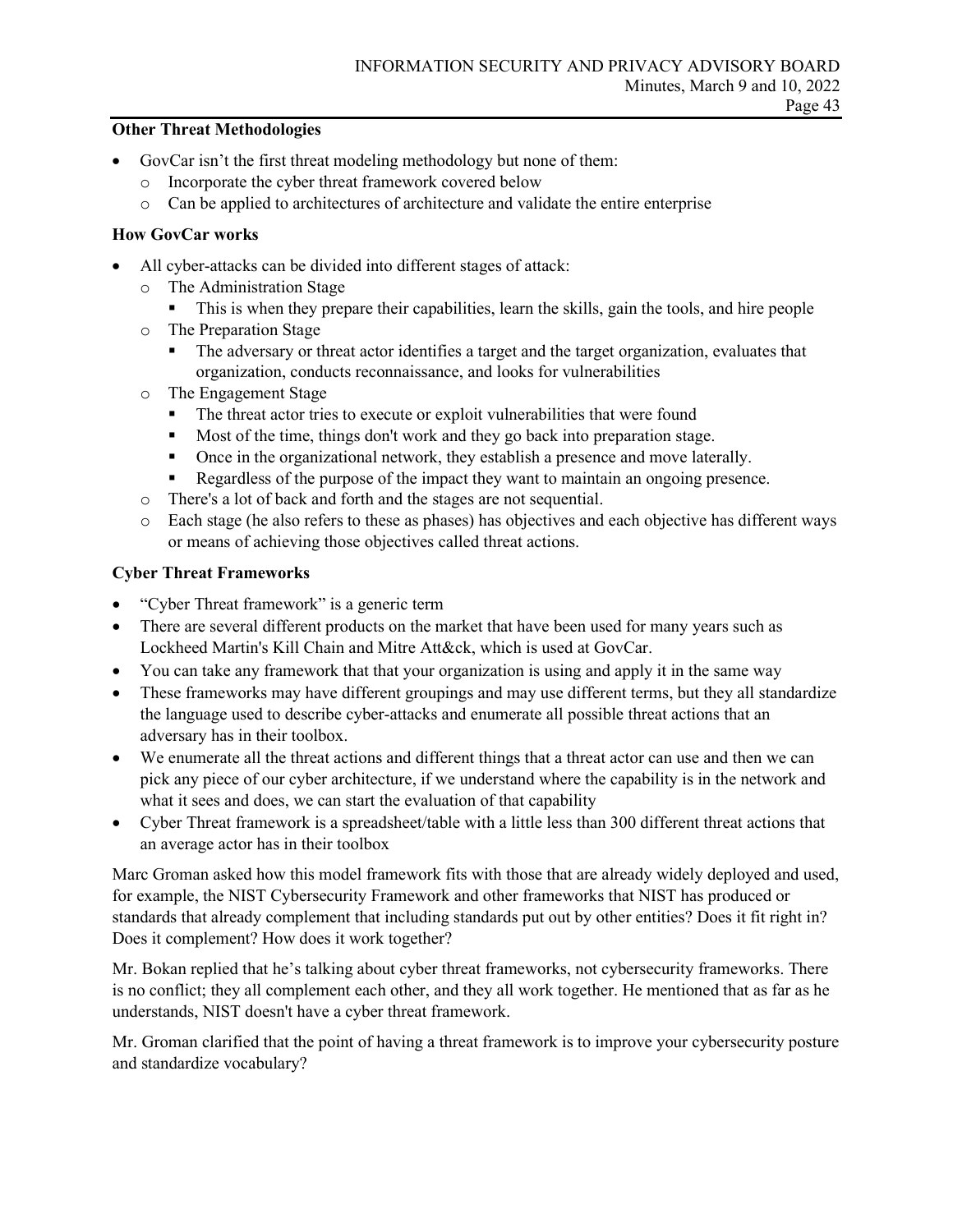Mr. Bokan replied that the Cyber Threat framework is an input into the GovCar methodology. This is not something we developed. This is just something that we are reusing. The idea behind the cyber threat framework is to create the standardized terminology because we tend to use different terms to describe the same things when it comes to cyber-attacks, cyber-attack chains, or lifecycle of cyber-attacks. The purpose of using any cyber threat framework is to standardize terminology and have an enumeration of all possible threat actions. That's what it does in the GovCar methodology.

- Using the spreadsheet of threat actions, our capabilities, and different technologies that we want to evaluate, and we ask many questions
- We focus on protect, detect, and response functions of the NIST Cybersecurity Framework
- Uses subject matter experts working together. This takes some time.
- Protect: for each capability, we go over  $\sim$  300 threat actions, and we ask:
	- o Does this capability protect me?
	- o Can this capability protect me against this threat action?
- Detect: Same process we ask:
	- o Can this capability detect this type of threat action?
- Respond:
	- o Can this capability allow us to respond to this threat action?
- In cyber relevant time, protect-detect is relatively short. Respond can be significantly longer.
	- o For example, if we want to know if we can go back into our logs, redo logs, in case of an incident where we have to do Incident Response, response times may last for hours, days and sometimes even weeks.

Matt Scholl and Katie Moussouris asked if, after looking at that mapping of prevention or protect, is there any root cause analysis done that could lead to re-architectures so that, instead of just protect, you could either prevent or be immune to such activity in the future? There may be architecture level changes that would prevent some of the threat activities that you're evaluating.

Mr. Bokan responded that GovCar looks at the bigger picture architectural capabilities that exist and the problem of investment, if I need to buy another tool, which tool is the highest priority for me right now? We do not evaluate tradeoffs. We do not evaluate individual configuration settings and do an analysis of what would happen if we flipped this switch. In theory, it could be done but it is not something that we have done.

Ms. Moussouris recognizes that this is out of scope for GovCar. She clarifies that she brought it up because of this question of investment. You're assessing the capabilities to see if you can you detect when a threat actor is "punching holes in the ship," but if you invest only in those capabilities and enhance the security, you're missing what caused the vulnerability in the first place. When you talk about that investment strategy, I get it that it's out of scope for what you're doing, but are you aware of other programs that take that overall investment strategy into account?

Mr. Bokan confessed that he doesn't know of any and agreed with Ms. Moussouris' premise. GovCar just tries to fix a small piece of this bigger picture, investments in buying technologies, so we're not buying things just based on vendor recommendations. GovCar is human based, not automated. We rely on subject matter experts who understand particular technologies and how they fit in the architecture and enterprise and federal networks.

The Chair brought up agencies going to zero trust and was wondering if GovCar would help in the move from perimeter-based network security to zero trust?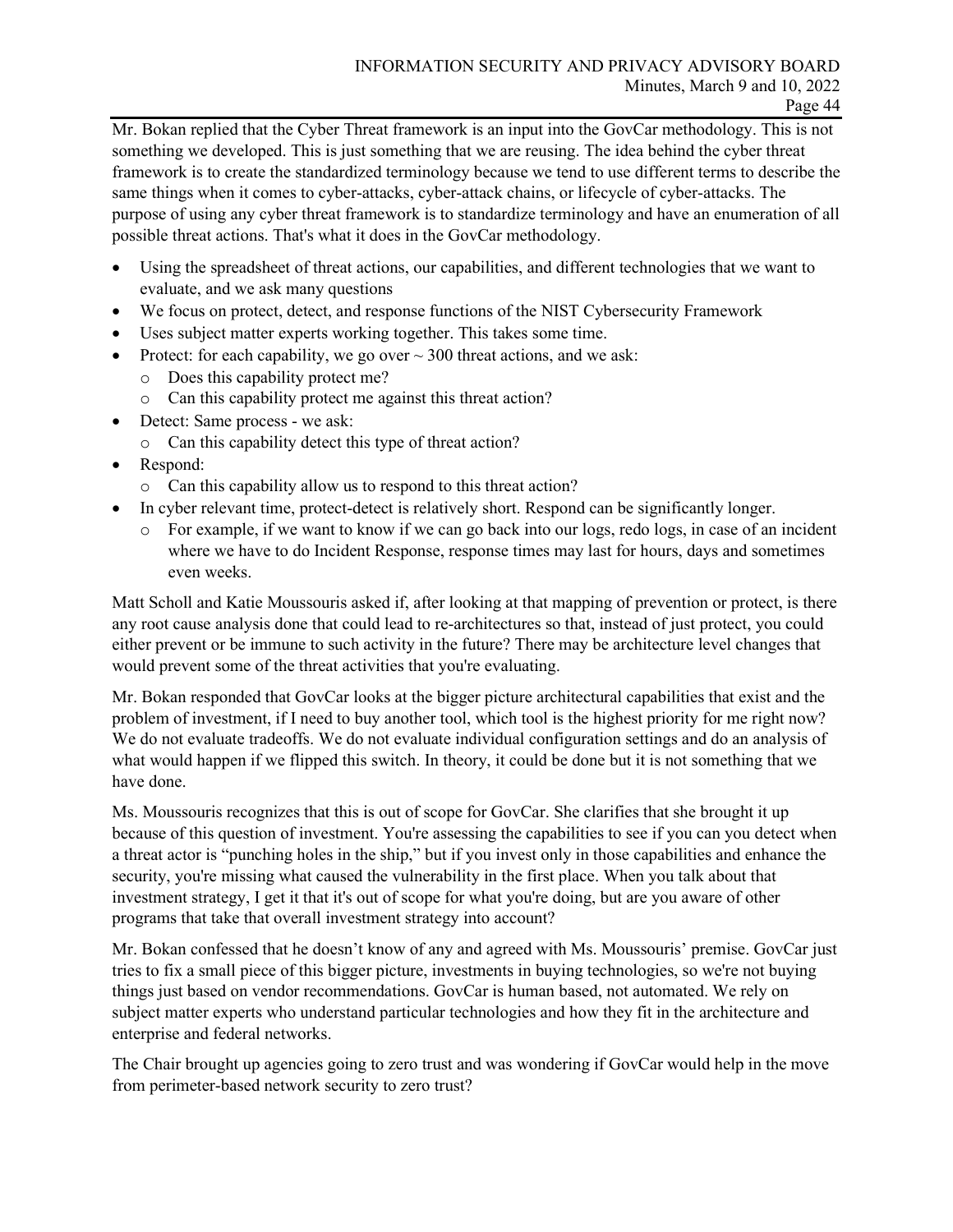Mr. Bokan replied that zero trust is just a concept but, as you are considering the concept of zero trust and all the capabilities that are required to achieve that concept, GovCar can help with prioritization and make sure that you identify gaps and overlap.

## **Threat Heat Mapping**

- The result of previously described analysis is a capability coverage map.
- Heat mapping
	- o Provides a visual mapping of gaps
	- o In his example, red means gaps in protection. These are the threat actions for which my current architecture, whether I'm looking at a single technology or all the technologies that are protecting my network, I'm not protected right now.
	- o Allows prioritization using the heat mapping score for each threat action
- Additional analysis is then done to determine what to do about these gaps

## **Analysis To Date**

- The GovCar program has been looking at different capabilities.
	- o Worked closely with CDM program to help them determine capabilities
	- o Looked at mobile architectures and what types of protections (EMMs, maps, enterprise mobility management, mobile application vetting, and Mobile Threat Detection) and type of protection they provide.
- Example: FedRAMP IaaS
	- o Moderate categorization
	- o Looked at FedRAMP controls to see how many threat actions the controls touch.
	- o Slide shows a heat map
		- Gray boxes are threat actions that are currently not protected or FedRAMP controls don't touch
		- Showed that even a fully authorized FedRAMP infrastructure as a service, implemented as intended would only be protected against a very limited number of threat actions.
- Example: Mobile infrastructure.
	- o Showed how the combination of enterprise mobility management, mobile application vetting, as well as mobile threat detection significantly improves the coverage against known threat actions.
	- o Link to white paper available on request.
- Finding from past analyses: Top capabilities
	- o Application device health check has the biggest coverage in terms of the number of different threat actions it can protect against.,
		- Ability to discover a new device coming on your network, ability to check the health of that device before it connects to the network, and ability to quarantine that device,
	- $\circ$  Application Allow Listing (a.k.a. Whitelisting) is one single capability that has the most significant coverage against the highest number of individual threat actions.
		- It has significant coverage against almost 40 different threat actions.
		- Implementing application allow listing would have the biggest impact

## **OMB Max Repository**

- Max.Gov Home:<https://community.max.gov/x/FqVIY>
- Technical Annex Documents Restricted Access: [https://community.max.gov/x/\\_9n7YQ](https://community.max.gov/x/_9n7YQ)

## **Discussion**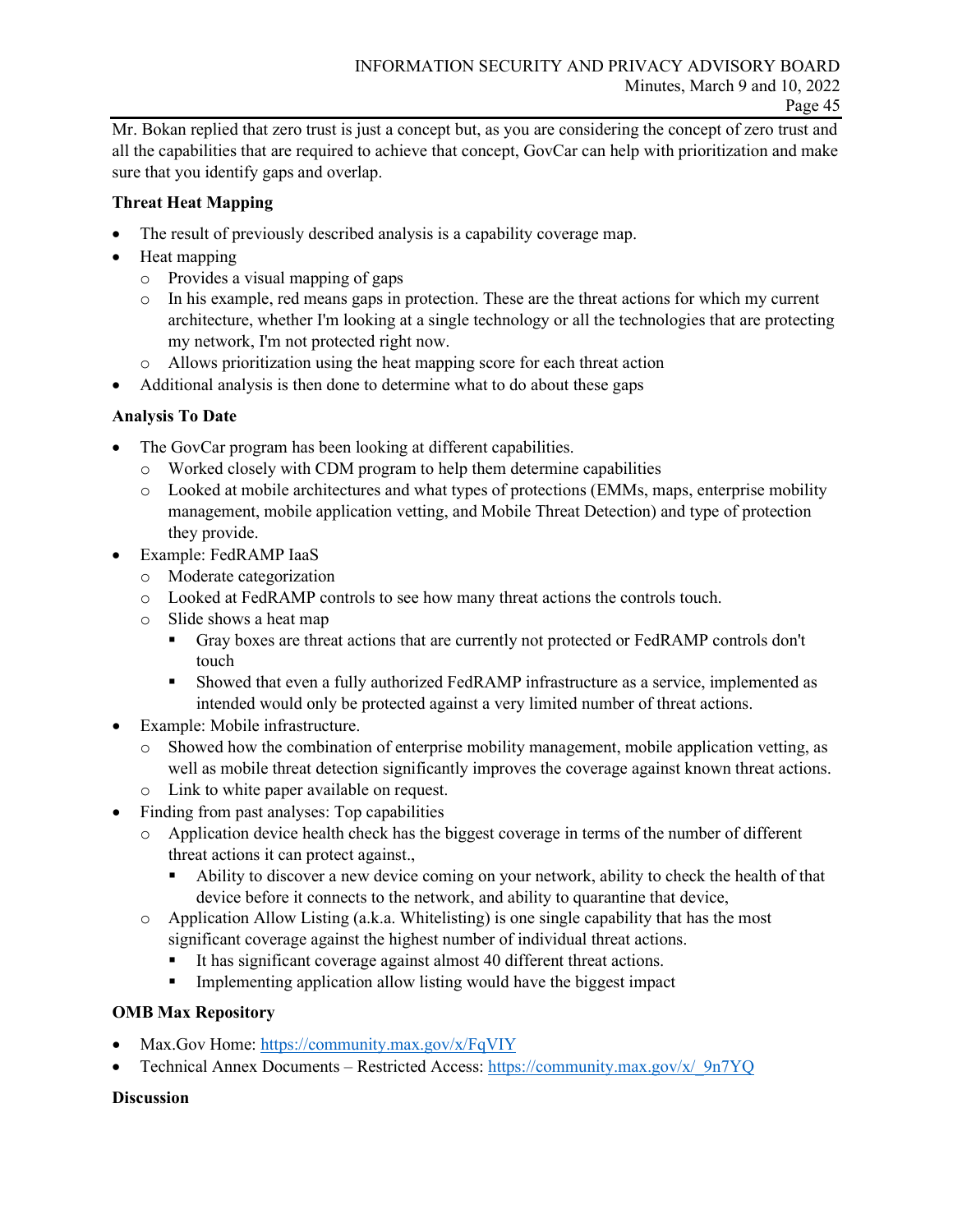#### **Scoring of Capabilities**

- Marc Groman mentioned that the Australian Defense Security Directorate had their top four controls and that application allow listing was at the top. He then asked if they have done a notional scoring of those, versus maybe full FedRAMP ATO versus, maybe some idea of best practice/ zero trust?
- Mr. Bokan replied that zero trust is not a capability but yes, they have done analysis of a lot of these capabilities. He referred to the OMB Max Repository links for more info. This methodology allows us to look at these capabilities from the standpoint of an adversary and allowed us to validate what some others have suggested. In some instances, we've demonstrated that those controls or technologies or tools are not as useful as some vendors may claim.

#### **More on how GovCar works and integration with existing standards and frameworks**

- Mr. Groman asked how does this tie into and integrate with standards that are already widely deployed across the government? If he's working with people who are already using the mobile security guidelines from NIST, and implementing 800-53 and the Cybersecurity Framework, how would he explain to them where this helps them? Where this fits into their risk assessment, security and control assessment process so it's adding value to the end goal of cybersecurity?
- Mr. Bokan replied that the purpose of this methodology is for review of cybersecurity architecture to determine where you need to invest. None of the existing NIST guidelines or standards address purchasing technologies. The GovCar analysis addresses what are the tools that you need to invest in?
- Matt Scholl added that his understanding is that FedRAMP adjusted their requirements based on GovCar analysis results. They reduced the number of individual controls for one of their high baselines and they've created a tailored baseline above the 800-53 minimum.
- Mr. Groman clarified that GovCar is a tool that would be used for tailoring? An entity has done a system assessment to determine lo low, moderate, high. They put their controls in place and want to do assessments of their controls for continuous monitoring. They can use GovCar for tailoring?
- Mr. Scholl replied yes, because part of tailoring is deciding what else you might need to meet the risks that you're facing, similar to what Frank was saying about investment. Absolutely for assessing and tailoring decisions or even in POA and M prioritization.
- Mr. Groman wanted confirmation that NIST documents do help with investment and Mr. Scholl confirmed that they do but at a minimum baseline and it's focused on asset rather than threat activity. GovCar provides another dimension of information around threat.
- Mr. Groman suggested that this is something worth discussing. To him, the implementation of a control is to guard against a particular threat.
- Mr. Scholl replied that is correct and this is also a tool that helps you identify those best bang for your buck tools that you might get. There are a lot of different potential utilities and use cases.
- Kevin Stine added putting controls in place based on an assessment of risk and threat is an important part of a risk assessment and these tools can help support that. The NIST guidelines and other resources do talk to these capabilities and make recommendations at a technical, process, and policy level. GovCar fits within the discussion of threat assessment as part of a broader risk assessment to inform decisions agencies are making.
- Mr. Groman commented that he thinks it goes to understanding where the pieces fit. This fits into a risk management framework because you have to understand your threat actors to understand your risk and then when you mitigate risk, you are taking steps to mitigate this full range of threats as part of that.
- The Chair agreed that you don't do it in isolation. You make the investment because you're managing risk and the 800-53 for example, gives you a large catalogue of things to do. But which of those pays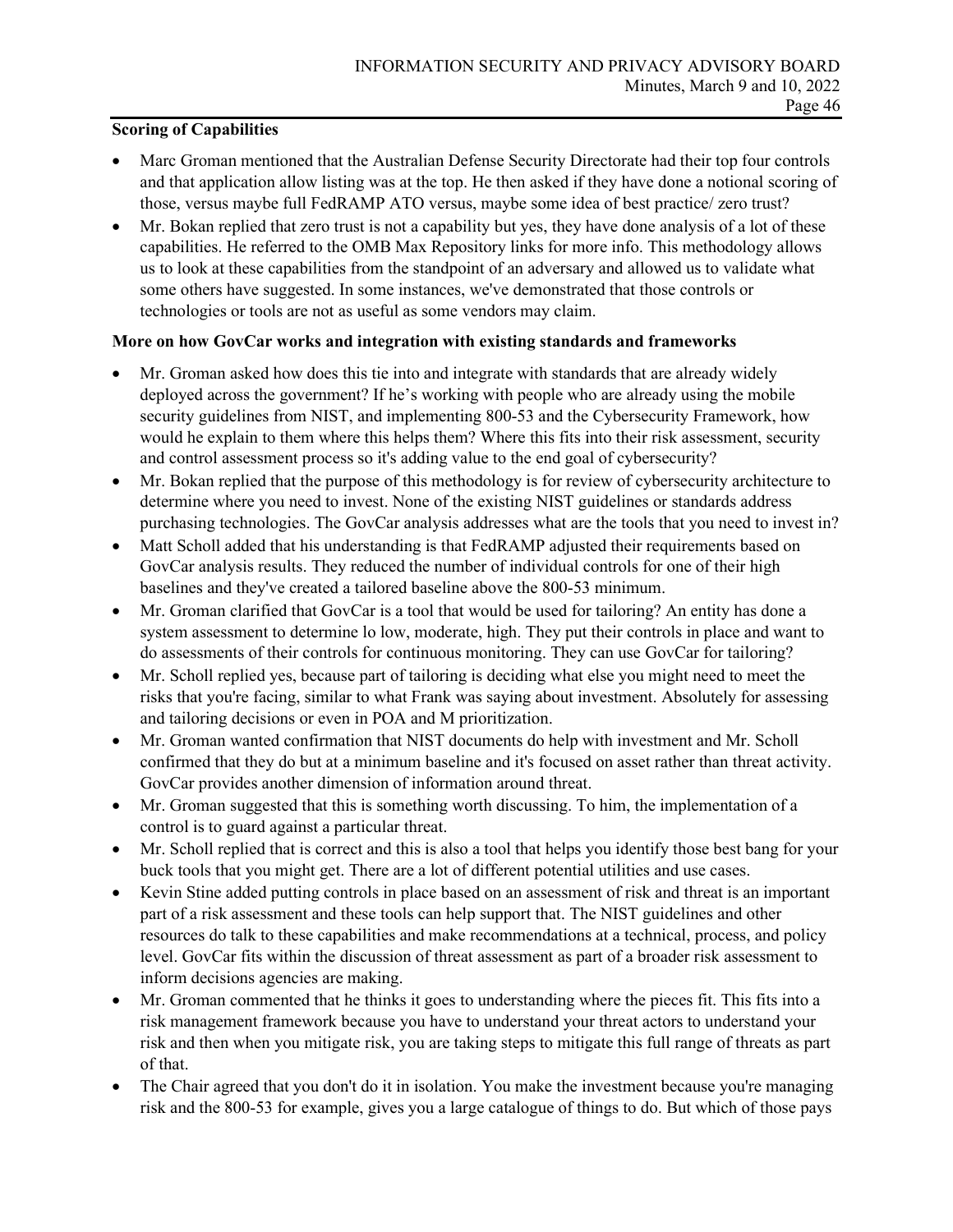off is something that it's important to consider in deciding what controls to actually implement? He suggested that it may be possible for NIST to look at the at the 800-53 controls against a general or notional agency environment and readjust the baselines or provide some additional guidance on how to select or how to prioritize.

## **National Initiative on Cybersecurity Education (NICE) and Workforce Update**

Danielle Santos, NIST Karen Wetzel, NIST

## **Introduction**

- Danielle Santos is the NICE Lead for Communications and Operations.
- Karen Wetzel is the Manager of the NICE framework

#### **NICE Strategic Plan and Implementation Plan**

- NICE Strategic Plan:
	- o Five-year strategic plan with five goals.
	- o One of the goals is on expanding the use of the NICE framework
- Implementation Plan:
	- o Community of public and private sector participants helped develop the plan
	- o Has several strategies that build off each objective in the NICE framework.

#### **Goals for NICE framework**

- Goals are:
	- o Documenting and disseminating successful uses of the NICE framework,
		- sharing examples of how people have used the NICE framework, and
		- building a resource center with materials that people can use.
	- o Aligning the framework with other relevant cybersecurity standards, best practices, and guidance,
	- o Establishing a process for regular reviews and updates for the NICE framework,
	- o Exploring tools to help people access and use the framework,
	- o Identifying areas that might change with new technologies, such as automation, and
	- o Expanding international outreach.

#### **The NICE Framework**

- NICE framework establishes a consistent lexicon to clearly share information about cybersecurity work.
- This common language helps us to work with employers, subject matter experts, and education and training providers, to identify specific tasks, knowledge, and skill (TKS) statements.
- TKS statements are used to define cybersecurity specific workloads and competencies.
- The NICE framework can be used by employers to track and develop cybersecurity workforce capabilities and to establish processes from hiring to development and retention.
- A study conducted by the InfoSec Institute found that organizations that were aligning their job descriptions to the NICE framework were significantly more likely to have well defined roles and descriptions, and they had a 57% increase in recruiting satisfaction.

## **The NICE Framework Evolution**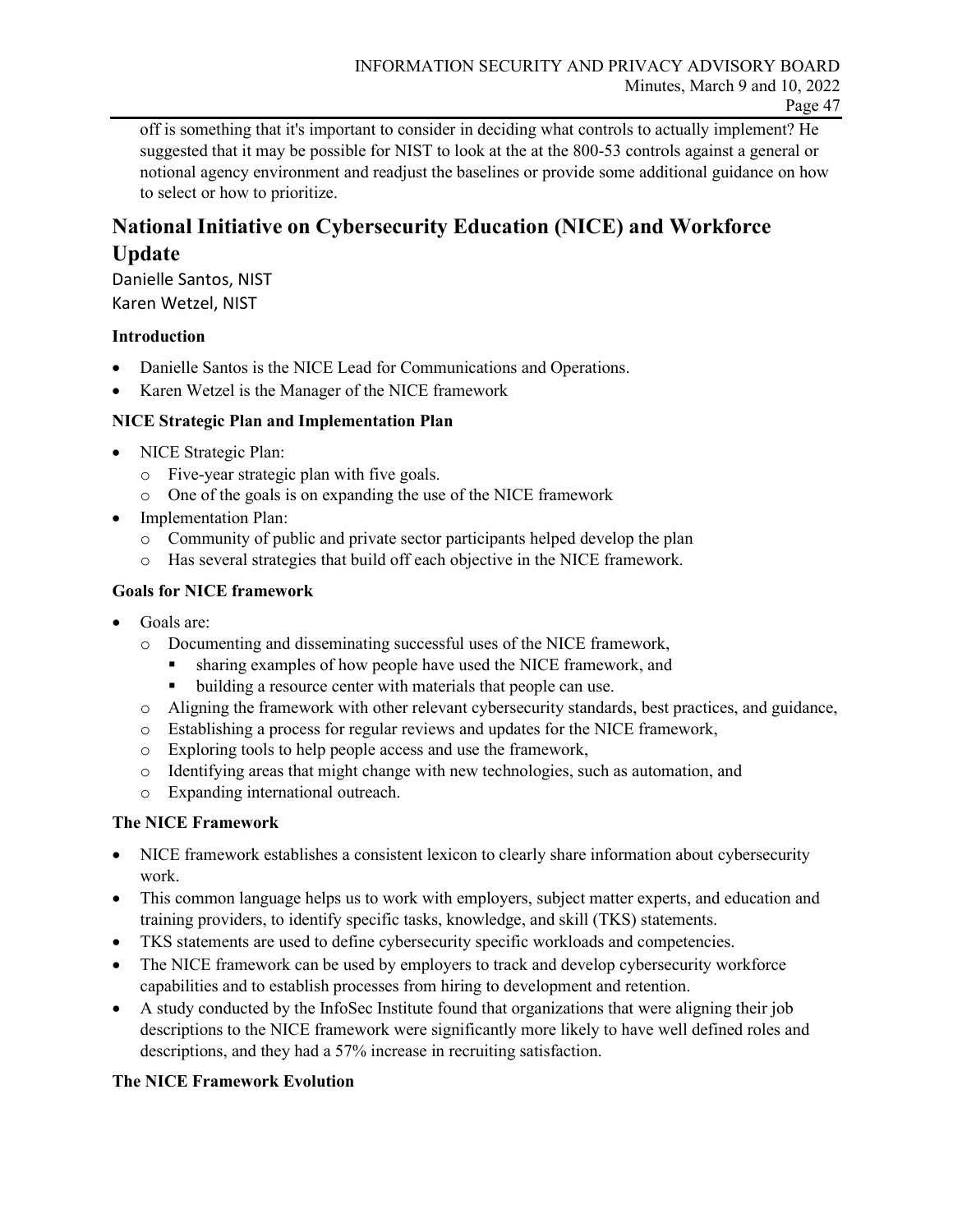- People, processes, and technology mature and change, and the NICE framework evolves in order to more accurately reflect both current and upcoming cybersecurity workforce competencies.
- 2017: The NICE framework was first published.
	- o Started as a federal cybersecurity workforce effort
	- o Expanded as a national framework to address the needs of public and private sectors
- December 2020: First revision
	- o Updates to incorporate improvements based on community suggestions.
	- o The title was changed because the NICE framework definition of the cybersecurity workforce is expansive, to include those whose primary focus is on cybersecurity as well as those in the workforce who need cybersecurity related knowledge and skills to perform work in a way that enables the organization to properly manage the cybersecurity related risks to the enterprise.
- Beginning of 2021:
	- o Worked with the NIST Privacy Engineering Program to develop a TKS guide
	- o Used that publication to begin our review of those core TKS statements, categories, work roles, and competencies.

#### **NICE Framework: Attributes**

- Evolution is to ensure the NICE framework remains:
	- o Agile: Enables organizations to keep pace with a constantly evolving ecosystem
	- o Flexible: The application of the NICE framework can adjust to support individual organizational needs
	- o Interoperable: No one size fits all solution, the consistent use of terms enables organizations to exchange workforce information with that common language.
	- o Modular: The structure and foundational content of the NICE framework enables communication with other workforces, for instance our privacy workforce, within an enterprise and across organizations or sectors.

#### **NICE Framework History**

- Beginning of 2021:
	- o Launched the NICE framework User's group to make sure there's a place for regular conversation, engagement, sharing and input around the NICE framework, and
	- o Launched the NICE framework Success stories to highlight applications of the framework.
	- o Soon after published the TKS authoring guide and a first draft of initial informational reports on the NICE framework competencies for review and comment.
	- o Started with a series of virtual workshops to engage the community and subject matter experts around measurement competencies on how education and training providers interact with the NICE framework on two new areas for development and inclusion:
		- Operational technologies and
		- Cybersecurity awareness.
	- o End of the year published three new items for comment including:
		- A second draft of the competencies NISTIR,
		- A preview of our upcoming public comment process, and
		- Refactored ability statements which had been deprecated on our last revision.
	- o Also released a machine-readable JSON version of 2017 data.
- This year we started with more stakeholder conversations,
- Working to ensure the NICE framework will support both current goals and future ones.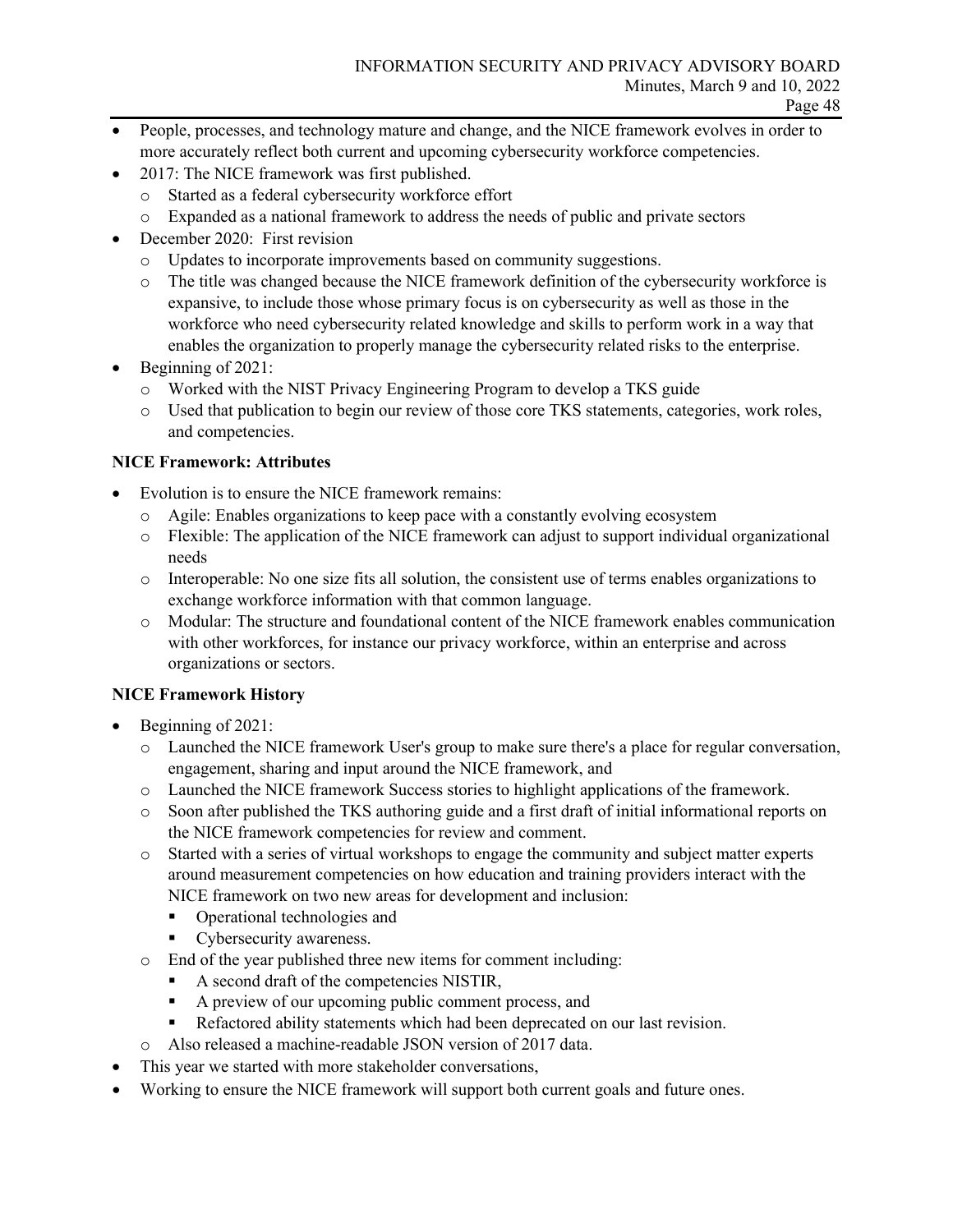#### **NICE Framework: Updates**

- The NICE framework has two pieces:
	- o The NICE framework publication
		- Describes the framework structure and how it can be used, and
		- The data that supports it.
			- Competencies,
			- Work roles, and
			- Task, Knowledge, and Skills (TKS) statements.
- Have completed our initial review of the knowledge and skill statements to align with our TKS authoring guide and address duplications and redundancies
- We expect to put those out for comments in the next couple of weeks.
- Next, we're looking at potential updates to the work roles and categories
	- o Need to arrange work roles to address feedback about changes needed for broad applicability
- Then start looking at the 1000 task statements and aligning the knowledge and skill statements to each of those tasks.

#### **NICE Framework: Competencies**

- The need for competencies is driven by:
	- o The shift in recruiting practices, changing from a degree-based and competency-based hiring to expanding the applicant pool; identifying and bringing in individuals capable of performing the work in emerging areas with new technologies or with new kinds of threat vectors that may be identified.
	- o The desire to have a different avenue for identifying people with capabilities in those areas.
	- o Support for an assessment-based approach to hiring and promotion, to identify current gaps and future needs, and to align training and education to organizational goals.
- Competencies serve as a bridge between the employers, their needs, and the training and education providers who are translating that into ways to train people to be prepared for the cybersecurity work defined by the NICE framework.
- Currently working on a report on the scope and sufficiency training efforts to measure proficiency of cybersecurity content in the NICE framework.
	- o Reaching out to various other agencies to learn about their efforts in this space to hear their recommendations.

#### **Competency Areas vs. Work Roles**

- Competency areas are:
	- o A new way of applying the building blocks of the NICE framework.
	- o Additive and complementary to the work roles
	- o learner focused, looking at the person and their capabilities and serves as a mechanism for organizations to assess individuals in a particular domain
- Work roles are
	- o More focused
	- o A defined group of tasks someone's responsible for; a capability that an individual can demonstrate,
	- o Something that can help define positions and responsibilities.
	- o Work roll assessments are typically done at a fairly small, task level.

#### **NICE Framework Competency Areas**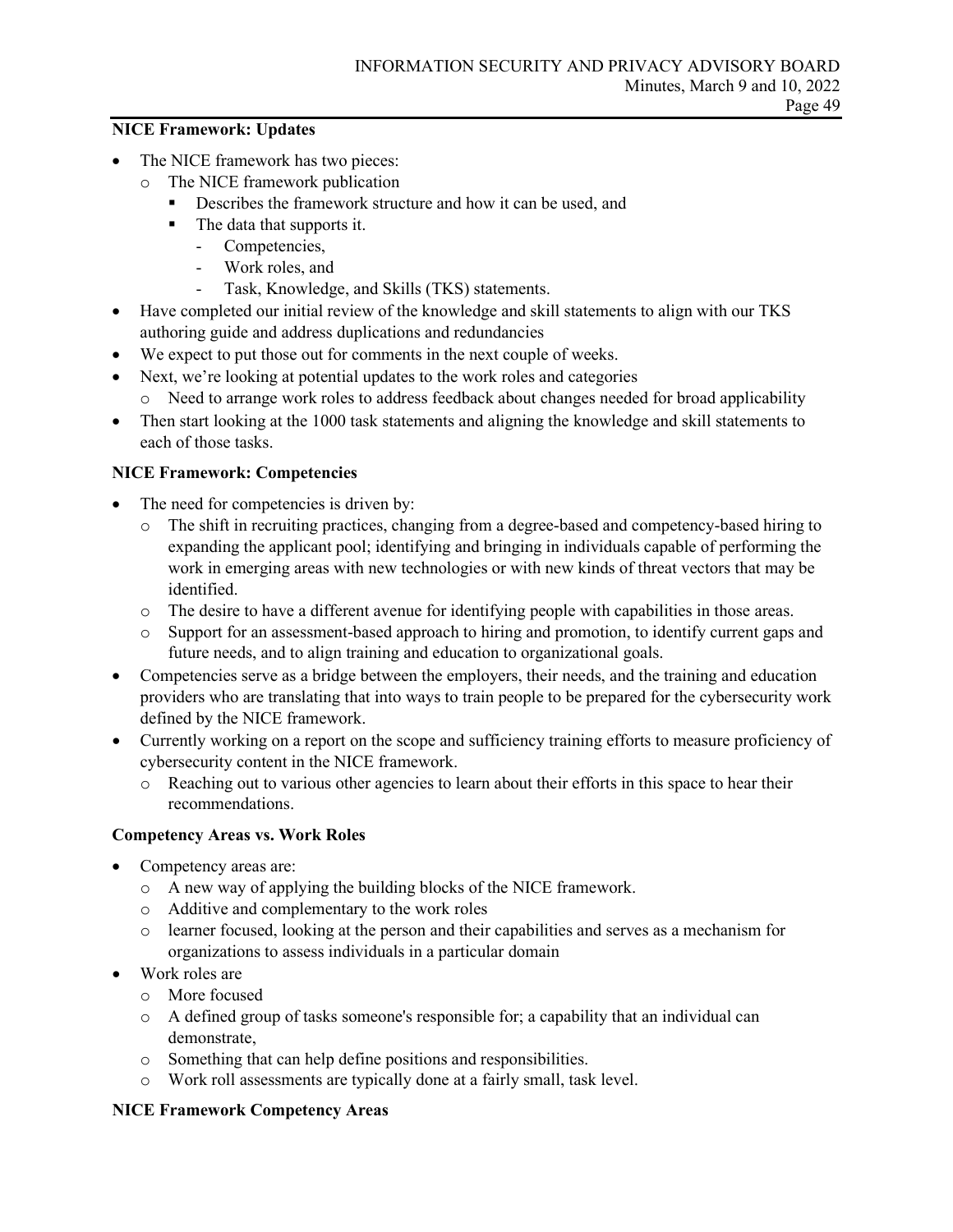- Came out with a draft list in March
- Competency areas measurable clusters of related TKS statements correlating with performance on the job and improved through education, training, or other learning experiences.
- Competency areas are grounded in a workplace context.
	- o What is the performance on the job?
	- o The application of the learning, not just theoretical knowledge.
- They offer a higher-level perspective on cybersecurity work to define it broadly.
- They allow for the inclusion or removal of specific statements in response to shifting needs.
- Three ways competencies could be used:
	- o As an overlay on work roles where, in some cases, additional capabilities may be needed to effectively fulfill a role.
		- A person responsible for more than one role may need a competency across both.
	- o The competency serves as common ground for communication and coordination between people. For example, when a specific sector or domain expertise is needed for a role or for staff who don't work in cybersecurity primarily but need cybersecurity expertise to mitigate risks.
	- o Students, job seekers and employees can use a competency as a starting place for gaining knowledge around a certain domain area, or when someone wants to develop higher level expertise in an area.

## **Identifying NICE Framework Competency Areas**

- Work has been guided by workforce investment principles and guided by multiple community partners.
- We engage with those different areas across federal government, private industry, and various stakeholders to ensure they are useful and reflective of needs.
	- o We had several meetings with individual groups and organizations and a virtual workshop to gain additional feedback.
- Started by looking at the 2011 OPM Competency Model for Cybersecurity.
	- o We compared them to our existing work roles and our specialty areas, which were deprecated in our last revision, and making sure that we're not going to be doing a competency area that's the same as our work role and cause confusion.
	- o Coming up with a refined list that aligns with some existing models, such as the cybersecurity framework, the risk management framework, 800-53 and related resources, and other relevant models, looking at the most common things, how we align to those, and make sure that they are reflected in our competency areas.
	- o Put out an early draft in March of last year, and received a lot of feedback

## **NICE Framework: New Platform**

- Moving the NICE data outside of manually updated spreadsheets into an online platform to expand its use and application
- Phase I
	- o Have content in a browsable, searchable, and exportable fashion, and supporting machine readable content.
	- o Will enable use of the framework, allowing people to bring it into their own tools.
- Future phases:
	- o Still being defined,
	- o Capabilities to further strengthen tool development and support potential customization,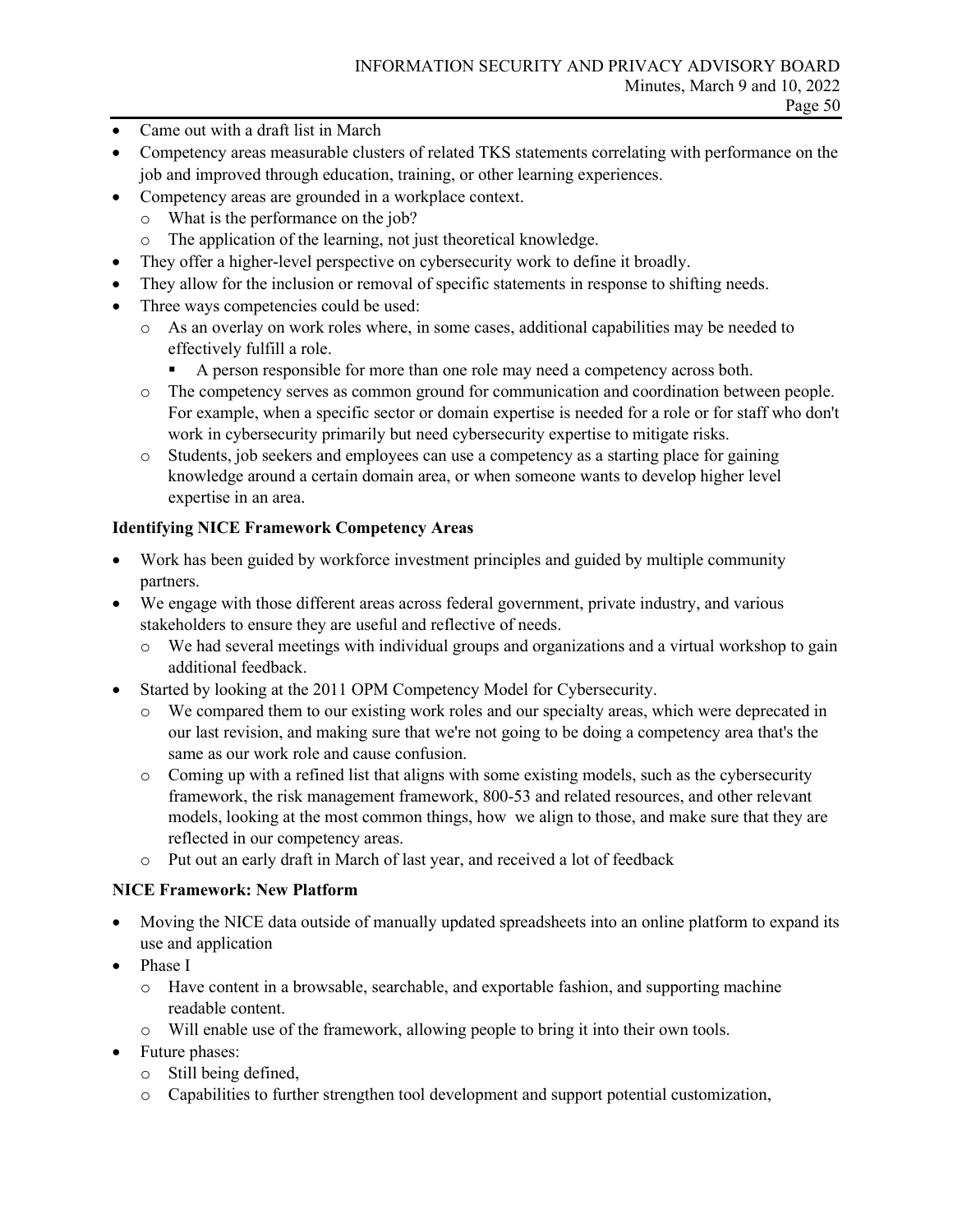- o Connections with other workforce frameworks and support integrated mappings
- We're going to be having several community conversations on this and are open to input.

#### **NICE Framework: Public Commenting Tool**

- Currently have public commenting where people send us emails with their information when we have open calls for comments around specific items.
- Having a public commenting tool is a new and additive way of asking for feedback to suggest changes to the NICE framework data.
- This tool is going to help us identify and incorporate emerging areas of need.
- Tool is additive to our existing update processes such as through the defined public comment periods and stakeholder engagement.
- Following the public comment model that's already been established by 800-53 and managed by NIST principles for standards and guidelines development, including openness, balance, and continuous improvement.
- This tool will be open to all NICE framework users and submissions can be made at any time.
	- o We will have defined review and publication periods.
	- o Proposed changes may be for new or existing data, and we will continue to follow our established practices of engaging subject matter experts as part of the review process.
- Process steps when change is submitted:
	- o Proposed change goes through a review process, working with subject matter experts in the area and seeing how it relates to other changes that might happen, what kind of impact it might have,
	- o We make it available in a sandbox
	- o Final release at a defined time.

## **What to Expect**

- New content:
	- o Operational Technology: updating to align with the newly revised 800-82.
		- We're hoping to put something out in spring
		- Making sure that there's an alignment with the vast community of interest in this space.
	- o Cybersecurity Awareness Role: aligns with efforts to update 800-50 and 800-16.
	- o Both suggestions were brought to us by our communities
- Things to come in 2022:
	- o Resource development including a quick start guide, and guidance for individuals in specific work areas, who might need to have a knowledge of how to use the NICE framework for specific topic areas.
	- o Updating the NICE framework Resource Center,
		- Website has links to a lot of tools, guides, and support resources for educators,

#### **Stakeholder Engagement**

- Our mission is to build a community working together with academia, industry, and government to build broader communities for the work that we're doing.
- Also want to make sure the NICE framework is useful for the people who are using it.
- The resource center is a web page we've set up with materials including:
	- o The current versions of the NICE framework, that data's currently in a static Excel spreadsheet version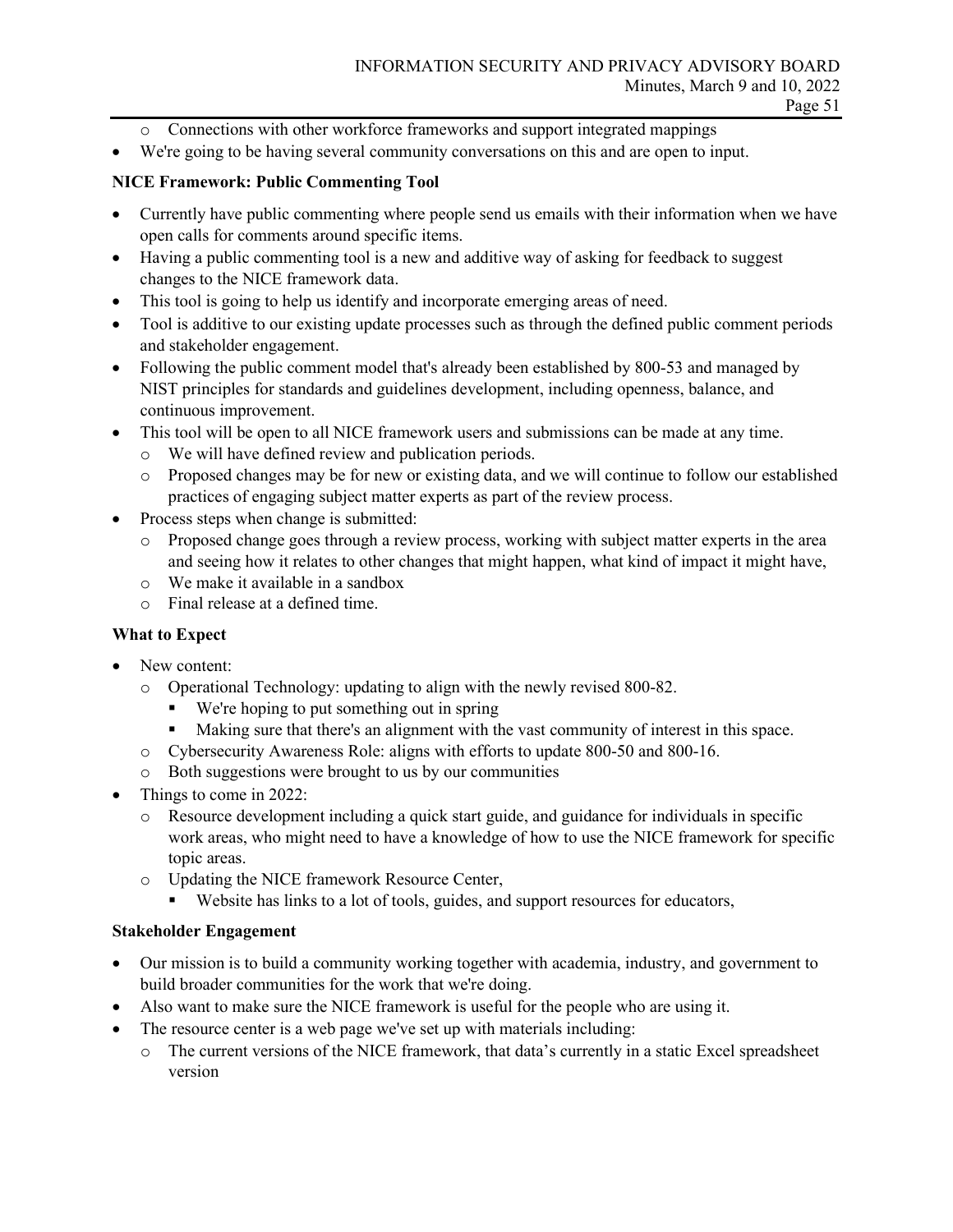- o Supplemental materials such as a playbook for workforce frameworks that can serve as a guide for others
- o TKS authoring guide
- We share these resources by audience to hopefully make it easier for them to find.
- Resources are for employers, education and training providers, and learners.
	- $\circ$  A resource for education and training providers the NICE challenge project which is a teaching and testing tool for students to be able to show their capability to do tasks that are in the NICE framework.
- Two Example Applications and Uses
	- o Success stories quick, two-page summaries, why and how an organization has used the NICE framework.
		- We have these stories from large and small businesses, academic institutions, and international organizations that describe the drivers behind why they use a NICE framework and the benefits.
	- o Framework and focus interviews which focus on the people doing the NICE framework, their workloads in relation to the NICE framework, and showcase their jobs. Each interviewee talks about how they got to their role, the credentials they have or don't have, the teams that they're on, what they do, and how they got there.

## **Community Engagement**

- Interagency Coordinating Council Monthly Meeting is:
	- o A group of our federal departments and agencies who are focused on building the National Cybersecurity workforce,
	- o Meet monthly to coordinate programs, collaborate, and share information.
- Community Coordinating Council is:
	- o Open to anyone who wants to join.
	- o Have several working groups and communities of interest within this group:
		- A group focused on career discovery uses the NICE framework to describe the different careers available for people and help them identify how they can get into those careers.
	- o A standing agenda topic is called the NICE framework feature. This is where we feature a guest speaker who comes in and talks about how they use a NICE framework.
- NICE Framework Users Group.
	- o Set up as a forum for anyone who has questions about the NICE framework, wants to share their experience, or wants to share feedback with us.
- Ad hoc meetings with our stakeholders as needed.
	- o Used to coordinate and create the ecosystem across employers, education and training providers, and learners / job seekers to create that ecosystem.
	- Mostly done domestically, but we don't exclude our international partners.
		- o Over 54 countries looked at the NICE framework last year.
		- o Working with Department of State partners getting translations done of the NICE framework in Spanish and Portuguese.
		- o Have a few others in progress as well.
		- o We have regular meetings with international organizations and groups who want to learn more about the NICE framework, how they might use it or adopt it for their own countries.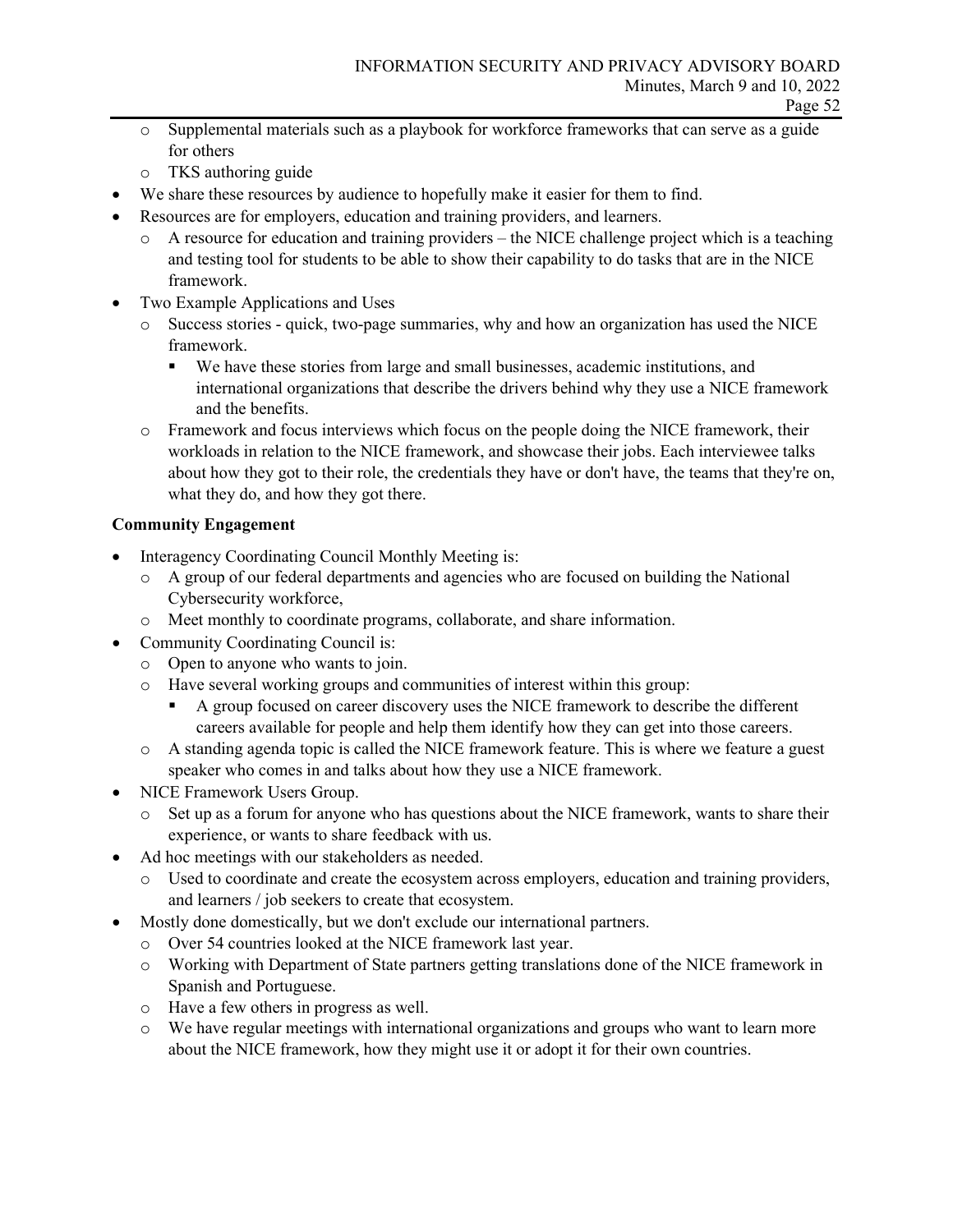- Have a series of activities or events, such as the US cyber team preparing themselves to compete in the international cybersecurity competition. They're using the NICE framework to make sure they're training and preparing themselves to meet certain cybersecurity areas.
	- o Last fall we partnered with our annual conference coordinators to put on the regional initiative for cybersecurity education targeted for the Latin American region.
- Working with the Department of State, held two workshops for countries to talk about capacity building
- NICE framework Resource Center link: [www.nist.gov/nice/framework](http://www.nist.gov/nice/framework)

## **Discussion:**

## **Supporting Binding Operational Directives**

- Katie Moussouris asked if their partnership with CISA has included work that supports binding operational directives (BODs)? For example, the mandatory patching of known exploited vulnerabilities and the emergency directive that that came forth for the Log4J.
- Ms. Santos replied that she isn't familiar those, but they do work with all agencies and with the public to identify roles or gaps in the NICE framework.
- Ms. Wetzel added that they do engage with CISA but not at that level. She commented that this question makes her think that they may need to be more active in understanding them and that she will follow up on that but, at this point, that's not done.
- Ms. Moussouris added that CISA is not necessarily going to be the authoritative source to know what roles are required to support those operations. They may need to go more broadly for help and that she is willing to help them.

## **Coordination with NAPA**

- The Chair asked if they coordinate with NAPA Cybersecurity, Defense Education and Training Branch strategy plans, priorities and so on?
- Ms. Wetzel replied that they haven't, but they are open and would welcome that kind of coordination. She mentioned that the NICE Director, Rodney Petersen would likely have more information.
- Matt Scholl mentioned that Mr. Petersen has met with NAPA at least twice with some extended meetings to establish their understanding of NICE.
- Ms. Santos confirmed they meet with NAPA regularly. Regarding strategies and objectives, they work with their interagency group, including CISA, to develop the strategic plan.

The Chair recessed the meeting for a 10-minute break.

## **NIST Cybersecurity and Privacy Update**

Matthew Scholl, NIST Kevin Stine, NIST

## **Cybersecurity Framework (CSF) Update**

- Four years since last update
- In early stages of an update, starting with an RFI in the Federal Register to get feedback from the community because:
	- o Technologies, the threat landscape, and policy landscape have changed and evolved
	- o To make sure that the framework continues to be a useful tool that keeps up.
- The RFI really focuses on three primary areas: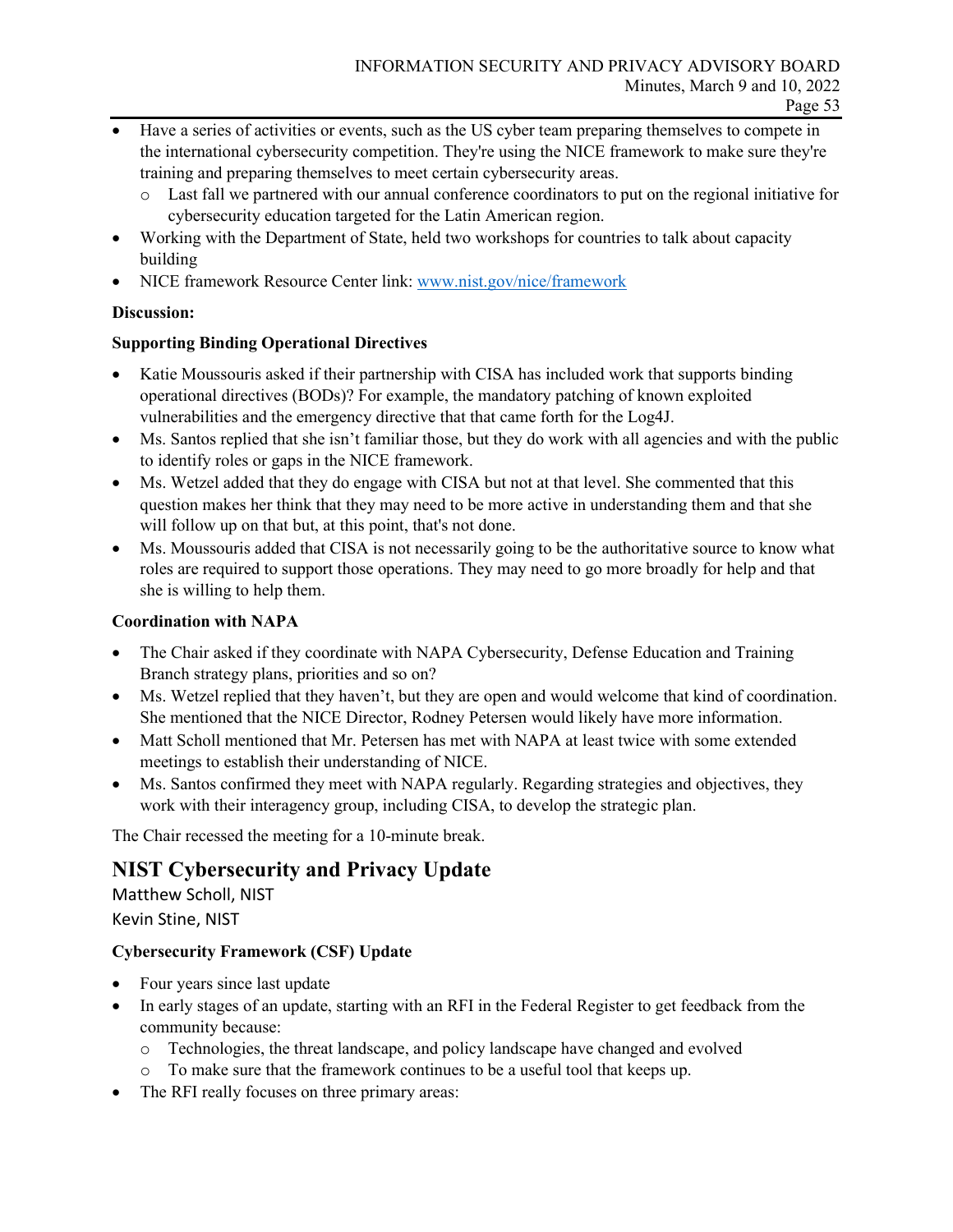- o What's working and what's not. Are there areas to improve in either structure, content or complementary derivative / external resources that help organizations use the framework in more meaningful ways?
- o Alignment and harmonization of cybersecurity language and taxonomy between CSF and other NIST guidelines, frameworks, resources published since the last update in 2018 such as the Privacy Framework, the Secure Software Development Framework, and supply chain risk management activities.
	- How do they all fit together and what is the role of the Cybersecurity Framework in helping to bring along that alignment that harmonization?
	- How are organizations, federal or non, using them to enhance their ability to better manage different types of risk?
- o Cybersecurity and supply chains.
	- Understand the resources that folks find valuable and the gaps to work with the community and address those gaps
	- To what degree is the supply chain work integrated in the framework today and if it needs to be increased
	- Gather info on the need for a Supply Chain Framework:
		- Incorporate software supply chain security work related to the executive order
		- Possibly expand to hardware and firmware information technologies and operational technologies.
		- Broad-based set of questions around supply chain to help us get smarter and chart a path that will provide value to the entire community.
- Continue to produce resources related to the framework, outside of this update process.
	- o Issued a final version of a cybersecurity framework profile and quick start guide for ransomware risk management.
	- o Covers prioritizing cybersecurity outcomes in the context of ransomware.

## **Post Quantum Cryptography**

- The team seems to have come to a consensus around deciding the finalists and anticipate making the announcement this month.
- Working on addressing a few bureaucratic loops first
- While this announcement will be big, there is still the follow-on work to create specific implementable standards with known parameters
- Need to ensure people understand the difference between the announcement of the winner and the finalization of a standard
	- o Commercial implementations by the government will still need that final standard / special publication.

The Chair asked when the team says, "this is it" and you make that announcement, are vendors who are trying to develop unlocked to start coding?

Mr. Scholl replied no and indicated that is one of his concerns and he needs some assistance with. If vendors do that there will be a risk that they might implement with a different set of specific parameters than what we specify in the implementing standard or specification. We still might, and probably will, tweak the implementation.

The Chair clarified that it would be uncertain enough so they're not going to be able to write code yet.

Mr. Scholl replied that is correct. It is possible the final standard might use an entirely different algorithm.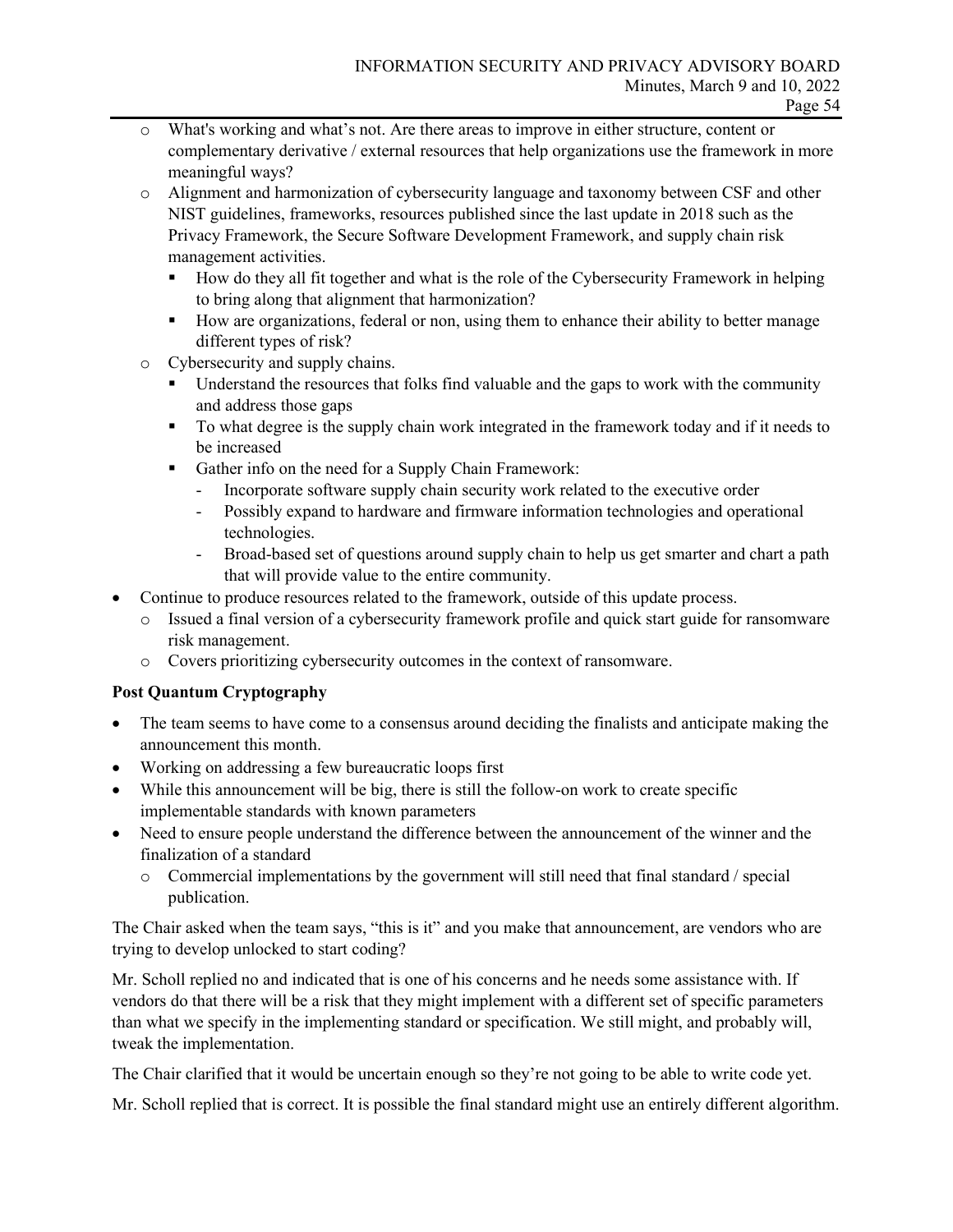## **Lightweight Encryption Algorithm**

- Continuing to finalize a selection for a new lightweight encryption algorithm.
- The security strength of the lightweight algorithms will be equivalent to something like an AES 128 implementation.
- The "lightweight" will be in either size or latency
	- o Size: will potentially accept a punishing hit in size for really good throughput or latency.
	- o Latency: might accept horrific latency to get greater efficiencies in size
- Would like to find one algorithm that will have the flexibility in its implementation to do both.

## **Identity**

- Updated PIV card specification to allow for a federation of identity tokens to be used
- Adding equity and inclusivity to ensure access to identity services by the largest representative population so they can take full advantage of our digital economy.

## **Workforce Recruitment and Retention**

• Beyond recruitment, NIST is focused on providing a significant amount of job satisfaction which then directly relates to be able to keep the highest talent. We come to work at NIST because we have a purpose to inspire trust.

## **NIST SP 800-63 Digital Identity Updates**

- Updating the Digital Identity Guidelines, NIST SP 800-63.
	- o Anticipate a draft out for public comment of all the volumes within the next quarter.
	- o A lot of attention is placed on identity proofing
		- Want to give providers many different options at different assurance levels to allow organizations to advantage of balancing those different options against the risks and mission needs and then have a robust discussion of compensating controls

## **Implementation of EO**

- Issued the final version of the Secure Software Development Framework (SSDF), version 1.1.
	- o It is responsive to section 4E of the executive order, which is an assignment for OMB to issue policy related to federal procurement of secure software 30 days after NIST issues SSDF.
	- o Last Friday, OMB issued a policy statement on enhancing the security of federally procured software
		- Indicates that agencies must begin to adopt the SSDF effective immediately
		- Can tailor it to their risk profile  $&$  mission,
		- OMB recognizes that attestation of those practices can be challenging for both industry as well as how government asks for them
		- NIST is hosting a workshop on behalf of on March 23 with a focus on vendor attestation of secure software development practices and on a consistent agency process for requesting those attestations,
		- Through that workshop, OMB has issued a series of questions to help prompt discussion.
			- Requesting position papers and information in advance of that.
			- Papers are sent to OMB, the Office of the Federal CIO.
			- We expect this will attract a lot of attention as the discussion at the workshop and the input provided through that call for papers will inform implementation guidance

## **National Academy Review of NIST Research Program**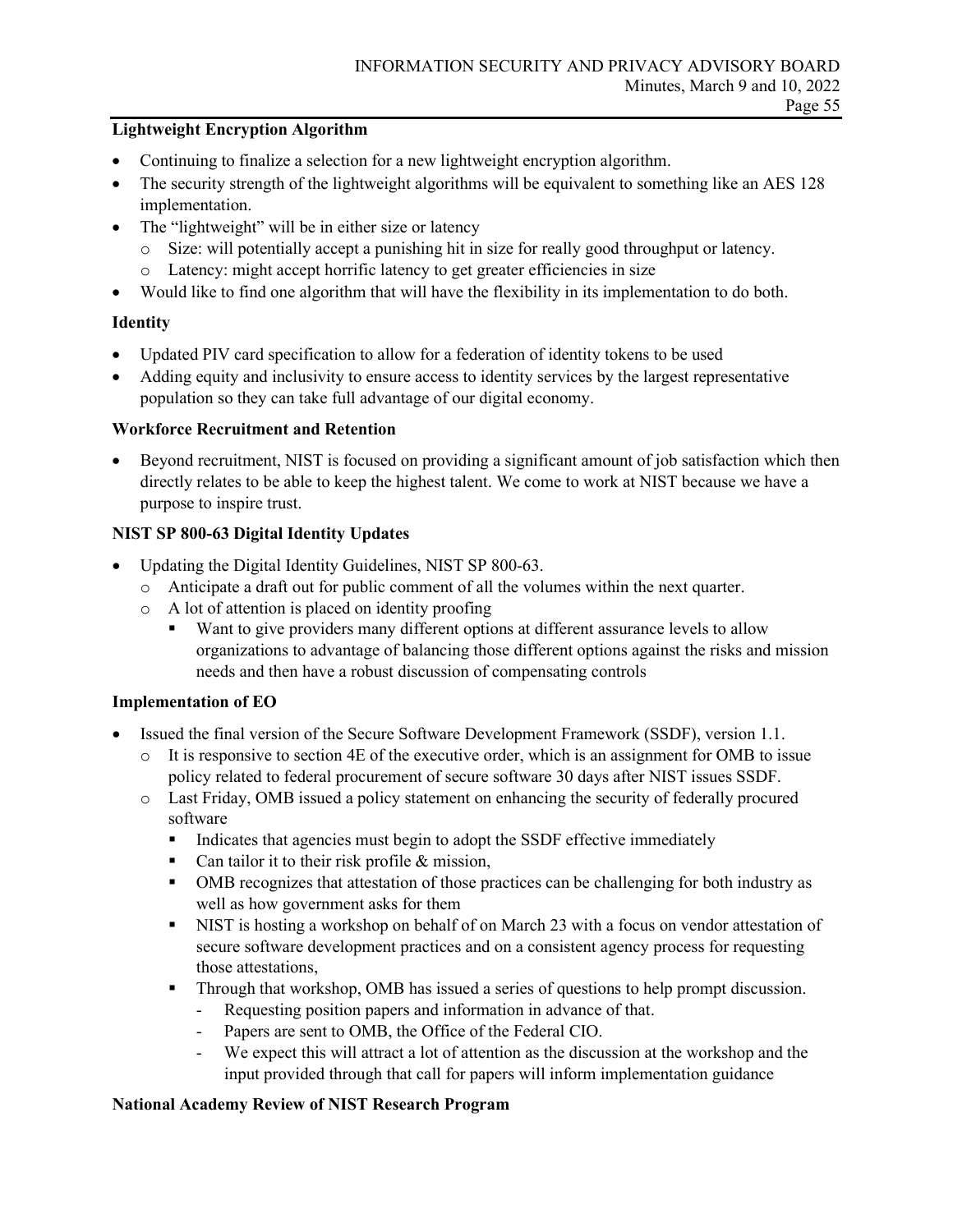- The focus was not on the cybersecurity divisions, but recommendations are applicable to our work such as ensuring NIST can make its resources more digestible, use plain language, etc.…
	- o Using short video clips on different topics to distill technical topics into something more relatable that won't take up a lot of time.
	- o Have videos on ransomware, phishing, and multi factor authentication.
	- o Can share a link to those. Would like to get feedback on those and additional types of resources we can put out to help reach a broader audience.

## **"Freeing" NIST data**

- Making NIST data more available through the variety of PDFs that we issue
- Making sure we can take the data provided to the broader community publicly in different ways so that it can be used, for example:
	- o Offer data in machine readable format, ingested through tools
	- o Starting with frameworks including the Cybersecurity Framework, Privacy Framework, Secure Software Development, and the NICE workforce framework,
	- o Providing that data in an online format that's searchable, that's downloadable, that can be sliced and diced in different ways, and be ingested by machines, will allow new innovative opportunities for folks to work with the data in different ways including:
		- Demonstrating different alignment and linkages between the data,
		- Align with specific controls and 800-53 and potentially even associate the different work roles and the different framework outcomes and controls to data within the National Vulnerability Database as well.
		- Being able to demonstrate how these things align, relate, and to improve and update them in a much more agile manner.

The Chair recessed the meeting for a 14-minute break.

## **Final Board Reviews, Recommendations and Discussions**

## Steve Lipner, ISPAB Chair

## **Lessons Learned**

- Don't schedule half-hour slots
- Better alignment of speakers and topics to ISPAB's purpose
	- o Ensure speakers recognize ISPAB board's experience and knowledge
	- o Maybe change the format of the speaker slots less lecture, more Q&A
	- o Understand the mission of the agency represented by the speaker, for instance Mr. Groman pointed out that no amount of time for CRS would have enabled us to dig down on some of the issues we raised.

## **Topics for Future Meetings**

- How GovCar fits into the control selection agency architecture and FISMA risk management process.
	- o Topic raised by the Chair
	- o Help agencies understand how GovCar fits with the NIST cybersecurity framework and other models. What's the "big picture?"
	- o Are there any alignment or harmonization issues that need to be addressed?
	- o Are there norms coming from the GovCar effort that should be adopted?
	- o Does GovCar help in assessing new and emerging technology investments?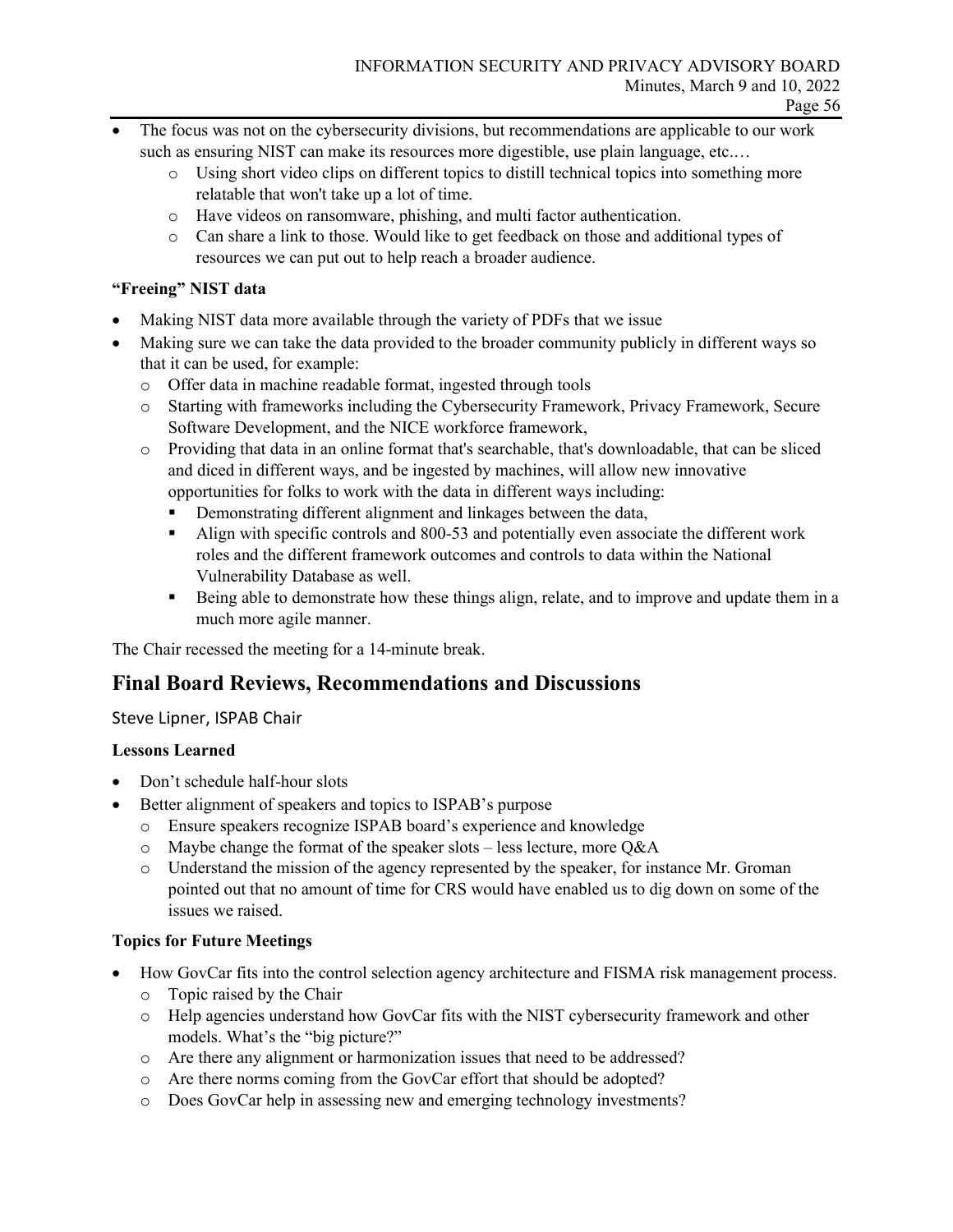- o Is there an ongoing mapping of GovCar to NIST standards/guidelines?
- How NIST supports new initiatives
	- o Topic raised by Katie Moussouris
	- o As new initiatives are spun up, do they get a NIST liaison?
	- o Is there someone assigned or detailed to them at these other federal agencies, who can help them map to NIST standards and guidelines, i.e., an ongoing mapping and integration project?
	- o Ms. Moussouris commented on the apparent disconnect between NICE and what CISA's new role requirements might be for some of the directives
	- o Bi-lateral and one-way mappings in NIST
- Education Initiatives around Open Source
	- o Topic raised by the Chair
	- o NSC initiatives
- Other Solutions to Solving Cybersecurity Workforce Issues
	- o Topic raised by Phil Venables
	- o Focusing on productivity
	- o Identifying activities that can and should be automated
	- o "Getting non-cybersecurity people to do the right thing"
- Update from CISA on timing and criticality decisions and the Regulator's forum
	- o Topic introduced by Katie Moussouris and added to by the Chair and Marc Groman.
	- o There's been disparate guidance coming from different federal agencies on dealing with vulnerabilities
		- Example: Patching timing where, for the same vulnerabilities, differing timing requirements and mandates are coming from CISA for federal agencies vs FTC for private companies. [https://www.ftc.gov/news-events/blogs/techftc/2022/01/ftc-warns-companies-remediate](https://www.ftc.gov/news-events/blogs/techftc/2022/01/ftc-warns-companies-remediate-log4j-security-vulnerability)[log4j-security-vulnerability](https://www.ftc.gov/news-events/blogs/techftc/2022/01/ftc-warns-companies-remediate-log4j-security-vulnerability)
	- o The role of the Regulator's forum
		- What is their decision process?
		- Are these types of conflicts part of that process?
	- o How do they determine criticality?
	- o How does CISA manage the vulnerability list?
		- CISA has started a living list of vulnerabilities that are under active exploitation, and they seem to be adding to this list
		- How sustainable is this given that we've had lists of vulnerabilities before and not really gotten a straight answer on how to deal with the eventual fatigue?
	- o How do they (or do they) work with developers in building capacity to address application vulnerabilities?
	- o Optimizing mitigation strategies to address an agency's true attack surface: balancing vulnerability criticality with exploitability, and discoverability. Going beyond CBSS.
- Helping governments and organizations with best practices to become ready and resilient in the wake of possible attacks (suggested by Arabella Hallawell)
- Supply Chain Security Updates (suggested by the Chair)
- GAO study on federal-wide incident response efforts
	- o Topic suggested by the Chair
	- o The new review is forensically looking at how agencies are complying with the federal guidance. It will be government-wide but focus on those nine agencies that were impacted and how they are managing their network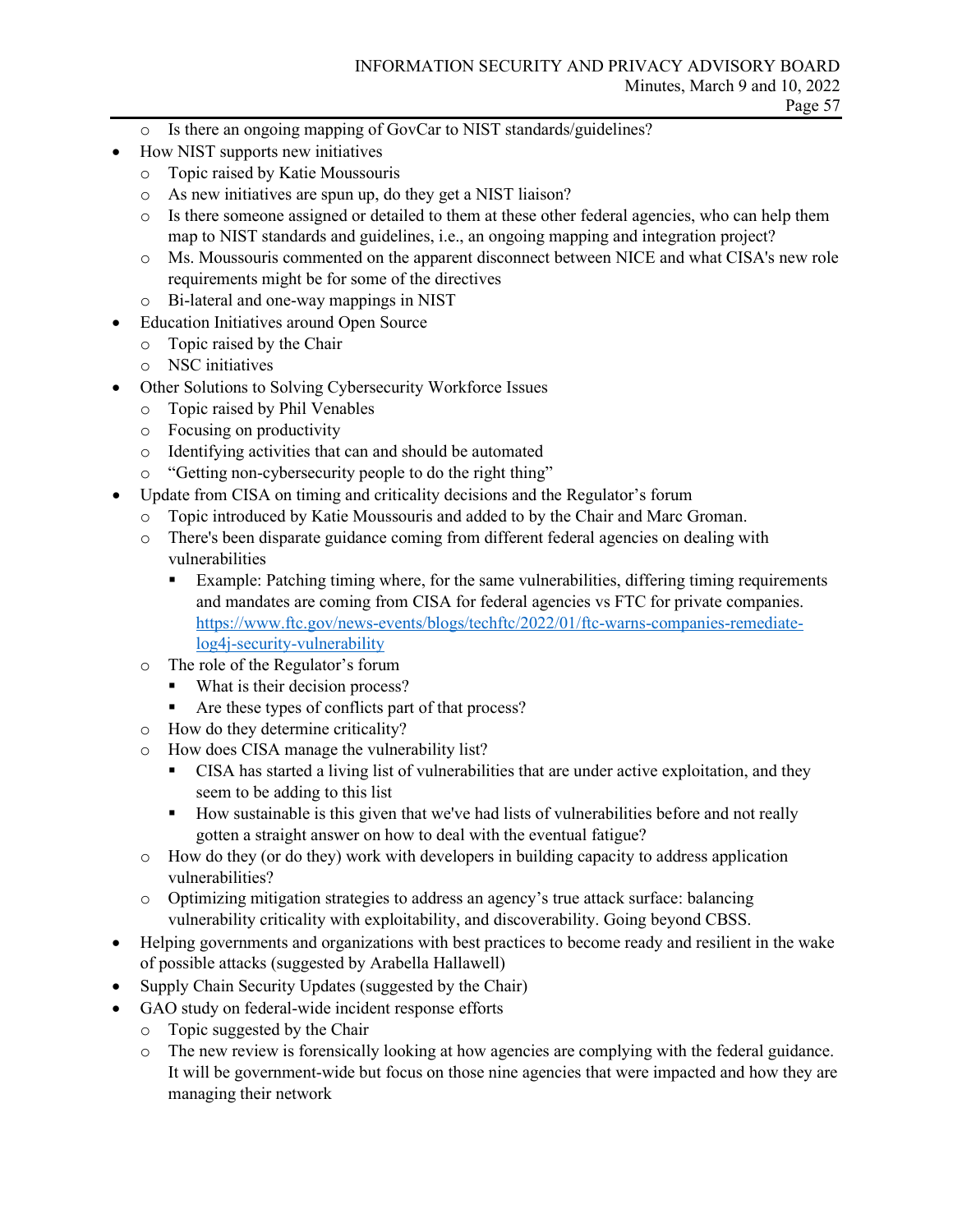- NCCoE pilot on applying the Secure Software Development Framework
	- o Topic suggested by the Chair
	- o NCCoE is wrapping up a demonstration project or pilot aimed at best practices for applying this secure software development framework.
- Applications of OSCAL
	- o The Chair expressed an interest in having an agency or vendor who is applying OSCAL in real world scenarios to come and talk specifics on what OSCAL does for them and what it doesn't.
- Contact Matt Scholl via email with additional issues or ideas for future meetings.

#### **Letter about the Government in Open Source**

- The Chair reminded the board about the letter sent a while ago regarding the government in opensource. He indicated that it may now be O.B.E.
- No new letters were identified in this meeting

#### **Next Meeting**

• The July meeting will, hopefully, be in-person in Washington, DC.

Motion made and seconded to adjourn meeting. The Chair thanked everyone for their participation and adjourned the meeting at 4:16 p.m. ET.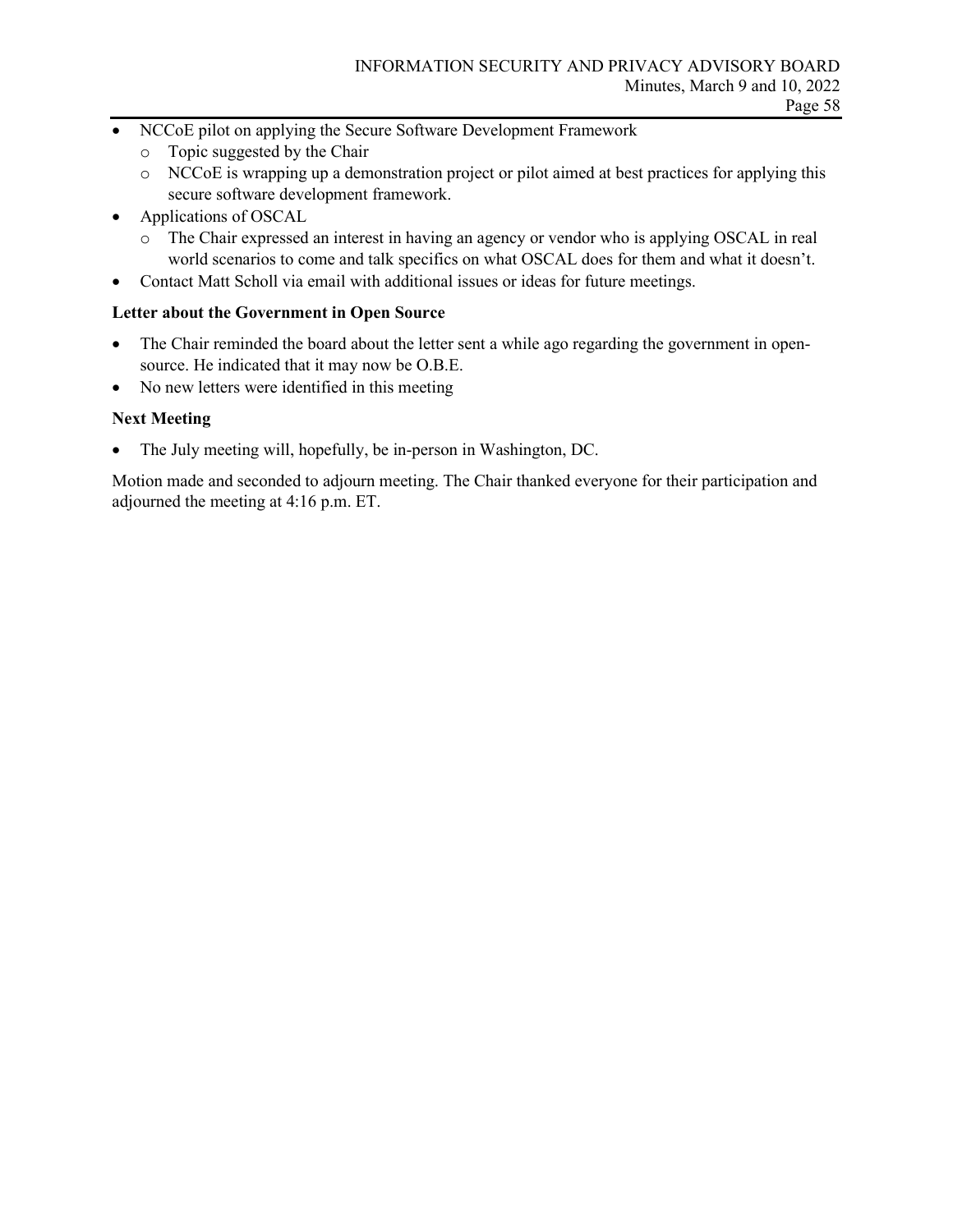| $ISPAB - March 9$ and 10, 2022 |                             |                                                           |  |  |  |
|--------------------------------|-----------------------------|-----------------------------------------------------------|--|--|--|
| Last Name                      | First Name                  | Affiliation                                               |  |  |  |
|                                |                             | <b>Board Members</b>                                      |  |  |  |
| Lipner                         | <b>Steve</b>                | SAFECode (Chairperson)                                    |  |  |  |
| Baker                          | <b>Brett</b>                | <b>NARA</b>                                               |  |  |  |
| Fanti                          | Giulia                      | Carnegie Mellon University                                |  |  |  |
| Fitzgerald-McKay               | Jessica                     | <b>NSA</b>                                                |  |  |  |
| Gattoni                        | <b>Brian</b>                | <b>DHS</b>                                                |  |  |  |
| Groman                         | Marc                        | Privacy Consulting                                        |  |  |  |
| Hallawell                      | Arabella                    | WhiteSource                                               |  |  |  |
| Maughan                        | Doug                        | <b>NSF</b>                                                |  |  |  |
| Miller                         | Essye                       | Executive Business Management (EBM), LLC                  |  |  |  |
| Moussouris                     | Katie                       | Luta Security                                             |  |  |  |
| Venables                       | Philip                      | Google                                                    |  |  |  |
| <b>NIST Staff</b>              |                             |                                                           |  |  |  |
| <b>Brewer</b>                  | Jeff                        | <b>NIST</b>                                               |  |  |  |
| Scholl                         | Matt                        | <b>NIST</b>                                               |  |  |  |
| Carlson                        | Caron                       | HII                                                       |  |  |  |
| Salisbury                      | Warren                      | HII                                                       |  |  |  |
| McConnell                      | Andy                        | HII                                                       |  |  |  |
| Lurie                          | Kirk                        | HII                                                       |  |  |  |
|                                |                             | <b>Speakers</b>                                           |  |  |  |
| Romine                         | Chuck                       | <b>ITL, NIST</b>                                          |  |  |  |
| Inglis                         | Chris                       | <b>ONCD</b>                                               |  |  |  |
| Mital                          | Amit                        | <b>NSC</b>                                                |  |  |  |
| Franks                         | Jennifer                    | GAO                                                       |  |  |  |
| Chambers                       | Richard-Duane               | Senate Committee on Commerce, Science, and Transportation |  |  |  |
| Beezer                         | John                        | Senate Committee on Commerce, Science, and Transportation |  |  |  |
| England                        | Maryasa                     | Senate Committee on Commerce, Science, and Transportation |  |  |  |
| Hau                            | Alice                       | Senate Committee on Commerce, Science, and Transportation |  |  |  |
| Mazol                          | James                       | Senate Committee on Commerce, Science, and Transportation |  |  |  |
| Jaikaran                       | Chris                       | <b>CRS</b>                                                |  |  |  |
| Chenok                         | Dan                         | <b>NAPA</b>                                               |  |  |  |
| Evans                          | Karen                       | <b>NAPA</b>                                               |  |  |  |
| Jaggar                         | Sally                       | <b>NAPA</b>                                               |  |  |  |
| Iorga                          | Michaela                    | <b>NIST</b>                                               |  |  |  |
| Bokan                          | <b>Branko</b>               | <b>CISA</b>                                               |  |  |  |
| Santos                         | Danielle                    | <b>NICE</b>                                               |  |  |  |
| Wetzel                         | Karen                       | <b>NICE</b>                                               |  |  |  |
| Scholl                         | Matthew                     | <b>NIST</b>                                               |  |  |  |
| Stine                          | Kevin                       | <b>NIST</b>                                               |  |  |  |
|                                | <b>Registered Attendees</b> |                                                           |  |  |  |
| Bab                            | Omer                        | Israeli Government                                        |  |  |  |
| <b>Banks</b>                   | Chiara                      | <b>NSA</b>                                                |  |  |  |
| Barrett                        | Catherine                   | Mitre                                                     |  |  |  |
| Beutel                         | Richard                     | <b>Cyrrus Analytics LLC</b>                               |  |  |  |
| Boeckl                         | Katie                       | <b>NIST</b>                                               |  |  |  |
| Boyle                          | Mike                        | <b>NSA</b>                                                |  |  |  |
| Cantu                          | Julie                       | <b>GSA</b>                                                |  |  |  |
| Castro                         | Safira                      | <b>IBM</b>                                                |  |  |  |
| Cloward                        | Lauren                      | Western Governors Association                             |  |  |  |
| Didiuk                         | Lauren                      | <b>DOC</b>                                                |  |  |  |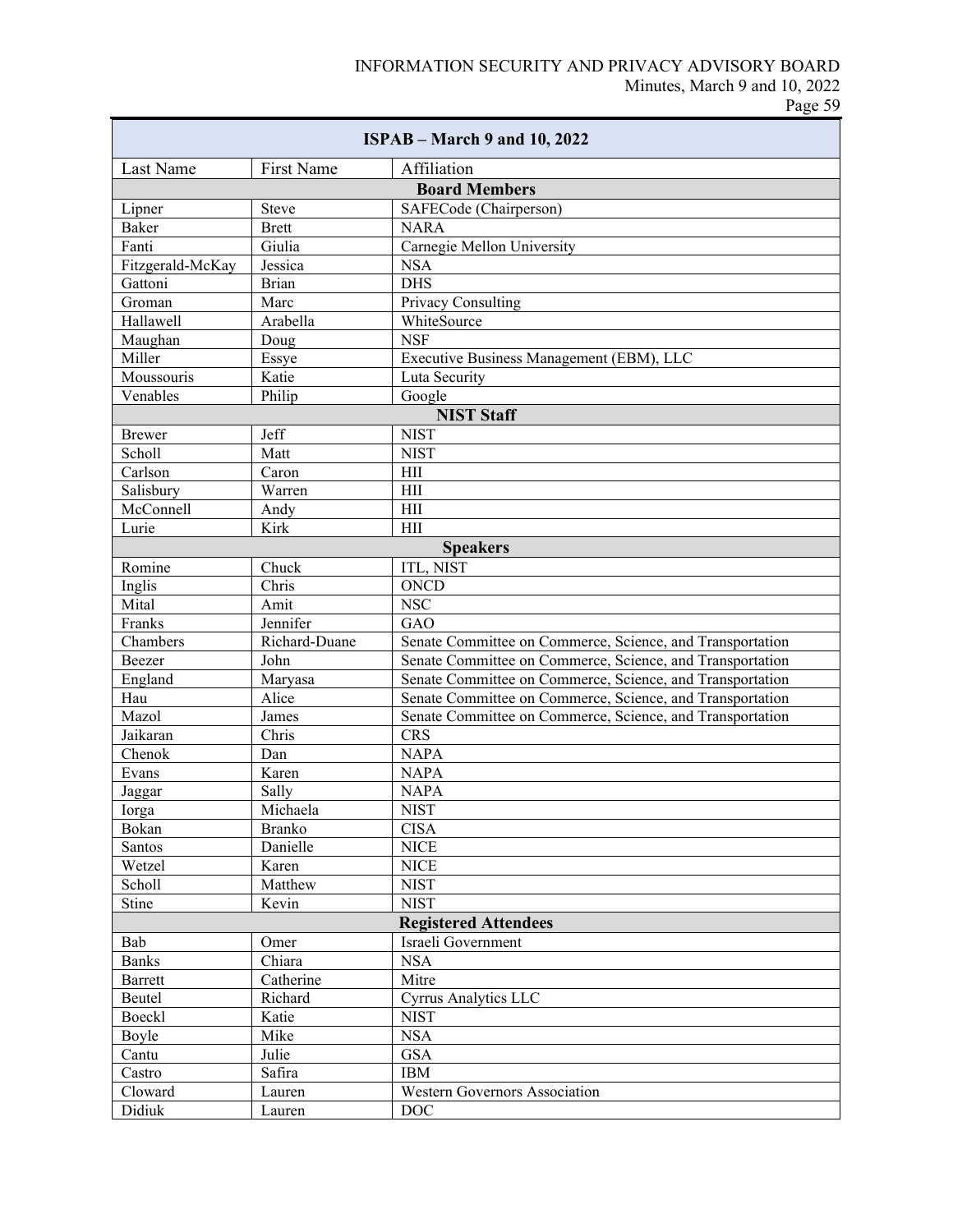## INFORMATION SECURITY AND PRIVACY ADVISORY BOARD

Minutes, March 9 and 10, 2022

Page 60

| Doyle         | Harry         | HD Healthcare                           |
|---------------|---------------|-----------------------------------------|
| Escoto        | Willmary      | <b>Access Now</b>                       |
| Fincke        | Chet          | Gigamon                                 |
| Friedman      | Sara          | Inside Cybersecurity News               |
| Fu            | Kevin         | <b>HHS</b>                              |
| Funn          | Kelby         | <b>SEC</b>                              |
| Guirreri      | Joseph        | Guirreri cyber Consulting               |
| Heyman        | Mat           | <b>NIST</b>                             |
| Hilder        | Brandon       | Treasury                                |
| Ignaszewski   | Kathryn       | <b>IBM</b>                              |
| Jaggar        | Sally         | <b>NAPA</b>                             |
| Johnson       | Derek         | Cyber Risk Alliance                     |
| Jordan        | Roger         | <b>SAIC</b>                             |
| June          | Kimberly      | Maryland State Government (MSDE)        |
| Kerben        | Jason         | <b>State</b>                            |
| Kumar         | Geeta         | Telos                                   |
| LaSalle       | Connie        | <b>NIST</b>                             |
| Leipold       | Jack          | <b>SSA</b>                              |
| Lewey         | Jonathan      | Notorize.com                            |
| Lum           | Brandon       | Google                                  |
| Lyles King    | Tauriana      | AT&T                                    |
| Mahn          | Amy           | <b>NIST</b>                             |
| Manners-Weber | David         | <b>DOC</b>                              |
| Matthews      | Jeanna        | Clarkson University                     |
| Mazmanian     | Adam          | GovExec                                 |
| McCabe        | Karen         | <b>IEEE</b>                             |
| Meier         | Kaye          | Masimo                                  |
| Mitchell      | Charlie       | <b>IWP</b> News                         |
| Neboshynsky   | Andrew        | Maryland State Government               |
| Okunade       | Olijade       | Maryland State Government               |
| Pascoe        | Cherilyn      | <b>NIST</b>                             |
| Perera        | David         | Mlex (lexis nexis company)              |
| Ouinn         | Sean          | <b>IBM</b>                              |
| Ross          | Renault       | <b>RNSC</b> Technologies                |
| Santillan     | Olive         | Telos                                   |
| Sapp          | Lanis         | Hillsborough County (FL) Public Schools |
| Sedgewick     | Adam          | <b>NIST</b>                             |
| Shah          | Alpesh        | <b>IEEE</b>                             |
|               |               | Leading Edge Training                   |
| Snodgrass     | Harry         | <b>NIST</b>                             |
| Sokol         | Annie         |                                         |
| Souppaya      | Murugiah      | <b>NIST</b>                             |
| Steib         | Cara          | <b>NSA</b>                              |
| Stenger       | Charlie       | <b>Tenfold Security</b>                 |
| Suh           | Paul          | <b>NIH</b>                              |
| Tanya         | <b>Brewer</b> | <b>NIST</b>                             |
| Throneberry   | Sandee        | <b>LMCO</b>                             |
| Tull          | Meredith      | Booz Allen Hamilton                     |
| Tupitza       | Charlie       | Future Feed                             |
| Underwood     | Rosa          | <b>GSA</b>                              |
| Walther-Puri  | Munish        | NYC Cyber Command                       |
| Weinberger    | Peter         | Google                                  |
| Wink          | Sean          | <b>NOAA</b>                             |
| Wissolik      | Erica         | <b>IEEE</b>                             |